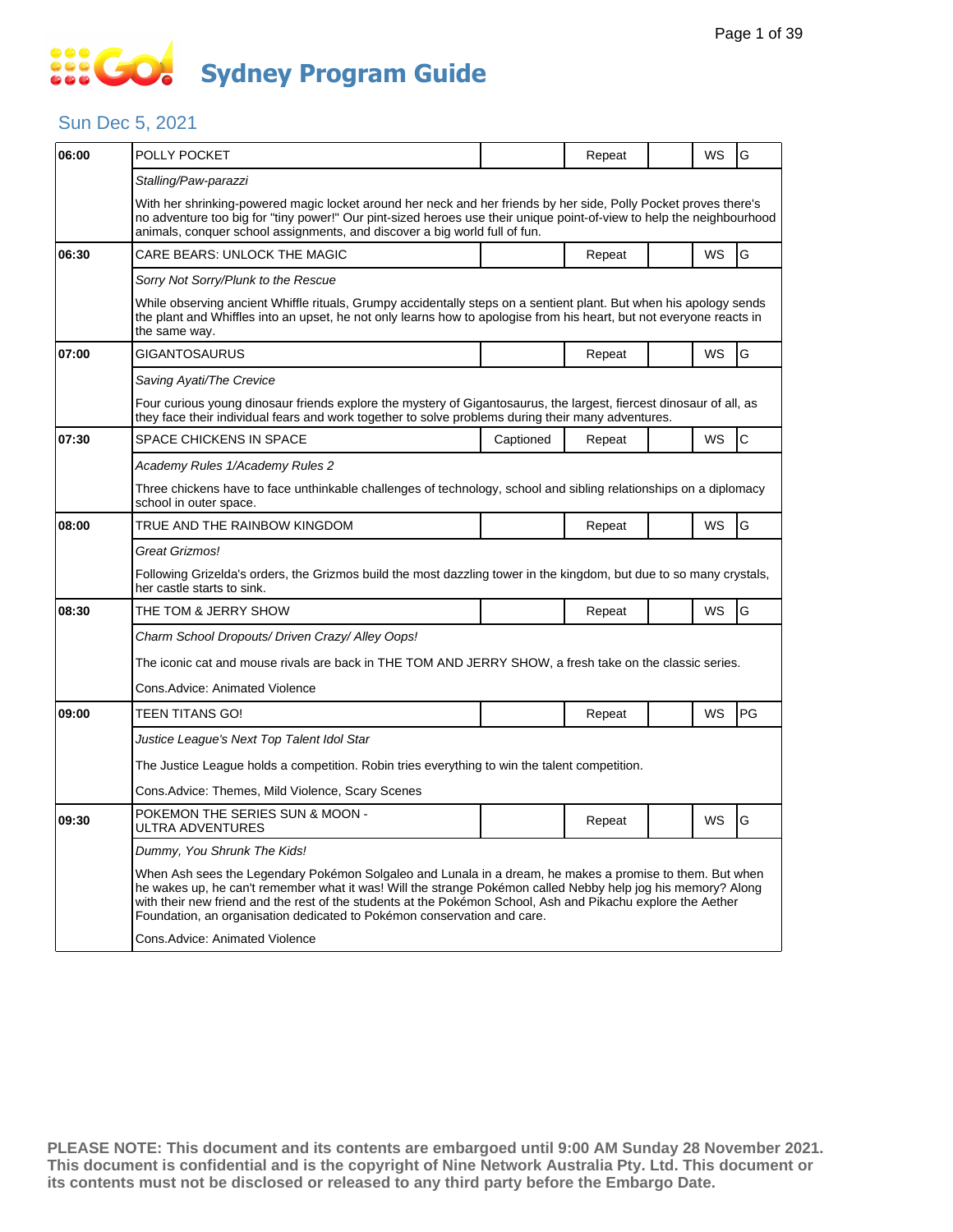# **SSEG Sydney Program Guide**

#### Sun Dec 5, 2021

| 10:00 | POWER PLAYERS                                                                                                                                                                                                        |  | Repeat |  | WS | PG        |  |  |  |
|-------|----------------------------------------------------------------------------------------------------------------------------------------------------------------------------------------------------------------------|--|--------|--|----|-----------|--|--|--|
|       | Out Of My Head/The Other Side                                                                                                                                                                                        |  |        |  |    |           |  |  |  |
|       | A human who is able to transform into a toy-sized action figure recruits a team of toy heroes for adventures around<br>the world.                                                                                    |  |        |  |    |           |  |  |  |
|       | Cons.Advice: Mild Violence                                                                                                                                                                                           |  |        |  |    |           |  |  |  |
| 10:30 | <b>POWER PLAYERS</b>                                                                                                                                                                                                 |  | Repeat |  | WS | <b>PG</b> |  |  |  |
|       | Savage Axel/Sarge In Charge                                                                                                                                                                                          |  |        |  |    |           |  |  |  |
|       | A human who is able to transform into a toy-sized action figure recruits a team of toy heroes for adventures around<br>the world.                                                                                    |  |        |  |    |           |  |  |  |
|       | Cons.Advice: Mild Violence                                                                                                                                                                                           |  |        |  |    |           |  |  |  |
| 11:00 | LEGO CITY ADVENTURES                                                                                                                                                                                                 |  | Repeat |  | WS | PG        |  |  |  |
|       | For Wheeler/The Quacken                                                                                                                                                                                              |  |        |  |    |           |  |  |  |
|       | When Rooky learns that it's Chief Wheeler's birthday, she is determined to make it a memorable one.                                                                                                                  |  |        |  |    |           |  |  |  |
|       | Cons.Advice: Mild Violence                                                                                                                                                                                           |  |        |  |    |           |  |  |  |
| 11:30 | LEGO CITY ADVENTURES                                                                                                                                                                                                 |  | Repeat |  | WS | <b>PG</b> |  |  |  |
|       | The Treasure of Nosepatch/Brickmuda Heptagon                                                                                                                                                                         |  |        |  |    |           |  |  |  |
|       | When the mythical ocean monster, the Quacken, is sighted off the coast, famed adventurer Jessica Sharpe vows to<br>capture it.                                                                                       |  |        |  |    |           |  |  |  |
|       | Cons.Advice: Mild Violence                                                                                                                                                                                           |  |        |  |    |           |  |  |  |
| 12:00 | BAKUGAN: GEOGAN RISING                                                                                                                                                                                               |  | Repeat |  | WS | <b>PG</b> |  |  |  |
|       | Drago Returns!/The Bakugan of Junk Island                                                                                                                                                                            |  |        |  |    |           |  |  |  |
|       | After spending time healing in Vestoria, Drago makes his heroic return to Dan and the Awesome Brawlers.                                                                                                              |  |        |  |    |           |  |  |  |
|       | Cons.Advice: Animated Violence, Themes                                                                                                                                                                               |  |        |  |    |           |  |  |  |
| 12:30 | <b>BEYBLADE BURST SURGE</b>                                                                                                                                                                                          |  | Repeat |  | WS | PG        |  |  |  |
|       | Crash and Clash! Battle of Legends!                                                                                                                                                                                  |  |        |  |    |           |  |  |  |
|       | Hyuga and Hikaru are in shock after realising just how powerful Lain and Shu are. The Hizashi brothers are up<br>against some of the strongest Bladers ever, and if they want to win, they'll need to work together! |  |        |  |    |           |  |  |  |
|       | Cons.Advice: Mild Violence                                                                                                                                                                                           |  |        |  |    |           |  |  |  |
| 13:00 | POWER RANGERS BEAST MORPHERS                                                                                                                                                                                         |  | Repeat |  | WS | PG        |  |  |  |
|       | Finders Keepers                                                                                                                                                                                                      |  |        |  |    |           |  |  |  |
|       | A hasty decision by Zoey puts an old friend in danger.                                                                                                                                                               |  |        |  |    |           |  |  |  |
|       | Cons. Advice: Themes, Mild Violence, Scary Scenes                                                                                                                                                                    |  |        |  |    |           |  |  |  |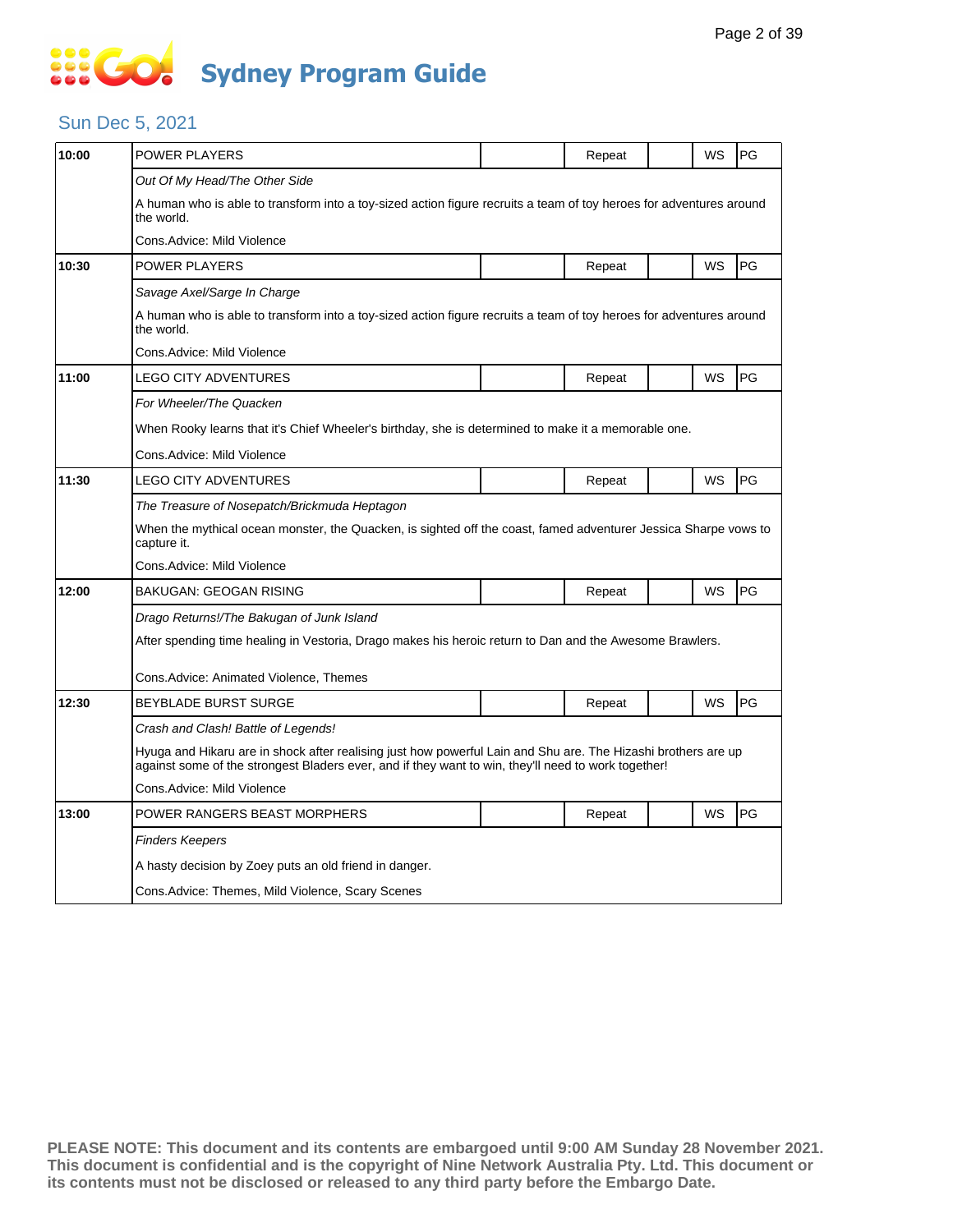### Sun Dec 5, 2021

| 13:30                                                                                                                                                                                                                                                                                                                                                                            | POKEMON: GIRATINA & THE SKY<br><b>WARRIOR</b>                                                                                                                                                                                          | 2008 |           | Repeat |  | <b>WS</b> | ١G         |
|----------------------------------------------------------------------------------------------------------------------------------------------------------------------------------------------------------------------------------------------------------------------------------------------------------------------------------------------------------------------------------|----------------------------------------------------------------------------------------------------------------------------------------------------------------------------------------------------------------------------------------|------|-----------|--------|--|-----------|------------|
|                                                                                                                                                                                                                                                                                                                                                                                  | Pokemon: Giratina & The Sky Warrior                                                                                                                                                                                                    |      |           |        |  |           |            |
|                                                                                                                                                                                                                                                                                                                                                                                  | When a new Pokèmon emerges able to create parallel dimensions, it's up to Ash Ketchum and his friends to stop a<br>mysterious stranger from using its powers for evil!                                                                 |      |           |        |  |           |            |
|                                                                                                                                                                                                                                                                                                                                                                                  | Starring: Rica Matsumoto, Yuji Ueda, Megumi Toyoguchi                                                                                                                                                                                  |      |           |        |  |           |            |
| 15:30                                                                                                                                                                                                                                                                                                                                                                            | POKEMON: ARCEUS AND THE JEWEL OF<br><b>LIFE</b>                                                                                                                                                                                        | 2009 |           | Repeat |  | <b>WS</b> | G          |
|                                                                                                                                                                                                                                                                                                                                                                                  | Pokemon: Arceus And The Jewel Of Life                                                                                                                                                                                                  |      |           |        |  |           |            |
|                                                                                                                                                                                                                                                                                                                                                                                  | Ash and his friends travel in time with the time warping Pokémon Dialga's help to right the mistakes of a town's<br>ancestors before the world crumbles under the power of Arceus's rage in the final instalment of this epic trilogy. |      |           |        |  |           |            |
|                                                                                                                                                                                                                                                                                                                                                                                  | Starring: Rodger Parsons, Ikue Otani, Rica Matsumoto, Yuji Ueda                                                                                                                                                                        |      |           |        |  |           |            |
| 17:30                                                                                                                                                                                                                                                                                                                                                                            | LEGO MASTERS BRICKSMAS SPECIAL                                                                                                                                                                                                         |      | Captioned | Repeat |  | <b>WS</b> | <b>IPG</b> |
| Scott Cam, Sophie Monk, Brooke Boney and Michael "Wippa" Wipfli will team up with contestants from the past<br>three series in a festive celebration of the show Australia has fallen in love with. Who will take the honours with the<br>best and most magical Christmas build? Expect new builds, new twists and a whole lot of LEGO as we wish you a<br>very Merry Bricksmas! |                                                                                                                                                                                                                                        |      |           |        |  |           |            |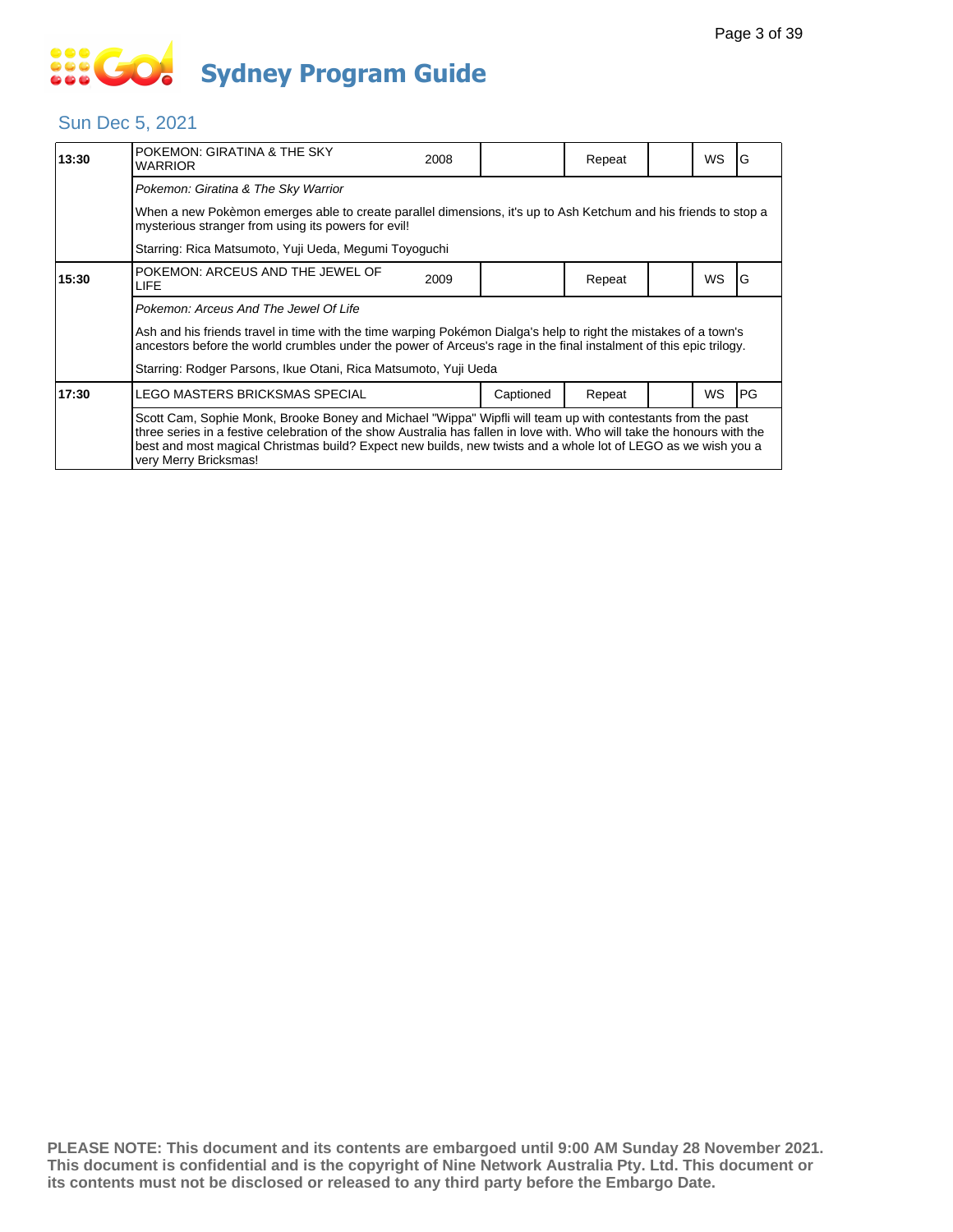#### Sun Dec 5, 2021

| 19:00 | THE MUMMY                                                                                                                                                                                                                                                                                                                                                                                          | 1999                                                          | Captioned | Repeat |  | WS | PG |  |  |  |
|-------|----------------------------------------------------------------------------------------------------------------------------------------------------------------------------------------------------------------------------------------------------------------------------------------------------------------------------------------------------------------------------------------------------|---------------------------------------------------------------|-----------|--------|--|----|----|--|--|--|
|       | The Mummy                                                                                                                                                                                                                                                                                                                                                                                          |                                                               |           |        |  |    |    |  |  |  |
|       | An American serving in the French Foreign Legion on an archaeological dig at the ancient city of Hamunaptra<br>accidentally awakens a mummy that wreaks havoc on him, and his crew.                                                                                                                                                                                                                |                                                               |           |        |  |    |    |  |  |  |
|       | Starring: Brendan Fraser, Rachel Weisz, John Hannah                                                                                                                                                                                                                                                                                                                                                |                                                               |           |        |  |    |    |  |  |  |
|       | Cons.Advice: Supernatural Themes, Action Violence                                                                                                                                                                                                                                                                                                                                                  |                                                               |           |        |  |    |    |  |  |  |
| 21:30 | <b>BIRDS OF PREY</b>                                                                                                                                                                                                                                                                                                                                                                               | 2020                                                          | Captioned |        |  | WS | MA |  |  |  |
|       | <b>Birds of Prey</b>                                                                                                                                                                                                                                                                                                                                                                               |                                                               |           |        |  |    |    |  |  |  |
|       | A twisted tale told by Harley Quinn herself, when Gotham's most nefariously narcissistic villain, Roman Sionis, and<br>his zealous right-hand, Zsasz, put a target on a young girl named Cass, the city is turned upside down looking for<br>her. Harley, Huntress, Black Canary and Renee Montoya's paths collide, and the unlikely foursome have no choice<br>but to team up to take Roman down. |                                                               |           |        |  |    |    |  |  |  |
|       |                                                                                                                                                                                                                                                                                                                                                                                                    | Starring: Margot Robbie, Mary Elizabeth Winstead, Rosie PEREZ |           |        |  |    |    |  |  |  |
|       | Cons. Advice: Strong Adult Themes, Strong Violence, Very Coarse Language                                                                                                                                                                                                                                                                                                                           |                                                               |           |        |  |    |    |  |  |  |
| 23:40 | YOUNG, DUMB AND BANGED UP IN THE<br><b>SUN</b>                                                                                                                                                                                                                                                                                                                                                     |                                                               | Captioned | Repeat |  | WS | МA |  |  |  |
|       | Some did not understand the laws. Some are imprisoned for crimes they did not commit. Others are just guilty.<br>Revealing the harrowing real-life accounts of young Brits falling foul of the law in foreign lands.                                                                                                                                                                               |                                                               |           |        |  |    |    |  |  |  |
|       | Cons. Advice: Adult Themes, Drug Use, Some Violence                                                                                                                                                                                                                                                                                                                                                |                                                               |           |        |  |    |    |  |  |  |
| 00:40 | <b>DESPERATE HOUSEWIVES</b>                                                                                                                                                                                                                                                                                                                                                                        |                                                               |           |        |  | WS | M  |  |  |  |
|       | How About A Friendly Shrink?                                                                                                                                                                                                                                                                                                                                                                       |                                                               |           |        |  |    |    |  |  |  |
|       | Katherine is seeing a psychiatrist, but Lynette won't see a couples' therapist. Meanwhile, Gaby and Susan are<br>determined to find out if their kids are in the smartest group at school; and Angie disapproves of Danny's new<br>girlfriend.                                                                                                                                                     |                                                               |           |        |  |    |    |  |  |  |
|       | Starring: Teri Hatcher, Felicity Huffman, Marcia Cross                                                                                                                                                                                                                                                                                                                                             |                                                               |           |        |  |    |    |  |  |  |
|       | Cons. Advice: Mature Themes, Sexual References, Some Violence                                                                                                                                                                                                                                                                                                                                      |                                                               |           |        |  |    |    |  |  |  |
| 01:35 | DESPERATE HOUSEWIVES                                                                                                                                                                                                                                                                                                                                                                               |                                                               |           |        |  | WS | M  |  |  |  |
|       | The Glamorous Life                                                                                                                                                                                                                                                                                                                                                                                 |                                                               |           |        |  |    |    |  |  |  |
|       | Gaby and Angie each think the other's a lousy mom; Susan befriends a stripper, then takes her under her wing;<br>Lynette and Tom arque about their new therapist; and Bree fears that Orson might kill himself, so she keeps a<br>watchful eye on him.                                                                                                                                             |                                                               |           |        |  |    |    |  |  |  |
|       | Starring: Teri Hatcher, Felicity Huffman, Marcia Cross                                                                                                                                                                                                                                                                                                                                             |                                                               |           |        |  |    |    |  |  |  |
|       | Cons. Advice: Mature Themes, Sexual References, Some Violence                                                                                                                                                                                                                                                                                                                                      |                                                               |           |        |  |    |    |  |  |  |
| 02:30 | THE BREAK BOYS                                                                                                                                                                                                                                                                                                                                                                                     |                                                               | Captioned | Repeat |  | WS | M  |  |  |  |
|       | Passing the Torch                                                                                                                                                                                                                                                                                                                                                                                  |                                                               |           |        |  |    |    |  |  |  |
|       | While in New York the Skill Brat Renegades crew passes the spirit and technique of breakdancing on to the local<br>youth. These world-class b-boys may be used to the pressures of competing, but how will they handle teaching a<br>workshop of 50 kids?                                                                                                                                          |                                                               |           |        |  |    |    |  |  |  |
|       | Cons. Advice: Some Coarse Language                                                                                                                                                                                                                                                                                                                                                                 |                                                               |           |        |  |    |    |  |  |  |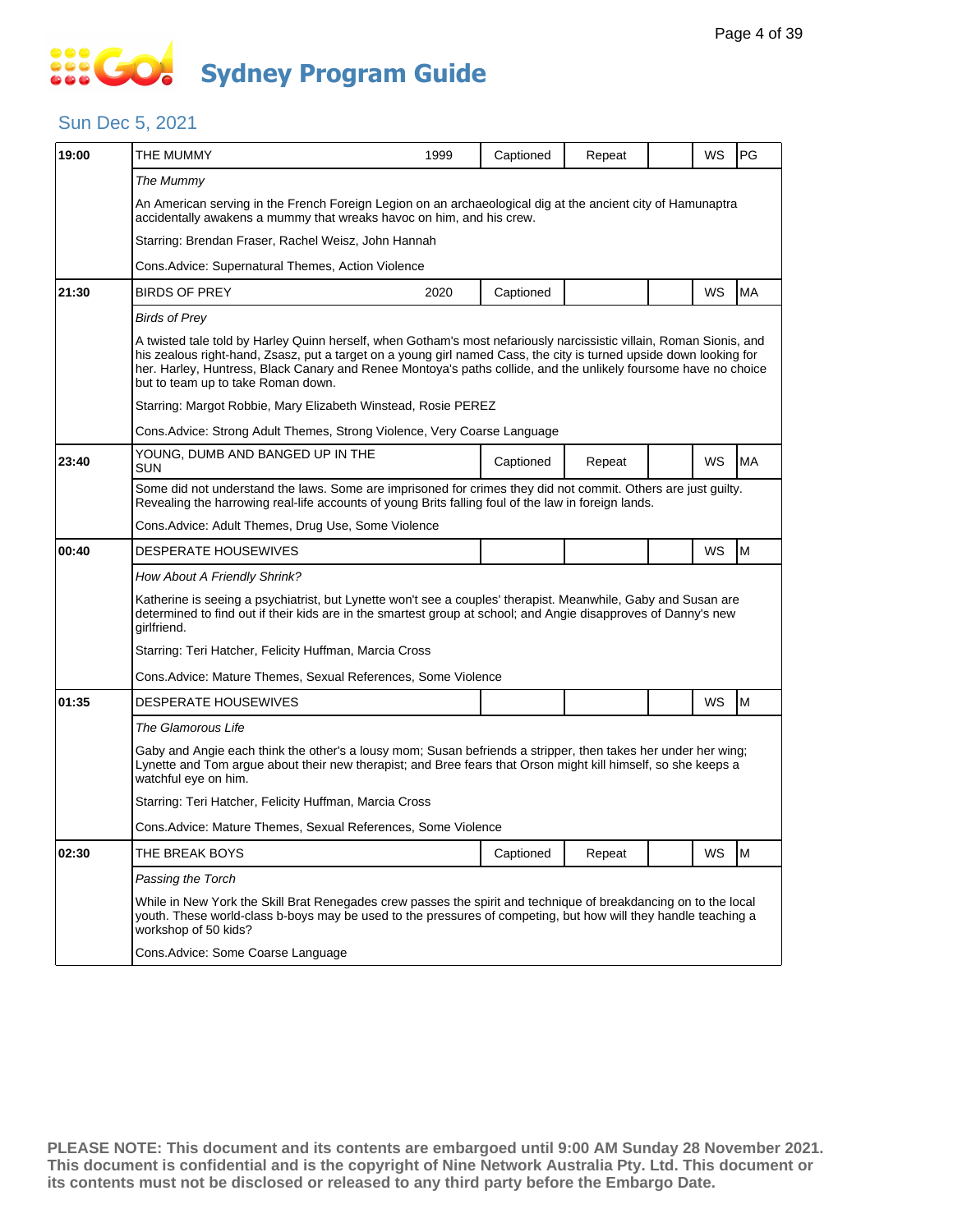#### Sun Dec 5, 2021

| 03:00 | POWER RANGERS BEAST MORPHERS                                                                                                                                                                                                                                                                                                                                                         |                                                                                                                  | Repeat |  | <b>WS</b> | PG |  |  |  |  |
|-------|--------------------------------------------------------------------------------------------------------------------------------------------------------------------------------------------------------------------------------------------------------------------------------------------------------------------------------------------------------------------------------------|------------------------------------------------------------------------------------------------------------------|--------|--|-----------|----|--|--|--|--|
|       | <b>Finders Keepers</b>                                                                                                                                                                                                                                                                                                                                                               |                                                                                                                  |        |  |           |    |  |  |  |  |
|       | A hasty decision by Zoey puts an old friend in danger.                                                                                                                                                                                                                                                                                                                               |                                                                                                                  |        |  |           |    |  |  |  |  |
|       | Cons. Advice: Themes, Mild Violence, Scary Scenes                                                                                                                                                                                                                                                                                                                                    |                                                                                                                  |        |  |           |    |  |  |  |  |
| 03:30 | <b>THUNDERBIRDS</b>                                                                                                                                                                                                                                                                                                                                                                  |                                                                                                                  | Repeat |  | <b>WS</b> | G  |  |  |  |  |
|       | Trapped In The Sky                                                                                                                                                                                                                                                                                                                                                                   |                                                                                                                  |        |  |           |    |  |  |  |  |
|       | marionette puppetry classic.                                                                                                                                                                                                                                                                                                                                                         | Follow the adventures of the International Rescue, an organisation created to help those in grave danger in this |        |  |           |    |  |  |  |  |
| 04:30 | <b>TEEN TITANS GO!</b>                                                                                                                                                                                                                                                                                                                                                               |                                                                                                                  | Repeat |  | <b>WS</b> | PG |  |  |  |  |
|       | Justice League's Next Top Talent Idol Star                                                                                                                                                                                                                                                                                                                                           |                                                                                                                  |        |  |           |    |  |  |  |  |
|       | The Justice League holds a competition. Robin tries everything to win the talent competition.                                                                                                                                                                                                                                                                                        |                                                                                                                  |        |  |           |    |  |  |  |  |
|       | Cons.Advice: Themes, Mild Violence, Scary Scenes                                                                                                                                                                                                                                                                                                                                     |                                                                                                                  |        |  |           |    |  |  |  |  |
| 04:50 | <b>LEGO CITY ADVENTURES</b>                                                                                                                                                                                                                                                                                                                                                          |                                                                                                                  | Repeat |  | <b>WS</b> | PG |  |  |  |  |
|       | For Wheeler/The Quacken                                                                                                                                                                                                                                                                                                                                                              |                                                                                                                  |        |  |           |    |  |  |  |  |
|       | When Rooky learns that it's Chief Wheeler's birthday, she is determined to make it a memorable one.                                                                                                                                                                                                                                                                                  |                                                                                                                  |        |  |           |    |  |  |  |  |
|       | Cons.Advice: Mild Violence                                                                                                                                                                                                                                                                                                                                                           |                                                                                                                  |        |  |           |    |  |  |  |  |
| 05:10 | <b>LEGO CITY ADVENTURES</b>                                                                                                                                                                                                                                                                                                                                                          |                                                                                                                  | Repeat |  | <b>WS</b> | PG |  |  |  |  |
|       | The Treasure of Nosepatch/Brickmuda Heptagon                                                                                                                                                                                                                                                                                                                                         |                                                                                                                  |        |  |           |    |  |  |  |  |
|       | When the mythical ocean monster, the Quacken, is sighted off the coast, famed adventurer Jessica Sharpe vows to<br>capture it.                                                                                                                                                                                                                                                       |                                                                                                                  |        |  |           |    |  |  |  |  |
|       | Cons.Advice: Mild Violence                                                                                                                                                                                                                                                                                                                                                           |                                                                                                                  |        |  |           |    |  |  |  |  |
| 05:30 | YU-GI-OH! CLASSIC                                                                                                                                                                                                                                                                                                                                                                    |                                                                                                                  | Repeat |  |           | PG |  |  |  |  |
|       | A Virtual Nightmare                                                                                                                                                                                                                                                                                                                                                                  |                                                                                                                  |        |  |           |    |  |  |  |  |
|       | As Kaiba's blimp speeds towards KaibaCorp Island for the final rounds of the Battle City Tournament, the ship is<br>hijacked by a mysterious boy named Noah and his henchmen - five familiar foes from Yugi and Kaiba's past who<br>are out for revenge! With the power of cyberspace on Noah's side, Yugi and friends are trapped inside a new and<br>dangerous Duel Monsters game! |                                                                                                                  |        |  |           |    |  |  |  |  |
|       | Cons.Advice: Mild Violence                                                                                                                                                                                                                                                                                                                                                           |                                                                                                                  |        |  |           |    |  |  |  |  |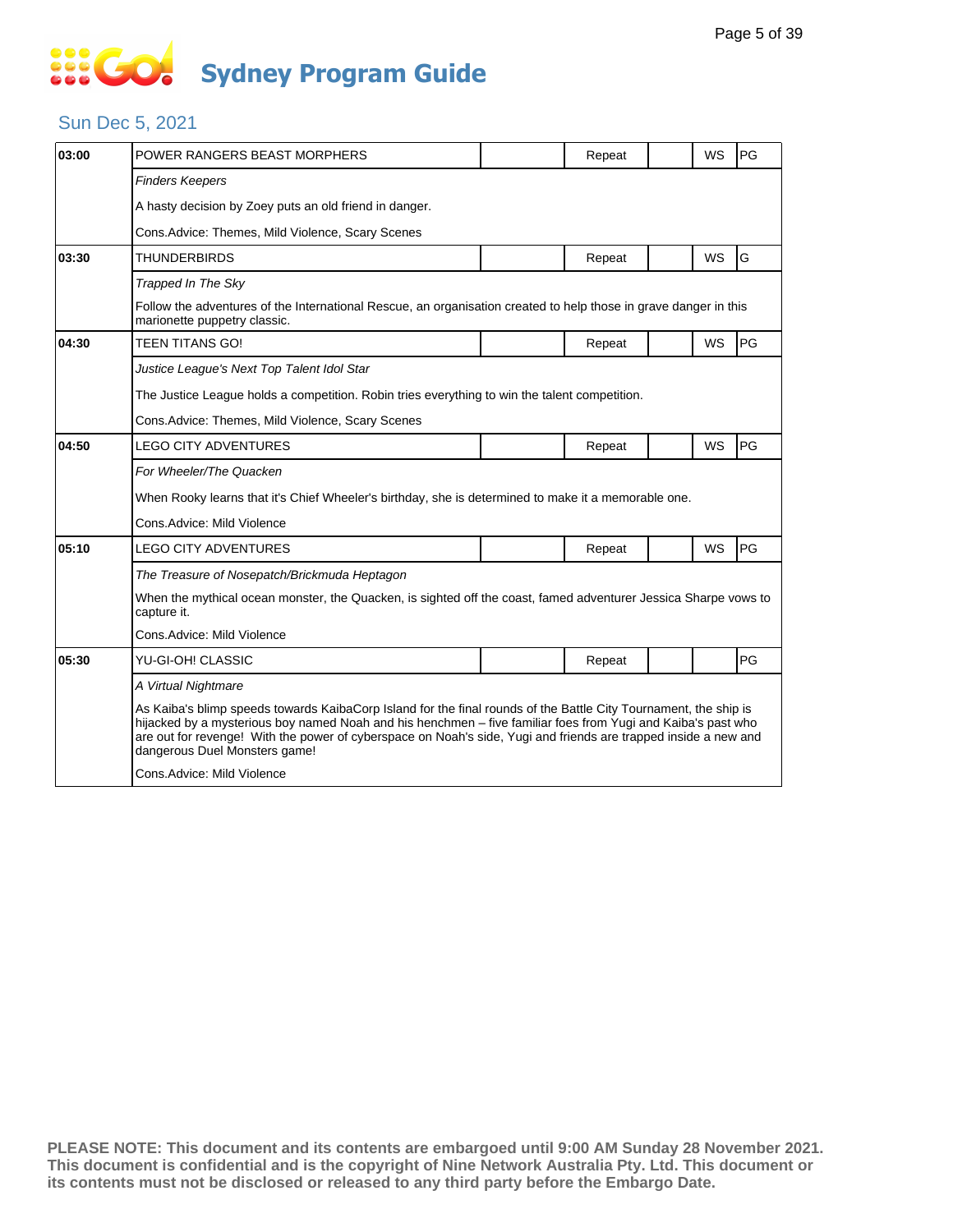### **SECT Sydney Program Guide**

#### Mon Dec 6, 2021

| 06:00 | <b>GIGANTOSAURUS</b>                                                                                                                                                                                                                                                                                                    |           | Repeat |  | WS | G  |  |  |  |
|-------|-------------------------------------------------------------------------------------------------------------------------------------------------------------------------------------------------------------------------------------------------------------------------------------------------------------------------|-----------|--------|--|----|----|--|--|--|
|       | Coco Bill/Brothers and Sisters                                                                                                                                                                                                                                                                                          |           |        |  |    |    |  |  |  |
|       | Four curious young dinosaur friends explore the mystery of Gigantosaurus, the largest, fiercest dinosaur of all, as<br>they face their individual fears and work together to solve problems during their many adventures.                                                                                               |           |        |  |    |    |  |  |  |
| 06:30 | <b>MY LITTLE PONY: PONY LIFE</b>                                                                                                                                                                                                                                                                                        |           | Repeat |  | WS | G  |  |  |  |
|       | Time After Time Capsule/The Great Cowgirl Hat Robbery/Planet of the Apps/Back To The Present                                                                                                                                                                                                                            |           |        |  |    |    |  |  |  |
|       | A look at the funny side of friendship with Sugarcube Corner as the centre of the world, and Pinkie pie serves the<br>best cupcakes to her friends.                                                                                                                                                                     |           |        |  |    |    |  |  |  |
|       | Cons.Advice: Themes                                                                                                                                                                                                                                                                                                     |           |        |  |    |    |  |  |  |
| 07:00 | POLLY POCKET                                                                                                                                                                                                                                                                                                            |           | Repeat |  | WS | G  |  |  |  |
|       | Boatload of Tiny/Taxi Troubles                                                                                                                                                                                                                                                                                          |           |        |  |    |    |  |  |  |
|       | With her shrinking-powered magic locket around her neck and her friends by her side, Polly Pocket proves there's<br>no adventure too big for "tiny power!" Our pint-sized heroes use their unique point-of-view to help the neighbourhood<br>animals, conquer school assignments, and discover a big world full of fun. |           |        |  |    |    |  |  |  |
| 07:30 | TRANSFORMERS BUMBLEBEE:<br>CYBERVERSE ADVENTURES                                                                                                                                                                                                                                                                        |           | Repeat |  | WS | PG |  |  |  |
|       | Silent Strike/The Other One                                                                                                                                                                                                                                                                                             |           |        |  |    |    |  |  |  |
|       | Follow the adventures of Bumblebee as he and Windblade try to recover his missing memories after damaging his<br>memory chip. With the Decepticons after their friends, Bumblebee must find his missing memories to remember his<br>mission on Earth.                                                                   |           |        |  |    |    |  |  |  |
|       | Cons.Advice: Animated Violence, Themes                                                                                                                                                                                                                                                                                  |           |        |  |    |    |  |  |  |
| 08:00 | SMASHHDOWN! - SEARCH FOR THE<br>G.O.A.T                                                                                                                                                                                                                                                                                 | Captioned |        |  | WS | lС |  |  |  |
|       | Michael Phelps vs. Leonidas of Rhodes                                                                                                                                                                                                                                                                                   |           |        |  |    |    |  |  |  |
|       | The two highest individual Olympic medal winners of all time face off for the first time in a showdown over 2000<br>years in the making. Who will have what it takes to cross the line first?                                                                                                                           |           |        |  |    |    |  |  |  |
| 08:30 | RICKY ZOOM                                                                                                                                                                                                                                                                                                              |           | Repeat |  | WS | G  |  |  |  |
|       | Ricky's in a Twist/RepairBops                                                                                                                                                                                                                                                                                           |           |        |  |    |    |  |  |  |
|       | Little red rescue motorbike Ricky Zoom, along with his loyal and enthusiastic bike buddies Loop, Scootio and DJ,<br>race around the sports track, try new stunts at the park, and zoom into adventures.                                                                                                                 |           |        |  |    |    |  |  |  |
| 09:00 | SPIDEY AND HIS AMAZING FRIENDS                                                                                                                                                                                                                                                                                          |           | Repeat |  | WS | G  |  |  |  |
|       | Superhero Hiccups/Lost and Found                                                                                                                                                                                                                                                                                        |           |        |  |    |    |  |  |  |
|       | Spin gets discouraged when his hiccups keep the team from stopping Green Goblin / Spidey is in over his head<br>when he has not one, not two, but three things to do in one night.                                                                                                                                      |           |        |  |    |    |  |  |  |
| 09:30 | TRUE AND THE RAINBOW KINGDOM                                                                                                                                                                                                                                                                                            |           | Repeat |  | WS | G  |  |  |  |
|       | Princess Grizbot                                                                                                                                                                                                                                                                                                        |           |        |  |    |    |  |  |  |
|       | Grizelda wants to help the Rainbow Kingdom, just like True. So she gets her Grizmos to build a giant robot- The<br>Grizbot. When Frookie takes control of it, True has to come to her friends' rescue.                                                                                                                  |           |        |  |    |    |  |  |  |
| 10:00 | NINJAGO: MASTERS OF SPINJITZU                                                                                                                                                                                                                                                                                           |           | Repeat |  | WS | PG |  |  |  |
|       | All of Nothing                                                                                                                                                                                                                                                                                                          |           |        |  |    |    |  |  |  |
|       | The ninja and Sensei Wu try to infiltrate the Serpentines' inner sanctum and walk right into a trap; when Lloyd's<br>rescue mission fails, only one person can help them, Lord Garmadon.                                                                                                                                |           |        |  |    |    |  |  |  |
|       | Cons. Advice: Animated Violence                                                                                                                                                                                                                                                                                         |           |        |  |    |    |  |  |  |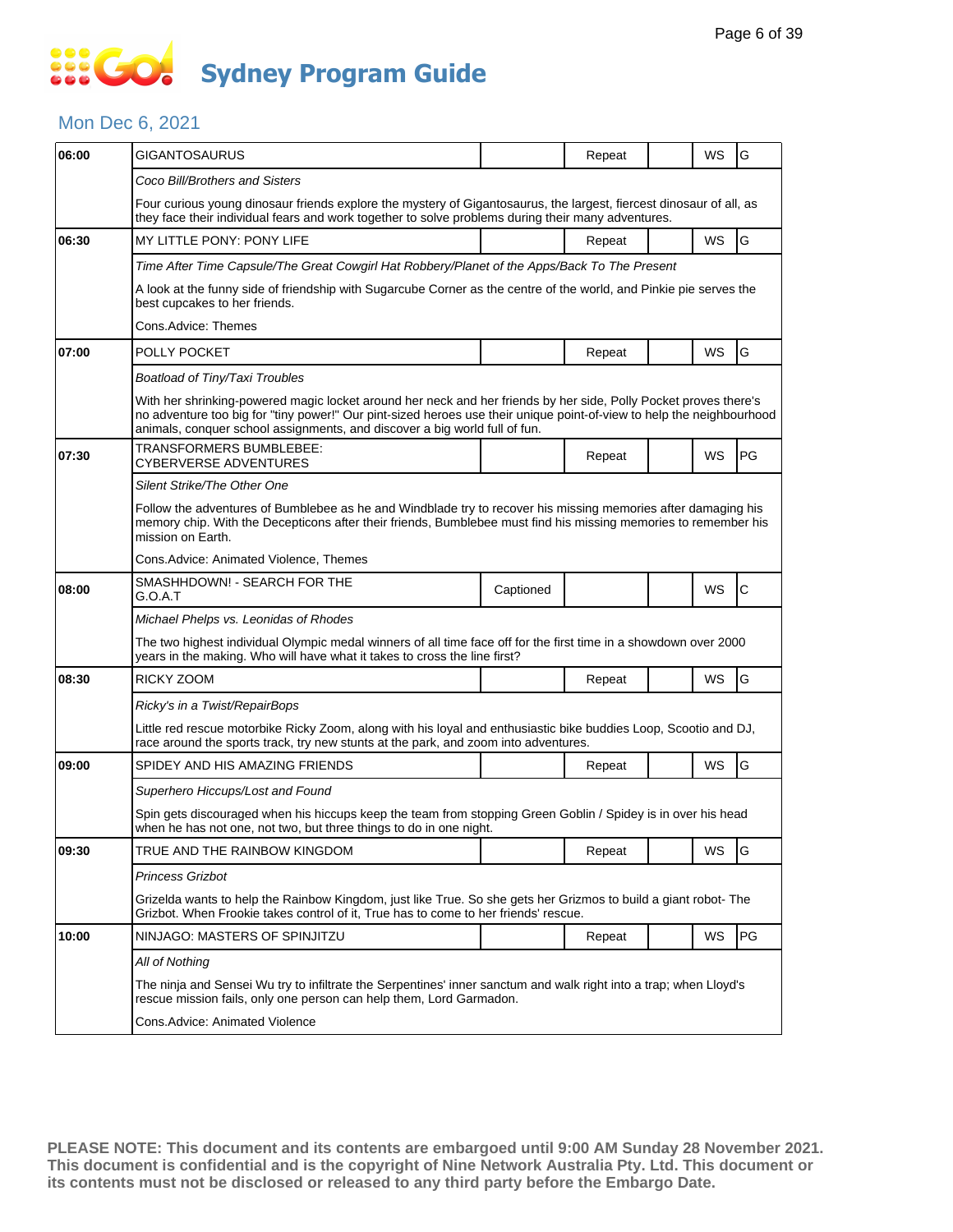#### Mon Dec 6, 2021

| 10:30 | POKEMON THE SERIES SUN & MOON -<br>ULTRA LEGENDS                                                                                                                                                                      |           | Repeat |  | WS | PG |  |  |  |
|-------|-----------------------------------------------------------------------------------------------------------------------------------------------------------------------------------------------------------------------|-----------|--------|--|----|----|--|--|--|
|       | A High-Speed Awakening!                                                                                                                                                                                               |           |        |  |    |    |  |  |  |
|       | Ash has completed three of his four grand trials in the Alola region, and more adventures await as he and his<br>classmates acquire new Z-Crystals, make new Pokémon friends, and learn how to Mantine Surf!          |           |        |  |    |    |  |  |  |
|       | Cons.Advice: Animated Violence                                                                                                                                                                                        |           |        |  |    |    |  |  |  |
| 11:00 | THE AMAZING WORLD OF GUMBALL                                                                                                                                                                                          |           |        |  | WS | PG |  |  |  |
|       | The Revolt/The Decisions                                                                                                                                                                                              |           |        |  |    |    |  |  |  |
|       | Darwin convinces the things of the world to revolt against people / Tired of Gumball making all of his decisions,<br>Darwin decides it's time for him to forge his own path in life, seeking help from Alan.          |           |        |  |    |    |  |  |  |
|       | Cons.Advice: Mild Violence, Themes                                                                                                                                                                                    |           |        |  |    |    |  |  |  |
| 11:30 | TEEN TITANS GO!                                                                                                                                                                                                       |           |        |  | WS | PG |  |  |  |
|       | Lil' Dimples / Stockton, CA!                                                                                                                                                                                          |           |        |  |    |    |  |  |  |
|       | Raven enters a pageant to connect with her father./All of Jump City is moving to Stockton!                                                                                                                            |           |        |  |    |    |  |  |  |
|       | Cons.Advice: Themes, Mild Violence, Scary Scenes                                                                                                                                                                      |           |        |  |    |    |  |  |  |
| 12:00 | <b>SUPERGIRL</b>                                                                                                                                                                                                      |           |        |  | WS | M  |  |  |  |
|       | Resist                                                                                                                                                                                                                |           |        |  |    |    |  |  |  |
|       | Supergirl struggles to decide whether or not to obey the president's orders regarding Rhea's latest actions; Cat<br>Grant returns to National City.                                                                   |           |        |  |    |    |  |  |  |
|       | Starring: Melissa Benoist, Chyler Leigh, David Harewood                                                                                                                                                               |           |        |  |    |    |  |  |  |
|       | Cons.Advice: Mature Themes, Some Violence                                                                                                                                                                             |           |        |  |    |    |  |  |  |
| 13:00 | REVENGE BODY WITH KHLOE<br>KARDASHIAN                                                                                                                                                                                 |           | Repeat |  | WS | M  |  |  |  |
|       | Lost Identity & Never Been Kissed                                                                                                                                                                                     |           |        |  |    |    |  |  |  |
|       | Shayla finds out that the man she thought was her father actually isn't, and goes on a journey of discovering the<br>truth about herself; after being bullied his entire life, Kevin gets tired of being the fat kid. |           |        |  |    |    |  |  |  |
|       | Cons.Advice: Some Coarse Language                                                                                                                                                                                     |           |        |  |    |    |  |  |  |
| 14:00 | AMERICA'S TOP DOG                                                                                                                                                                                                     | Captioned | Repeat |  | WS | PG |  |  |  |
|       | Are You Not Entertained?                                                                                                                                                                                              |           |        |  |    |    |  |  |  |
|       | It's raining cats and dogs, but the K-9 combatants show their gladiatorial spirit, battling through bad weather and<br>tricky tunnels right down to the final seconds.                                                |           |        |  |    |    |  |  |  |
| 15:00 | THE NANNY                                                                                                                                                                                                             | Captioned | Repeat |  | WS | PG |  |  |  |
|       | You Bette Your Life                                                                                                                                                                                                   |           |        |  |    |    |  |  |  |
|       | Fran offers herself for the charity auction Mr. Sheffield is putting together with Bette Midler.                                                                                                                      |           |        |  |    |    |  |  |  |
|       | Starring: Fran Drescher, Charles Shaughnessy, Lauren Lane, Daniel Davis                                                                                                                                               |           |        |  |    |    |  |  |  |
|       |                                                                                                                                                                                                                       |           |        |  |    |    |  |  |  |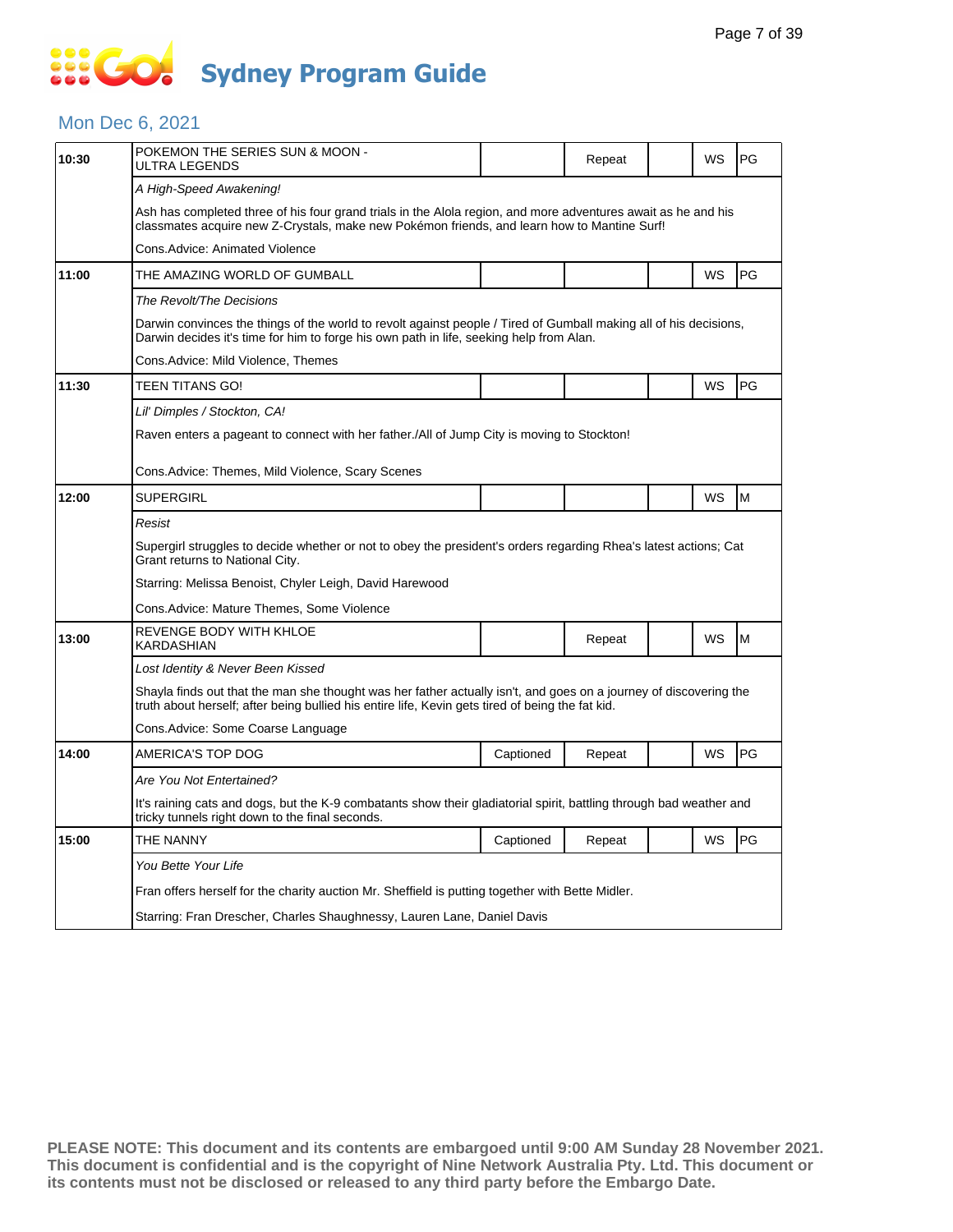# 888 **Sydney Program Guide**

#### Mon Dec 6, 2021

| 15:30 | <b>ADVENTURE TIME</b>                                                                                                                                                                                                                                 |                                                                                | Repeat |  | WS        | PG |  |  |  |
|-------|-------------------------------------------------------------------------------------------------------------------------------------------------------------------------------------------------------------------------------------------------------|--------------------------------------------------------------------------------|--------|--|-----------|----|--|--|--|
|       | The Wild Hunt/Always BMO Closing                                                                                                                                                                                                                      |                                                                                |        |  |           |    |  |  |  |
|       | A fierce creature is terrorising the Candy Kingdom but before Finn can slay the beast, he must first overcome a<br>quilty conscience. / BMO and Ice King begin an adventure as door-to-door salesmen and stumble upon an<br>irresistible opportunity. |                                                                                |        |  |           |    |  |  |  |
|       | Cons.Advice: Animated Violence, Themes                                                                                                                                                                                                                |                                                                                |        |  |           |    |  |  |  |
| 16:00 | <b>ADVENTURE TIME</b>                                                                                                                                                                                                                                 |                                                                                | Repeat |  | WS        | PG |  |  |  |
|       | Son of Rap Bear/Bonnibel Bubblegum                                                                                                                                                                                                                    |                                                                                |        |  |           |    |  |  |  |
|       | When Flame Princess is coaxed into a high stakes battle against the indomitable Son of Rap Bear, Finn must help<br>her search for a new strategy.                                                                                                     |                                                                                |        |  |           |    |  |  |  |
|       | Cons. Advice: Themes, Animated Violence                                                                                                                                                                                                               |                                                                                |        |  |           |    |  |  |  |
| 16:30 | <b>MALCOLM IN THE MIDDLE</b>                                                                                                                                                                                                                          | Captioned                                                                      | Repeat |  | WS        | PG |  |  |  |
|       | Vegas                                                                                                                                                                                                                                                 |                                                                                |        |  |           |    |  |  |  |
|       | Family takes a road trip to Las Vegas to support Dewey in a contest for junior farmers; a lounge singer invites Lois<br>backstage.                                                                                                                    |                                                                                |        |  |           |    |  |  |  |
|       | Starring: Jane Kaczmarek, Bryan Cranston, Christopher Masterson, Frankie Muniz                                                                                                                                                                        |                                                                                |        |  |           |    |  |  |  |
| 17:00 | MALCOLM IN THE MIDDLE                                                                                                                                                                                                                                 | Captioned                                                                      | Repeat |  | WS        | PG |  |  |  |
|       | <b>Watching The Baby</b>                                                                                                                                                                                                                              |                                                                                |        |  |           |    |  |  |  |
|       | When an exhausted Lois falls asleep, Hal goes out for diapers, only to be branded a shoplifter. Meanwhile, Dewey<br>tells the baby a fantastic tale to keep him from crying.                                                                          |                                                                                |        |  |           |    |  |  |  |
|       |                                                                                                                                                                                                                                                       | Starring: Jane Kaczmarek, Bryan Cranston, Christopher Masterson, Frankie Muniz |        |  |           |    |  |  |  |
| 17:30 | THE NANNY                                                                                                                                                                                                                                             | Captioned                                                                      | Repeat |  | <b>WS</b> | PG |  |  |  |
|       | The Heather Biblow Story                                                                                                                                                                                                                              |                                                                                |        |  |           |    |  |  |  |
|       | Fran is shocked to learn that her biggest rival is starring on her favourite soap opera.                                                                                                                                                              |                                                                                |        |  |           |    |  |  |  |
|       | Starring: Fran Drescher, Charles Shaughnessy, Lauren Lane, Daniel Davis                                                                                                                                                                               |                                                                                |        |  |           |    |  |  |  |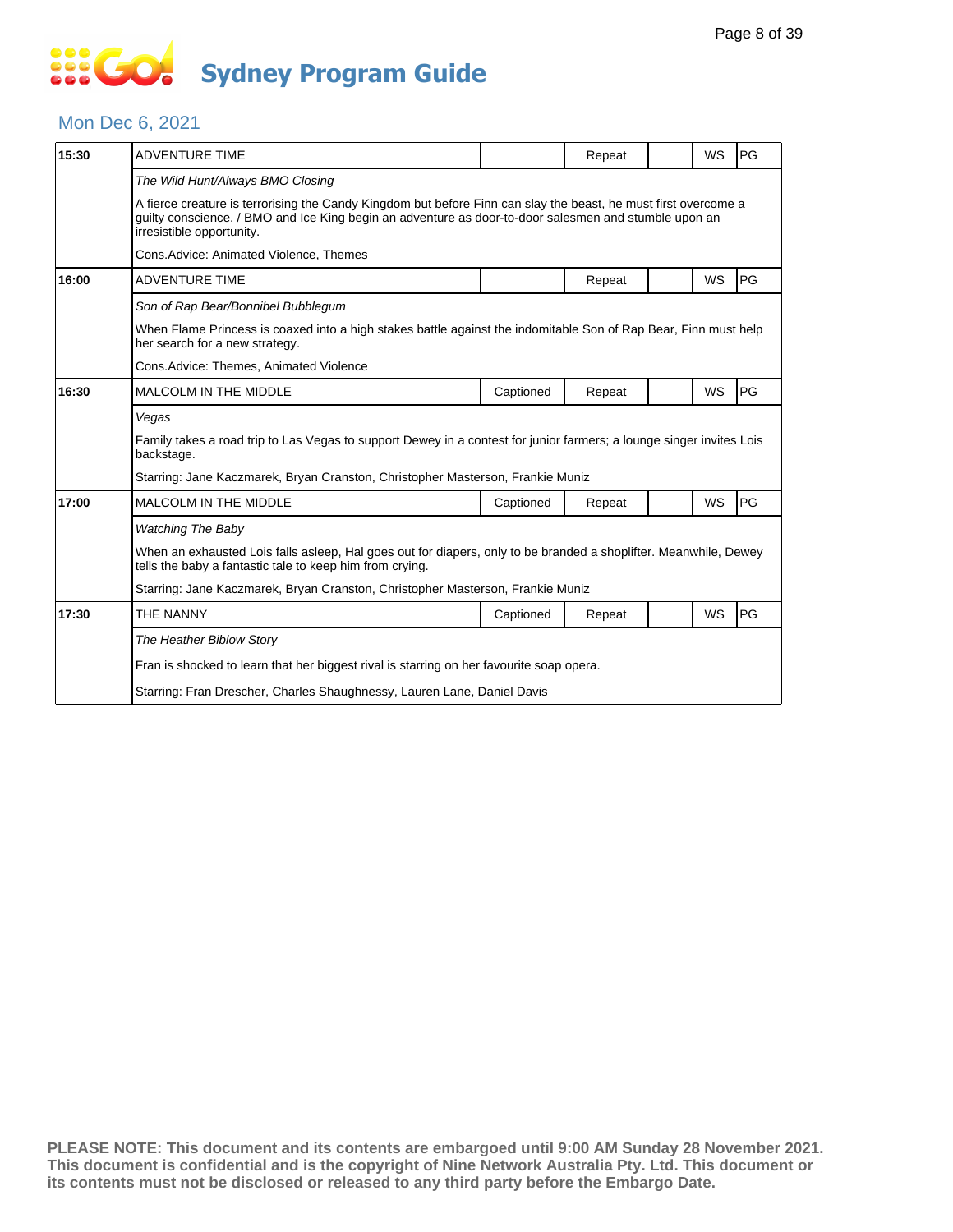#### Mon Dec 6, 2021

| 18:00 | 3RD ROCK FROM THE SUN                                                                                                                                                                                                                              |      |           |        |  | WS | PG |  |  |  |
|-------|----------------------------------------------------------------------------------------------------------------------------------------------------------------------------------------------------------------------------------------------------|------|-----------|--------|--|----|----|--|--|--|
|       | The Big Giant Head Returns                                                                                                                                                                                                                         |      |           |        |  |    |    |  |  |  |
|       | The Big Giant Head comes back to Earth to claim Vicki's baby as his own, igniting a lovers' war with the smitten<br>Harry.                                                                                                                         |      |           |        |  |    |    |  |  |  |
|       | Starring: John Lithgow, Jane Curtin, Kristen Johnston                                                                                                                                                                                              |      |           |        |  |    |    |  |  |  |
|       | Cons.Advice: Mild Coarse Language, Sexual References                                                                                                                                                                                               |      |           |        |  |    |    |  |  |  |
| 18:30 | THAT 70'S SHOW                                                                                                                                                                                                                                     |      |           |        |  | WS | PG |  |  |  |
|       | Over The Hills and Far Away                                                                                                                                                                                                                        |      |           |        |  |    |    |  |  |  |
|       | Donna and Eric have a heart-to-heart discussion about their future after visiting different colleges.                                                                                                                                              |      |           |        |  |    |    |  |  |  |
|       | Starring: Topher Grace, Laura Prepon, Mila Kunis, Ashton Kutcher                                                                                                                                                                                   |      |           |        |  |    |    |  |  |  |
|       | Cons.Advice: Some Coarse Language, Sexual References, Drug References                                                                                                                                                                              |      |           |        |  |    |    |  |  |  |
| 19:00 | YOUNG SHELDON                                                                                                                                                                                                                                      |      | Captioned |        |  | WS | PG |  |  |  |
|       | A Musty Crypt and a Stick to Pee On                                                                                                                                                                                                                |      |           |        |  |    |    |  |  |  |
|       | Dale and Meemaw work out relationship issues while playing Dungeons and Dragons with Sheldon and Missy. Also,<br>Mary and George take a trip with Coach Wilkins and his wife, and Georgie freaks out when his girlfriend thinks she's<br>pregnant. |      |           |        |  |    |    |  |  |  |
|       | Starring: Iain Armitage, Zoe Perry, Lance Barber, Jim Parsons                                                                                                                                                                                      |      |           |        |  |    |    |  |  |  |
|       | Cons.Advice: Themes, Mild Coarse Language                                                                                                                                                                                                          |      |           |        |  |    |    |  |  |  |
| 19:30 | EVERYBODY LOVES RAYMOND                                                                                                                                                                                                                            |      |           |        |  | WS | PG |  |  |  |
|       | Your Place or Mine?                                                                                                                                                                                                                                |      |           |        |  |    |    |  |  |  |
|       | When Ray's parents stop speaking, Marie moves in with Ray.                                                                                                                                                                                         |      |           |        |  |    |    |  |  |  |
|       | Starring: Ray Romano, Patricia Heaton, Brad Garrett                                                                                                                                                                                                |      |           |        |  |    |    |  |  |  |
| 20:00 | EVERYBODY LOVES RAYMOND                                                                                                                                                                                                                            |      |           |        |  | WS | PG |  |  |  |
|       | In-Laws                                                                                                                                                                                                                                            |      |           |        |  |    |    |  |  |  |
|       | When Ray's in-laws come for a visit, he begs his parents to be nice to them.                                                                                                                                                                       |      |           |        |  |    |    |  |  |  |
|       | Starring: Ray Romano, Patricia Heaton, Brad Garrett                                                                                                                                                                                                |      |           |        |  |    |    |  |  |  |
| 20:30 | ANCHORMAN 2: THE LEGEND CONTINUES                                                                                                                                                                                                                  | 2013 | Captioned | Repeat |  | WS | M  |  |  |  |
|       | Anchorman 2: The Legend Continues                                                                                                                                                                                                                  |      |           |        |  |    |    |  |  |  |
|       | With the 1970s behind him, San Diego's top-rated newsman, Ron Burgundy, returns to take New York City's first<br>twenty-four-hour news channel by storm.                                                                                           |      |           |        |  |    |    |  |  |  |
|       | Starring: Will Ferrell, Steve Carell, Christina Applegate, Harrison Ford, Paul Rudd                                                                                                                                                                |      |           |        |  |    |    |  |  |  |
|       |                                                                                                                                                                                                                                                    |      |           |        |  |    |    |  |  |  |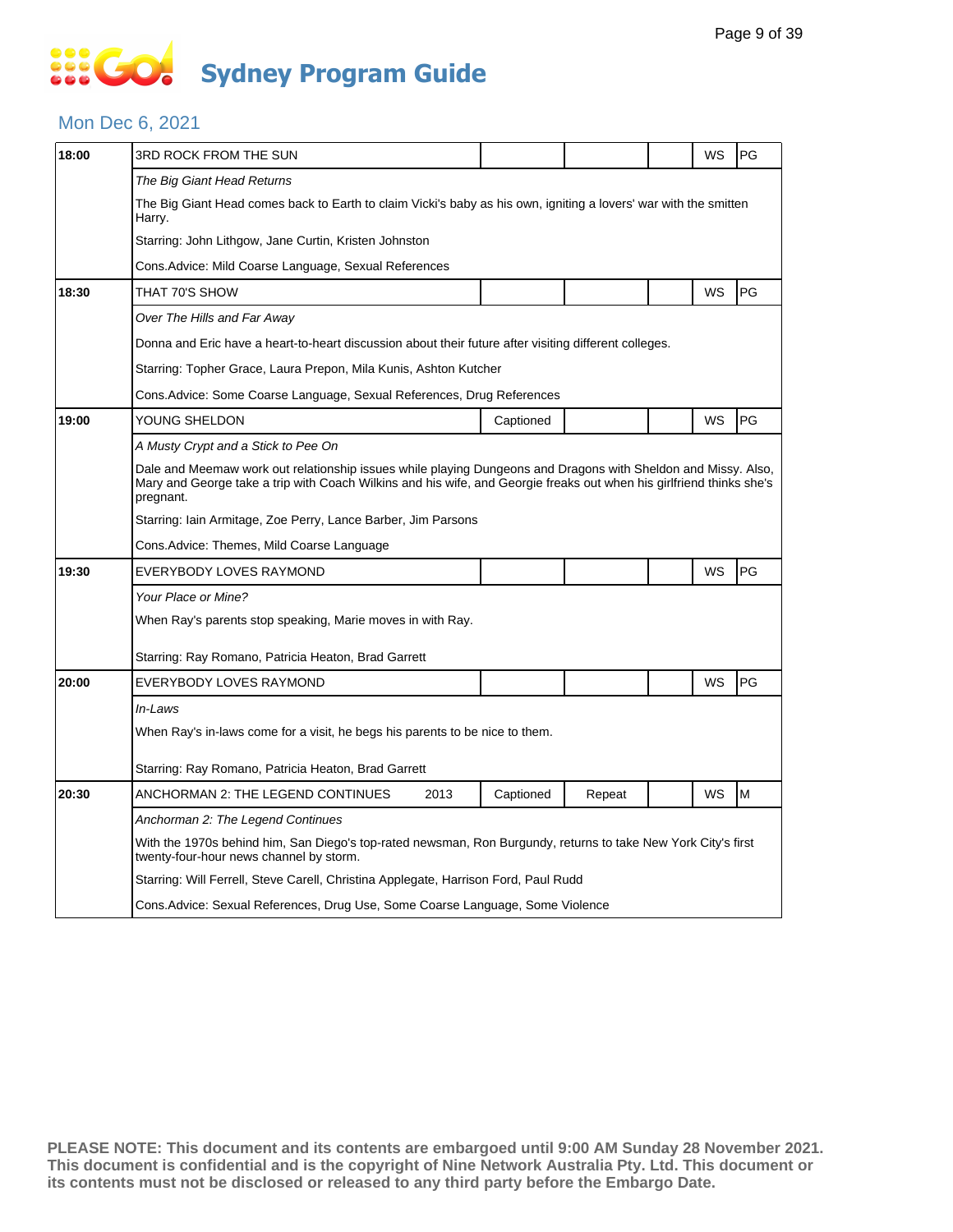#### Mon Dec 6, 2021

| 22:55 | THE INBETWEENERS 2                                                                                                                                                                                                                                                                                                                                                                                                                      | 2014 | Captioned | Repeat |  | WS | <b>MA</b> |  |  |
|-------|-----------------------------------------------------------------------------------------------------------------------------------------------------------------------------------------------------------------------------------------------------------------------------------------------------------------------------------------------------------------------------------------------------------------------------------------|------|-----------|--------|--|----|-----------|--|--|
|       | The Inbetweeners 2                                                                                                                                                                                                                                                                                                                                                                                                                      |      |           |        |  |    |           |  |  |
|       | Neil, Will and Simon receive an invite from Jay to join him in Australia whilst on his gap year, who promises them it's<br>"the sex capital of the world". Once again, they put growing up temporarily on-hold, and embark on a backpacking<br>holiday of a lifetime. Will soon finds himself battling with the lads to do something cultural, whilst they focus their<br>attention on drinking, girls, and annoying fellow travellers! |      |           |        |  |    |           |  |  |
|       | Starring: Simon Bird, James Buckley, Blake Harrison, Joe Thomas                                                                                                                                                                                                                                                                                                                                                                         |      |           |        |  |    |           |  |  |
|       | Cons. Advice: Strong Sex References, Nudity, Some Coarse Language                                                                                                                                                                                                                                                                                                                                                                       |      |           |        |  |    |           |  |  |
| 00:50 | <b>DESPERATE HOUSEWIVES</b>                                                                                                                                                                                                                                                                                                                                                                                                             |      |           |        |  | WS | M         |  |  |
|       | Lovely                                                                                                                                                                                                                                                                                                                                                                                                                                  |      |           |        |  |    |           |  |  |
|       | Robin turns heads (and makes a friend in Katherine) when Susan invites her home. The ex-stripper gives seduction<br>tips to Bree, who wants to reengage Orson. And Gaby thinks Robin can help out with the troublesome Ana. But<br>Lynette is wary. She has teen boys at home.                                                                                                                                                          |      |           |        |  |    |           |  |  |
|       | Starring: Teri Hatcher, Felicity Huffman, Marcia Cross                                                                                                                                                                                                                                                                                                                                                                                  |      |           |        |  |    |           |  |  |
|       | Cons. Advice: Mature Themes, Sexual References, Some Violence                                                                                                                                                                                                                                                                                                                                                                           |      |           |        |  |    |           |  |  |
| 01:45 | <b>DESPERATE HOUSEWIVES</b>                                                                                                                                                                                                                                                                                                                                                                                                             |      |           |        |  | WS | M         |  |  |
|       | The Chase                                                                                                                                                                                                                                                                                                                                                                                                                               |      |           |        |  |    |           |  |  |
|       | When Celia catches chicken pox, Gaby (who never had it) must stay away from her, so she stays with Bob and<br>Lee---and experiences the single life again. Meanwhile, Lynette and Tom forget Penny's birthday; Bree hires a new<br>employee who shows promise; Katherine makes a surprising discovery; and Angie worries about the missing Danny.                                                                                       |      |           |        |  |    |           |  |  |
|       | Starring: Teri Hatcher, Felicity Huffman, Marcia Cross                                                                                                                                                                                                                                                                                                                                                                                  |      |           |        |  |    |           |  |  |
|       | Cons. Advice: Mature Themes, Sexual References, Some Violence                                                                                                                                                                                                                                                                                                                                                                           |      |           |        |  |    |           |  |  |
| 02:40 | REVENGE BODY WITH KHLOE<br>KARDASHIAN                                                                                                                                                                                                                                                                                                                                                                                                   |      |           | Repeat |  | WS | M         |  |  |
|       | Lost Identity & Never Been Kissed                                                                                                                                                                                                                                                                                                                                                                                                       |      |           |        |  |    |           |  |  |
|       | Shayla finds out that the man she thought was her father actually isn't, and goes on a journey of discovering the<br>truth about herself; after being bullied his entire life, Kevin gets tired of being the fat kid.                                                                                                                                                                                                                   |      |           |        |  |    |           |  |  |
|       | Cons. Advice: Some Coarse Language                                                                                                                                                                                                                                                                                                                                                                                                      |      |           |        |  |    |           |  |  |
| 03:30 | NINJAGO: MASTERS OF SPINJITZU                                                                                                                                                                                                                                                                                                                                                                                                           |      |           | Repeat |  | WS | PG        |  |  |
|       | All of Nothing                                                                                                                                                                                                                                                                                                                                                                                                                          |      |           |        |  |    |           |  |  |
|       | The ninja and Sensei Wu try to infiltrate the Serpentines' inner sanctum and walk right into a trap; when Lloyd's<br>rescue mission fails, only one person can help them, Lord Garmadon.                                                                                                                                                                                                                                                |      |           |        |  |    |           |  |  |
|       | Cons. Advice: Animated Violence                                                                                                                                                                                                                                                                                                                                                                                                         |      |           |        |  |    |           |  |  |
| 04:00 | POKEMON THE SERIES SUN & MOON -<br><b>ULTRA LEGENDS</b>                                                                                                                                                                                                                                                                                                                                                                                 |      |           | Repeat |  | WS | PG.       |  |  |
|       | A High-Speed Awakening!                                                                                                                                                                                                                                                                                                                                                                                                                 |      |           |        |  |    |           |  |  |
|       | Ash has completed three of his four grand trials in the Alola region, and more adventures await as he and his<br>classmates acquire new Z-Crystals, make new Pokémon friends, and learn how to Mantine Surf!                                                                                                                                                                                                                            |      |           |        |  |    |           |  |  |
|       | Cons.Advice: Animated Violence                                                                                                                                                                                                                                                                                                                                                                                                          |      |           |        |  |    |           |  |  |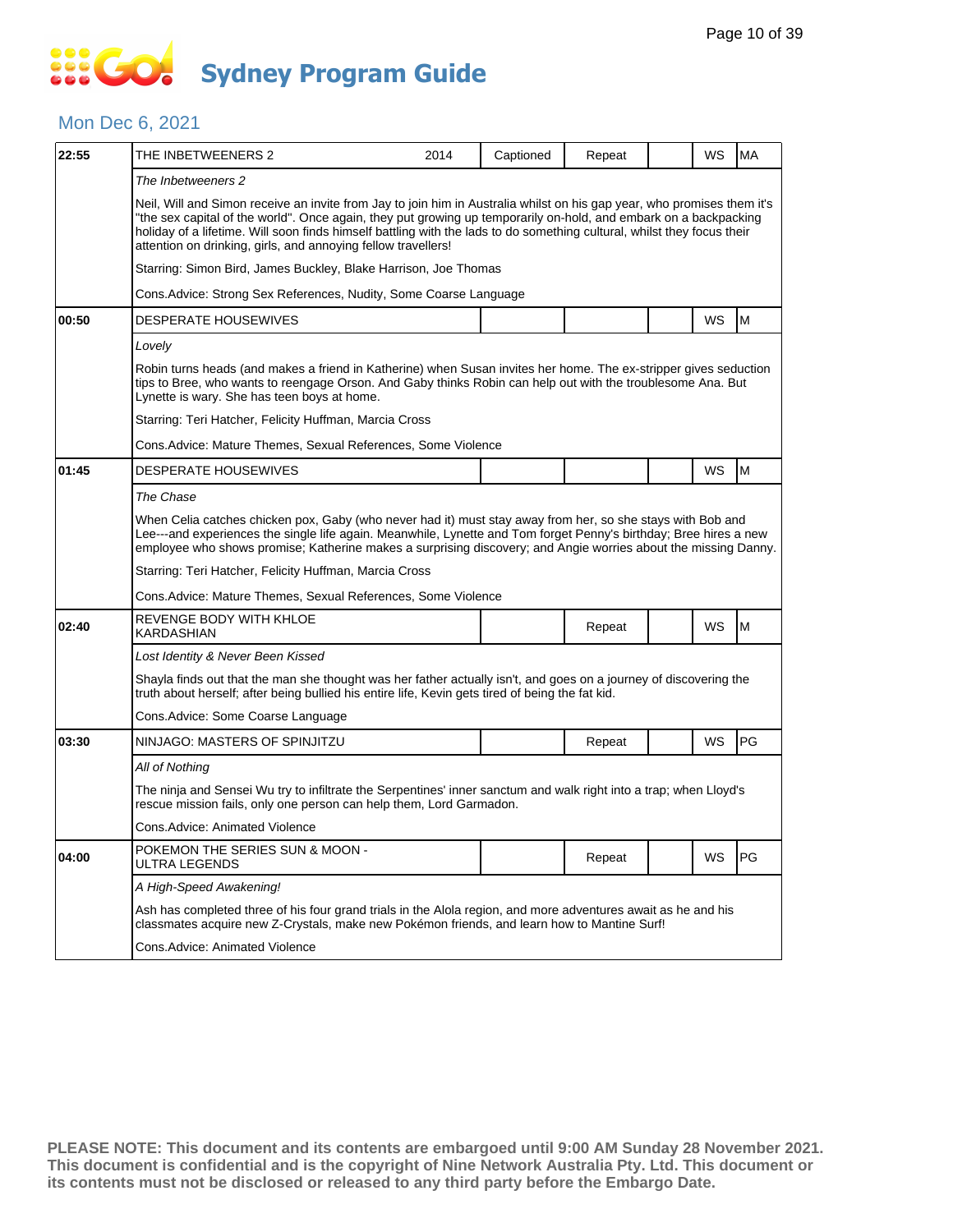#### Mon Dec 6, 2021

| 04:30 | TRANSFORMERS BUMBLEBEE:<br><b>CYBERVERSE ADVENTURES</b>                                                                                                                                                                                                                                                                          |  | Repeat |  | <b>WS</b> | PG        |  |  |  |  |
|-------|----------------------------------------------------------------------------------------------------------------------------------------------------------------------------------------------------------------------------------------------------------------------------------------------------------------------------------|--|--------|--|-----------|-----------|--|--|--|--|
|       | Silent Strike/The Other One                                                                                                                                                                                                                                                                                                      |  |        |  |           |           |  |  |  |  |
|       | Follow the adventures of Bumblebee as he and Windblade try to recover his missing memories after damaging his<br>memory chip. With the Decepticons after their friends, Bumblebee must find his missing memories to remember his<br>mission on Earth.                                                                            |  |        |  |           |           |  |  |  |  |
|       | Cons.Advice: Animated Violence, Themes                                                                                                                                                                                                                                                                                           |  |        |  |           |           |  |  |  |  |
| 04:50 | <b>BAKUGAN: ARMORED ALLIANCE</b>                                                                                                                                                                                                                                                                                                 |  | Repeat |  | WS        | PG        |  |  |  |  |
|       | Bakugan Battle Circus/Ebony Manor                                                                                                                                                                                                                                                                                                |  |        |  |           |           |  |  |  |  |
|       | A kid brawler named Oliver has lost his Bakugan! This seems like a job for the Trouble Busters. The Awesome<br>Brawlers help him chase down and try to catch the elusive Bakugan, who leads them on a wild goose chase through<br>Los Volmos.                                                                                    |  |        |  |           |           |  |  |  |  |
|       | Cons. Advice: Animated Violence, Themes                                                                                                                                                                                                                                                                                          |  |        |  |           |           |  |  |  |  |
| 05:10 | YU-GI-OH! ARC-V                                                                                                                                                                                                                                                                                                                  |  | Repeat |  | <b>WS</b> | <b>PG</b> |  |  |  |  |
|       | <b>Shiver Me Lances</b>                                                                                                                                                                                                                                                                                                          |  |        |  |           |           |  |  |  |  |
|       | Yuya and the gang have been shanghaied by a corrupt captain working for The Professor!                                                                                                                                                                                                                                           |  |        |  |           |           |  |  |  |  |
|       | Cons. Advice: Animated Violence, Supernatural Themes                                                                                                                                                                                                                                                                             |  |        |  |           |           |  |  |  |  |
| 05:30 | YU-GI-OH! CLASSIC                                                                                                                                                                                                                                                                                                                |  | Repeat |  |           | PG        |  |  |  |  |
|       | Isolated in Cyberspace - Part 1                                                                                                                                                                                                                                                                                                  |  |        |  |           |           |  |  |  |  |
|       | Noah displays the power of his virtual world by splitting up Yugi's gang and flinging them into the far reaches of his<br>self-created universe! The first to duel under the all-new Deck Master System is Yugi against Big 1 Gansley's<br>Deepsea Warrior! Can Yugi master the complex new rules, or will the rules master him? |  |        |  |           |           |  |  |  |  |
|       | Cons.Advice: Mild Violence                                                                                                                                                                                                                                                                                                       |  |        |  |           |           |  |  |  |  |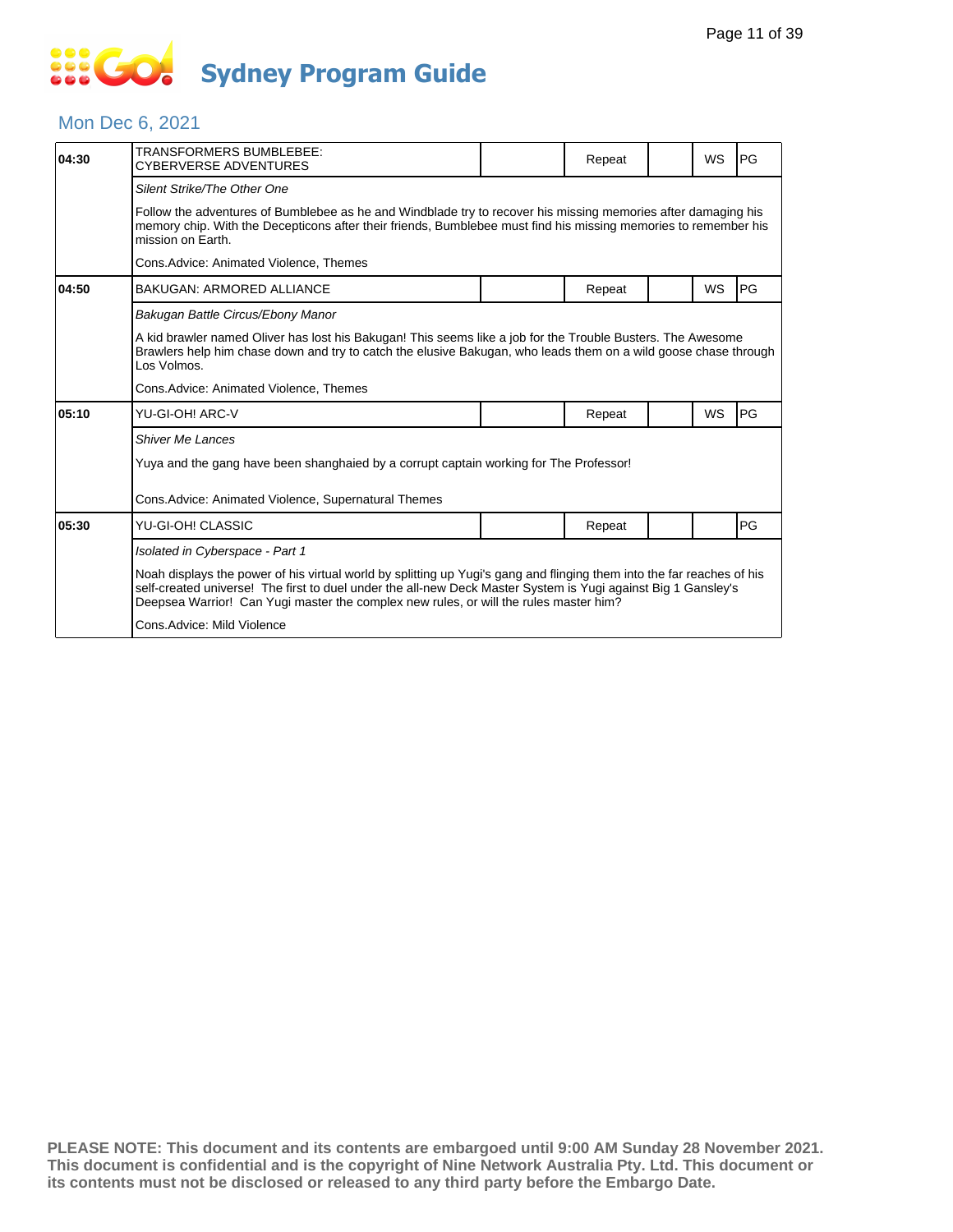### **SECT Sydney Program Guide**

### Tue Dec 7, 2021

| 06:00 | GIGANTOSAURUS                                                                                                                                                                                                                                                                                                           |                                                                                                              | Repeat | WS | G  |  |  |  |  |
|-------|-------------------------------------------------------------------------------------------------------------------------------------------------------------------------------------------------------------------------------------------------------------------------------------------------------------------------|--------------------------------------------------------------------------------------------------------------|--------|----|----|--|--|--|--|
|       | The Floating Stone/The Light In the Storm                                                                                                                                                                                                                                                                               |                                                                                                              |        |    |    |  |  |  |  |
|       | Four curious young dinosaur friends explore the mystery of Gigantosaurus, the largest, fiercest dinosaur of all, as<br>they face their individual fears and work together to solve problems during their many adventures.                                                                                               |                                                                                                              |        |    |    |  |  |  |  |
| 06:30 | MY LITTLE PONY: PONY LIFE                                                                                                                                                                                                                                                                                               |                                                                                                              | Repeat | WS | G  |  |  |  |  |
|       | Magical Mare-Story Tour/Life of Pie/The Rarest of Occasions/Portal Combat                                                                                                                                                                                                                                               |                                                                                                              |        |    |    |  |  |  |  |
|       | A look at the funny side of friendship with Sugarcube Corner as the centre of the world, and Pinkie pie serves the<br>best cupcakes to her friends.                                                                                                                                                                     |                                                                                                              |        |    |    |  |  |  |  |
|       | Cons.Advice: Themes                                                                                                                                                                                                                                                                                                     |                                                                                                              |        |    |    |  |  |  |  |
| 07:00 | POLLY POCKET                                                                                                                                                                                                                                                                                                            |                                                                                                              | Repeat | WS | G  |  |  |  |  |
|       | Big Babies/Big Trouble for Little Lila                                                                                                                                                                                                                                                                                  |                                                                                                              |        |    |    |  |  |  |  |
|       | With her shrinking-powered magic locket around her neck and her friends by her side, Polly Pocket proves there's<br>no adventure too big for "tiny power!" Our pint-sized heroes use their unique point-of-view to help the neighbourhood<br>animals, conquer school assignments, and discover a big world full of fun. |                                                                                                              |        |    |    |  |  |  |  |
| 07:30 | TRANSFORMERS: CYBERVERSE                                                                                                                                                                                                                                                                                                |                                                                                                              |        | WS | PG |  |  |  |  |
|       | The Immobilizers Part 1                                                                                                                                                                                                                                                                                                 |                                                                                                              |        |    |    |  |  |  |  |
|       | When the entire planet of Cybertron becomes frozen in time, it's up to Grimlock and his new Dinobot friends to save<br>everyone.                                                                                                                                                                                        |                                                                                                              |        |    |    |  |  |  |  |
|       | Cons.Advice: Animated Violence, Themes                                                                                                                                                                                                                                                                                  |                                                                                                              |        |    |    |  |  |  |  |
| 08:00 | SMASHHDOWN! - SEARCH FOR THE<br>G.O.A.T                                                                                                                                                                                                                                                                                 | Captioned                                                                                                    |        | WS | С  |  |  |  |  |
|       | Hélène De Pourtalès vs. Jackie Joyner-Kersee                                                                                                                                                                                                                                                                            |                                                                                                              |        |    |    |  |  |  |  |
|       | Two of the greatest female Olympians of all time take centre stage in a blockbuster match-up! Can Hélène De<br>Pourtalès sail away with the win? Or will Jackie Joyner-Kersee leap onto the winner's podium?                                                                                                            |                                                                                                              |        |    |    |  |  |  |  |
| 08:30 | RICKY ZOOM                                                                                                                                                                                                                                                                                                              |                                                                                                              | Repeat | WS | G  |  |  |  |  |
|       | Slippy Street/Bike Buddies Super Speedy Delivery Service                                                                                                                                                                                                                                                                |                                                                                                              |        |    |    |  |  |  |  |
|       | Little red rescue motorbike Ricky Zoom, along with his loyal and enthusiastic bike buddies Loop, Scootio and DJ,<br>race around the sports track, try new stunts at the park, and zoom into adventures.                                                                                                                 |                                                                                                              |        |    |    |  |  |  |  |
| 09:00 | SPIDEY AND HIS AMAZING FRIENDS                                                                                                                                                                                                                                                                                          |                                                                                                              | Repeat | WS | G  |  |  |  |  |
|       | Doc Ock's Super Octopus/Attack of the Green Giggles                                                                                                                                                                                                                                                                     |                                                                                                              |        |    |    |  |  |  |  |
|       | When Doc Ock's growth serum is used on a baby octopus, the Spidey Team has to stop her from accidentally<br>rampaging the city / Green Goblin blasts goblin gas all over the city.                                                                                                                                      |                                                                                                              |        |    |    |  |  |  |  |
| 09:30 | TRUE AND THE RAINBOW KINGDOM                                                                                                                                                                                                                                                                                            |                                                                                                              | Repeat | WS | G  |  |  |  |  |
|       | Hino Tari Hullabaloo                                                                                                                                                                                                                                                                                                    |                                                                                                              |        |    |    |  |  |  |  |
|       | the egg hatches, True scrambles to save the day.                                                                                                                                                                                                                                                                        | At the Rainbow Kingdom Fundawunda Festival, Bartleby takes care of a Hinotari Egg for the Rainbow King. When |        |    |    |  |  |  |  |
| 10:00 | NINJAGO: MASTERS OF SPINJITZU                                                                                                                                                                                                                                                                                           |                                                                                                              | Repeat | WS | PG |  |  |  |  |
|       | The Rise of the Great Devourer                                                                                                                                                                                                                                                                                          |                                                                                                              |        |    |    |  |  |  |  |
|       |                                                                                                                                                                                                                                                                                                                         | The ninjas travel to Ouroboros to stop Pythor from waking The Great Devourer.                                |        |    |    |  |  |  |  |
|       |                                                                                                                                                                                                                                                                                                                         |                                                                                                              |        |    |    |  |  |  |  |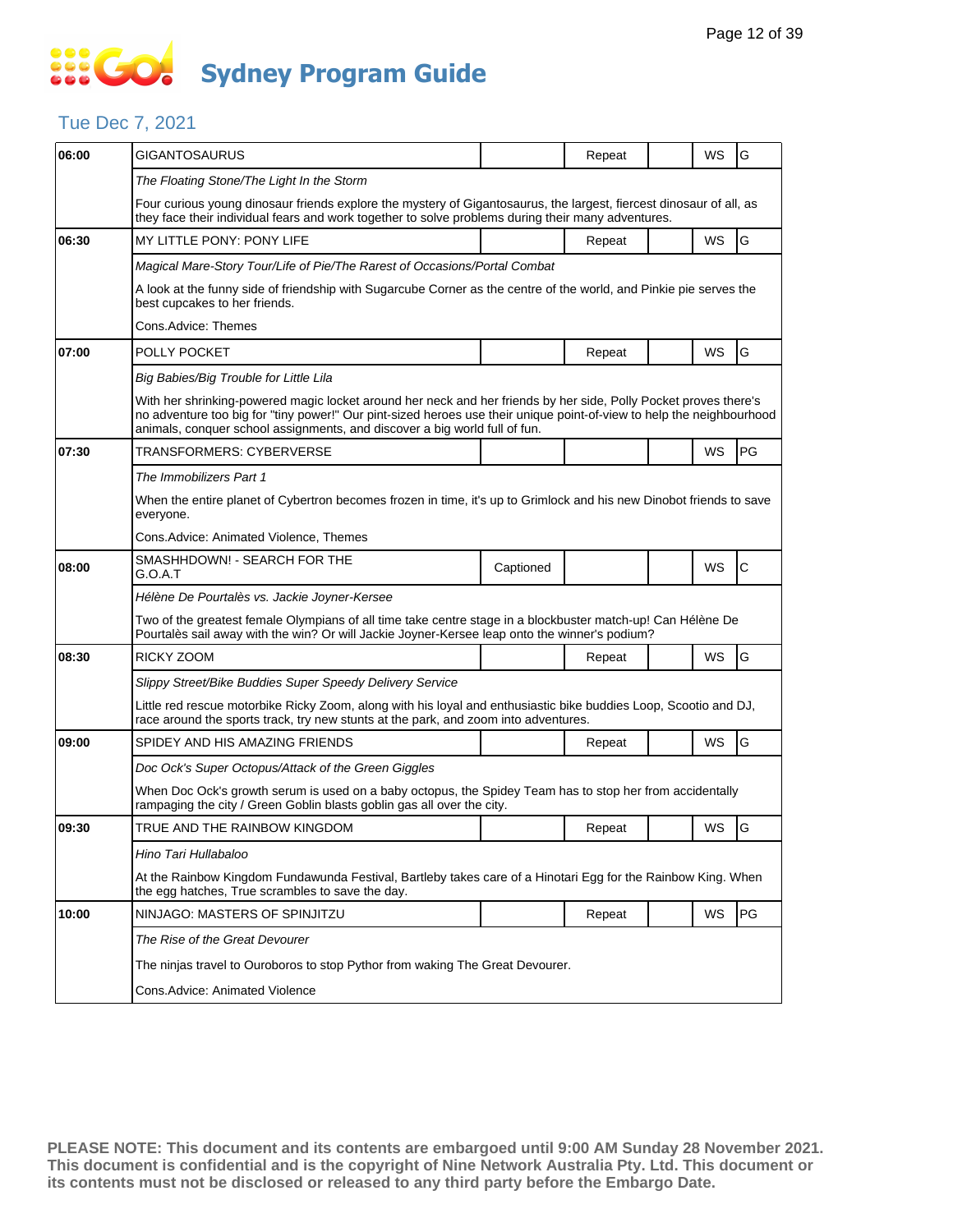#### Tue Dec 7, 2021

| POKEMON THE SERIES SUN & MOON -<br>ULTRA LEGENDS                                                                                                                                                                                                             |                                                 | Repeat |                                                                                          | WS | PG                                                                                                                  |  |  |  |  |
|--------------------------------------------------------------------------------------------------------------------------------------------------------------------------------------------------------------------------------------------------------------|-------------------------------------------------|--------|------------------------------------------------------------------------------------------|----|---------------------------------------------------------------------------------------------------------------------|--|--|--|--|
| The One That Didn't Get Away!                                                                                                                                                                                                                                |                                                 |        |                                                                                          |    |                                                                                                                     |  |  |  |  |
| Ash has completed three of his four grand trials in the Alola region, and more adventures await as he and his<br>classmates acquire new Z-Crystals, make new Pokémon friends, and learn how to Mantine Surf!                                                 |                                                 |        |                                                                                          |    |                                                                                                                     |  |  |  |  |
| Cons.Advice: Animated Violence                                                                                                                                                                                                                               |                                                 |        |                                                                                          |    |                                                                                                                     |  |  |  |  |
| THE AMAZING WORLD OF GUMBALL                                                                                                                                                                                                                                 |                                                 |        |                                                                                          | WS | PG                                                                                                                  |  |  |  |  |
| The BFFS/The Inquisition                                                                                                                                                                                                                                     |                                                 |        |                                                                                          |    |                                                                                                                     |  |  |  |  |
| When Gumball's old BFF Fuzzy turns up on his doorstep, Darwin struggles to accept that there was someone before<br>him and fails to contain his jealousy / An evil superintendent comes to the school and tries to remove all cartoonish<br>conduct.         |                                                 |        |                                                                                          |    |                                                                                                                     |  |  |  |  |
| Cons.Advice: Mild Violence, Themes                                                                                                                                                                                                                           |                                                 |        |                                                                                          |    |                                                                                                                     |  |  |  |  |
| TEEN TITANS GO!                                                                                                                                                                                                                                              |                                                 |        |                                                                                          | WS | PG                                                                                                                  |  |  |  |  |
| Collect Them All / Cartoon Feud                                                                                                                                                                                                                              |                                                 |        |                                                                                          |    |                                                                                                                     |  |  |  |  |
| The Titans are turned into collectibles./The Titans are on Family Feud.                                                                                                                                                                                      |                                                 |        |                                                                                          |    |                                                                                                                     |  |  |  |  |
| Cons.Advice: Themes, Mild Violence, Scary Scenes                                                                                                                                                                                                             |                                                 |        |                                                                                          |    |                                                                                                                     |  |  |  |  |
|                                                                                                                                                                                                                                                              |                                                 |        |                                                                                          |    | M                                                                                                                   |  |  |  |  |
|                                                                                                                                                                                                                                                              |                                                 |        |                                                                                          |    |                                                                                                                     |  |  |  |  |
| Supergirl challenges Rhea as she fights to save National City. Superman returns and Cat offers up some wise<br>advice. Season finale.                                                                                                                        |                                                 |        |                                                                                          |    |                                                                                                                     |  |  |  |  |
| Starring: Melissa Benoist, Chyler Leigh, David Harewood                                                                                                                                                                                                      |                                                 |        |                                                                                          |    |                                                                                                                     |  |  |  |  |
| Cons.Advice: Mature Themes, Some Violence                                                                                                                                                                                                                    |                                                 |        |                                                                                          |    |                                                                                                                     |  |  |  |  |
| REVENGE BODY WITH KHLOE<br>KARDASHIAN                                                                                                                                                                                                                        |                                                 | Repeat |                                                                                          | WS | M                                                                                                                   |  |  |  |  |
| Binge Eating Bachelorette & Drill Sergeant                                                                                                                                                                                                                   |                                                 |        |                                                                                          |    |                                                                                                                     |  |  |  |  |
| Crysta starts binge eating because of unhappiness in her relationship; Mike's life ambition of a military career<br>unravels when a tragic accident gets him honourably discharged; struggling with the loss of his identity, Mike turns<br>to food to cope. |                                                 |        |                                                                                          |    |                                                                                                                     |  |  |  |  |
| Cons.Advice: Some Coarse Language                                                                                                                                                                                                                            |                                                 |        |                                                                                          |    |                                                                                                                     |  |  |  |  |
| AMERICA'S TOP DOG                                                                                                                                                                                                                                            | Captioned                                       | Repeat |                                                                                          | WS | PG                                                                                                                  |  |  |  |  |
| The Fast and the Furriest                                                                                                                                                                                                                                    |                                                 |        |                                                                                          |    |                                                                                                                     |  |  |  |  |
| competition that comes right down to the wire.                                                                                                                                                                                                               |                                                 |        |                                                                                          |    |                                                                                                                     |  |  |  |  |
| THE NANNY                                                                                                                                                                                                                                                    | Captioned                                       | Repeat |                                                                                          | WS | PG                                                                                                                  |  |  |  |  |
| The Heather Biblow Story                                                                                                                                                                                                                                     |                                                 |        |                                                                                          |    |                                                                                                                     |  |  |  |  |
|                                                                                                                                                                                                                                                              |                                                 |        | Fran is shocked to learn that her biggest rival is starring on her favourite soap opera. |    |                                                                                                                     |  |  |  |  |
| Starring: Fran Drescher, Charles Shaughnessy, Lauren Lane, Daniel Davis                                                                                                                                                                                      |                                                 |        |                                                                                          |    |                                                                                                                     |  |  |  |  |
|                                                                                                                                                                                                                                                              | <b>SUPERGIRL</b><br>Nevertheless. She Persisted |        |                                                                                          |    | WS<br>A third-generation police K-9 and a civilian underdog built for speed are among the pooches who face off in a |  |  |  |  |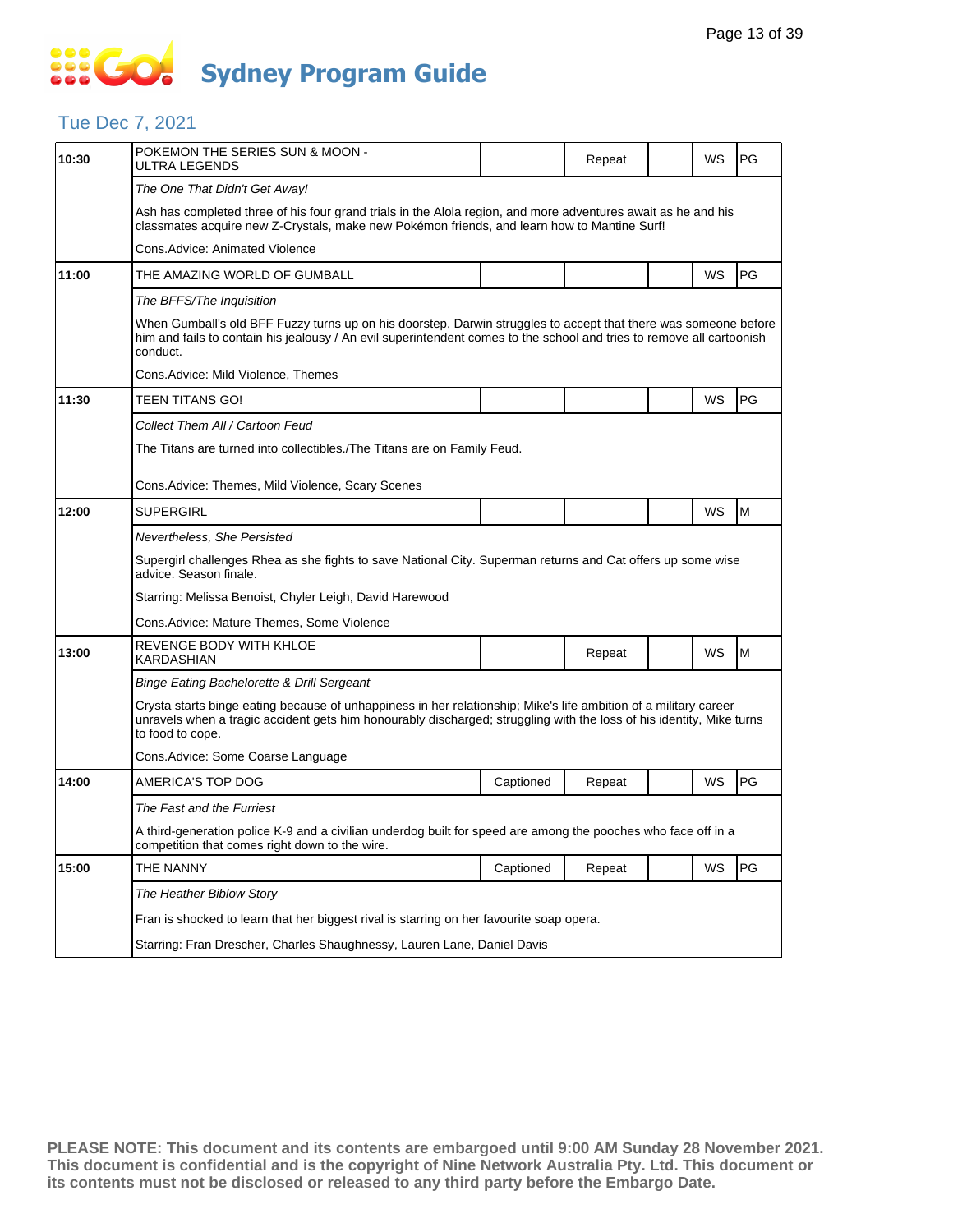#### Tue Dec 7, 2021

| 15:30 | 3RD ROCK FROM THE SUN                                                                                                                                                                                                                                               |           | Repeat |  | WS        | PG |  |  |  |  |
|-------|---------------------------------------------------------------------------------------------------------------------------------------------------------------------------------------------------------------------------------------------------------------------|-----------|--------|--|-----------|----|--|--|--|--|
|       | The Big Giant Head Returns                                                                                                                                                                                                                                          |           |        |  |           |    |  |  |  |  |
|       | The Big Giant Head comes back to Earth to claim Vicki's baby as his own, igniting a lovers' war with the smitten<br>Harry.                                                                                                                                          |           |        |  |           |    |  |  |  |  |
|       | Starring: John Lithgow, Jane Curtin, Kristen Johnston                                                                                                                                                                                                               |           |        |  |           |    |  |  |  |  |
|       | Cons. Advice: Mild Coarse Language, Sexual References                                                                                                                                                                                                               |           |        |  |           |    |  |  |  |  |
| 16:00 | THAT 70'S SHOW                                                                                                                                                                                                                                                      |           | Repeat |  | <b>WS</b> | PG |  |  |  |  |
|       | Over The Hills and Far Away                                                                                                                                                                                                                                         |           |        |  |           |    |  |  |  |  |
|       | Donna and Eric have a heart-to-heart discussion about their future after visiting different colleges.                                                                                                                                                               |           |        |  |           |    |  |  |  |  |
|       | Starring: Topher Grace, Laura Prepon, Mila Kunis, Ashton Kutcher                                                                                                                                                                                                    |           |        |  |           |    |  |  |  |  |
|       | Cons. Advice: Some Coarse Language, Sexual References, Drug References                                                                                                                                                                                              |           |        |  |           |    |  |  |  |  |
| 16:30 | <b>MALCOLM IN THE MIDDLE</b>                                                                                                                                                                                                                                        | Captioned | Repeat |  | WS        | PG |  |  |  |  |
|       | Goodbye Kitty                                                                                                                                                                                                                                                       |           |        |  |           |    |  |  |  |  |
|       | While Stevie goes into shock over Kitty and Abe's divorce, Dewey finds he likes the taste of baby food.                                                                                                                                                             |           |        |  |           |    |  |  |  |  |
|       | Starring: Jane Kaczmarek, Bryan Cranston, Christopher Masterson, Frankie Muniz                                                                                                                                                                                      |           |        |  |           |    |  |  |  |  |
| 17:00 | <b>MALCOLM IN THE MIDDLE</b>                                                                                                                                                                                                                                        | Captioned | Repeat |  | <b>WS</b> | PG |  |  |  |  |
|       | Thanksgiving                                                                                                                                                                                                                                                        |           |        |  |           |    |  |  |  |  |
|       | Malcolm skips out on a family Thanksgiving to go to a party, where he catches the eye of a girl. Reese has his mind<br>set on preparing a sublime Thanksgiving dinner and enlists the help of Hal and Dewey, but soon becomes a<br>fanatical despot in the kitchen. |           |        |  |           |    |  |  |  |  |
|       | Starring: Jane Kaczmarek, Bryan Cranston, Christopher Masterson, Frankie Muniz                                                                                                                                                                                      |           |        |  |           |    |  |  |  |  |
| 17:30 | THE NANNY                                                                                                                                                                                                                                                           | Captioned | Repeat |  | WS        | PG |  |  |  |  |
|       | The Boca Story                                                                                                                                                                                                                                                      |           |        |  |           |    |  |  |  |  |
|       | Sylvia decides to invest in a condo in Boca. This much anticipated fact that should come as a blessing for Fran<br>upsets her deeply.                                                                                                                               |           |        |  |           |    |  |  |  |  |
|       | Starring: Fran Drescher, Charles Shaughnessy, Lauren Lane, Daniel Davis                                                                                                                                                                                             |           |        |  |           |    |  |  |  |  |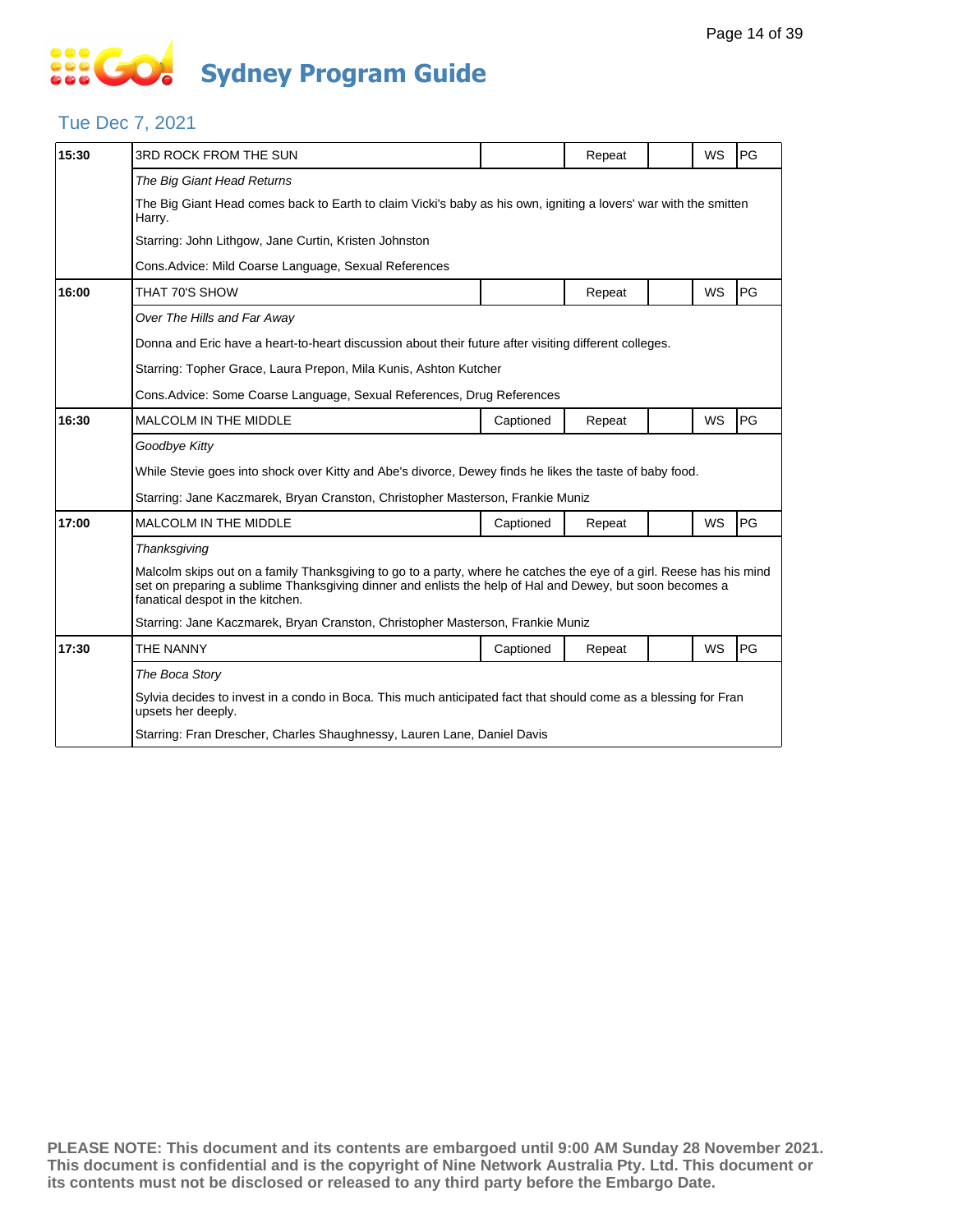#### Tue Dec 7, 2021

| 18:00 | 3RD ROCK FROM THE SUN                                                                                                                                                                                          |                                                                        |           |        |  | WS | PG        |  |  |
|-------|----------------------------------------------------------------------------------------------------------------------------------------------------------------------------------------------------------------|------------------------------------------------------------------------|-----------|--------|--|----|-----------|--|--|
|       | <b>Rutherford Beauty</b>                                                                                                                                                                                       |                                                                        |           |        |  |    |           |  |  |
|       | Dick gets into trouble when he foolishly confesses to Mary that he is having erotic fantasies about Nina, so he finds<br>an unusual way to reassure her that she is still the most exciting woman in his life. |                                                                        |           |        |  |    |           |  |  |
|       | Starring: John Lithgow, Jane Curtin, Kristen Johnston                                                                                                                                                          |                                                                        |           |        |  |    |           |  |  |
|       | Cons.Advice: Mild Coarse Language, Sexual References                                                                                                                                                           |                                                                        |           |        |  |    |           |  |  |
| 18:30 | THAT 70'S SHOW                                                                                                                                                                                                 |                                                                        |           |        |  | WS | PG        |  |  |
|       | Hot Dog                                                                                                                                                                                                        |                                                                        |           |        |  |    |           |  |  |
|       | Eric buys an engagement ring for Donna and Red gets menopausal Kitty a dog to lift her spirits.                                                                                                                |                                                                        |           |        |  |    |           |  |  |
|       | Starring: Topher Grace, Laura Prepon, Mila Kunis, Ashton Kutcher                                                                                                                                               |                                                                        |           |        |  |    |           |  |  |
|       |                                                                                                                                                                                                                | Cons. Advice: Some Coarse Language, Sexual References, Drug References |           |        |  |    |           |  |  |
| 19:00 | YOUNG SHELDON                                                                                                                                                                                                  |                                                                        | Captioned |        |  | WS | PG        |  |  |
|       | Freshman Orientation and the Inventor of the Zipper                                                                                                                                                            |                                                                        |           |        |  |    |           |  |  |
|       | College orientation does not go as Sheldon planned. Also, Mary is invited to a party when she's mistaken for a<br>university student, and George Sr. helps Pastor Jeff set up a children's nursery.            |                                                                        |           |        |  |    |           |  |  |
|       | Starring: Iain Armitage, Zoe Perry, Lance Barber, Jim Parsons                                                                                                                                                  |                                                                        |           |        |  |    |           |  |  |
|       | Cons.Advice: Mild Coarse Language                                                                                                                                                                              |                                                                        |           |        |  |    |           |  |  |
| 19:30 | EVERYBODY LOVES RAYMOND                                                                                                                                                                                        |                                                                        |           |        |  | WS | PG        |  |  |
|       | Win, Lose, or Draw                                                                                                                                                                                             |                                                                        |           |        |  |    |           |  |  |
|       | Ray gets tired of being treated like a kid at his father's poker game.                                                                                                                                         |                                                                        |           |        |  |    |           |  |  |
|       | Starring: Ray Romano, Patricia Heaton, Brad Garrett                                                                                                                                                            |                                                                        |           |        |  |    |           |  |  |
| 20:00 | EVERYBODY LOVES RAYMOND                                                                                                                                                                                        |                                                                        |           |        |  | WS | PG        |  |  |
|       | Turkey or Fish                                                                                                                                                                                                 |                                                                        |           |        |  |    |           |  |  |
|       | Debra decides it's her turn to prepare the holiday meal.                                                                                                                                                       |                                                                        |           |        |  |    |           |  |  |
|       | Starring: Ray Romano, Patricia Heaton, Brad Garrett                                                                                                                                                            |                                                                        |           |        |  |    |           |  |  |
| 20:30 | <b>AMERICAN PIE 2</b>                                                                                                                                                                                          | 2001                                                                   | Captioned | Repeat |  | WS | <b>MA</b> |  |  |
|       | American Pie 2                                                                                                                                                                                                 |                                                                        |           |        |  |    |           |  |  |
|       | Jim and his friends are now in college, and they decide to meet up at the beach house for some fun.                                                                                                            |                                                                        |           |        |  |    |           |  |  |
|       | Starring: Jason Biggs, Seann William Scott, Shannon Elizabeth                                                                                                                                                  |                                                                        |           |        |  |    |           |  |  |
|       | Cons.Advice: Sexual References, Some Coarse Language                                                                                                                                                           |                                                                        |           |        |  |    |           |  |  |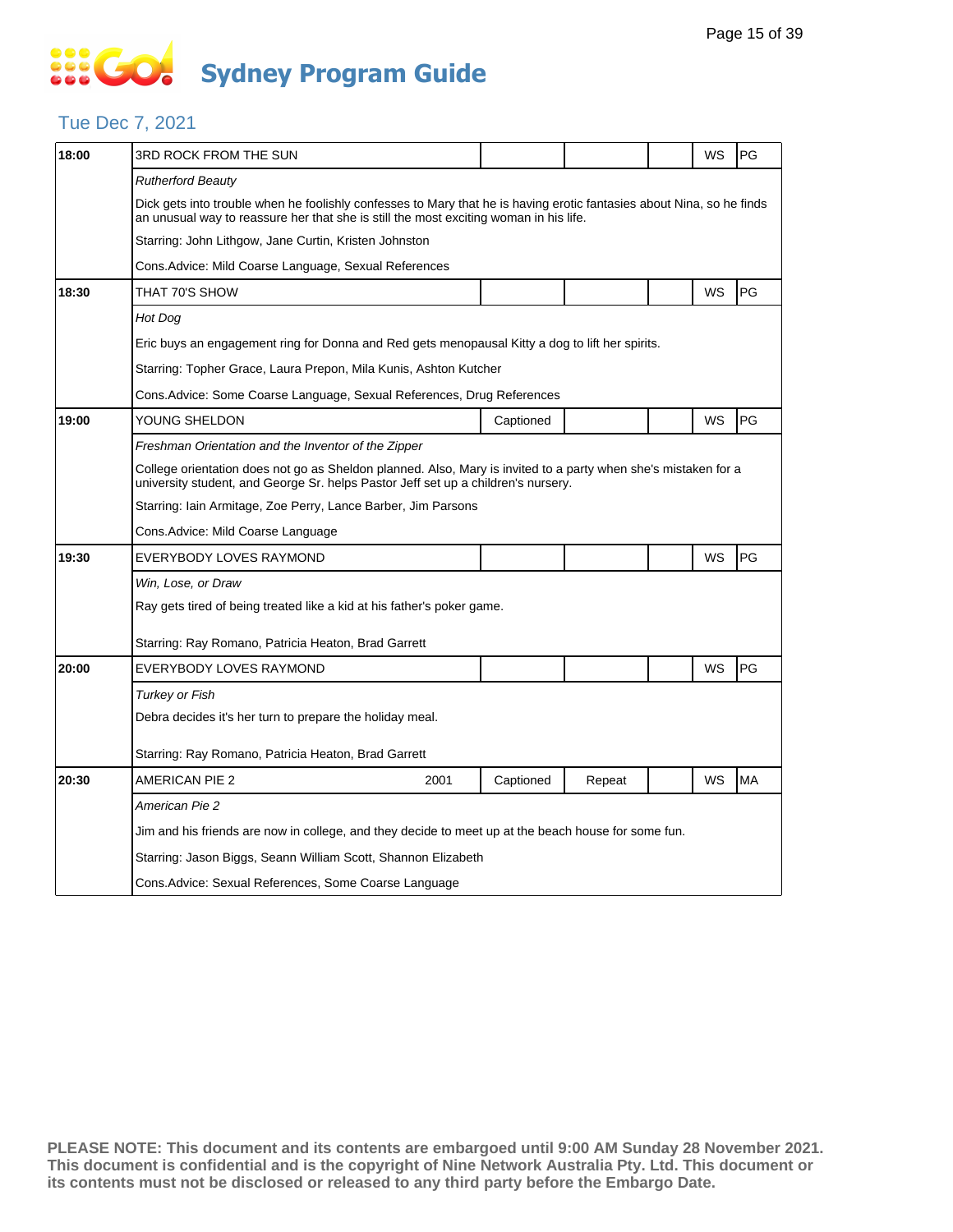### **SECT Sydney Program Guide**

#### Tue Dec 7, 2021

| 22:30 | <b>EUROTRIP</b>                                                                                                                                                                                                                                                                                                                                                                                                                       | 2004                                                                    |  | Repeat |  | WS        | <b>MA</b> |  |  |
|-------|---------------------------------------------------------------------------------------------------------------------------------------------------------------------------------------------------------------------------------------------------------------------------------------------------------------------------------------------------------------------------------------------------------------------------------------|-------------------------------------------------------------------------|--|--------|--|-----------|-----------|--|--|
|       | Eurotrip                                                                                                                                                                                                                                                                                                                                                                                                                              |                                                                         |  |        |  |           |           |  |  |
|       | After a brutal breakup, lovelorn teen Scott goes on a quest across Europe to find his sexy German pen pal, Mieke.<br>Joining him are his brainless buddy and a pair of twins they meet up with in Paris.                                                                                                                                                                                                                              |                                                                         |  |        |  |           |           |  |  |
|       | Starring: Scott Mechlowicz, Jacob Pitts, Kristin Kreuk                                                                                                                                                                                                                                                                                                                                                                                |                                                                         |  |        |  |           |           |  |  |
|       | Cons. Advice: Strong Sex References, Some Coarse Language, Nudity                                                                                                                                                                                                                                                                                                                                                                     |                                                                         |  |        |  |           |           |  |  |
| 00:20 | DESPERATE HOUSEWIVES                                                                                                                                                                                                                                                                                                                                                                                                                  |                                                                         |  |        |  | WS        | M         |  |  |
|       | Chromolume #7                                                                                                                                                                                                                                                                                                                                                                                                                         |                                                                         |  |        |  |           |           |  |  |
|       | Gaby learns something about herself after running into onetime colleagues Heidi Klum and Paulina Porizkova while<br>searching for Ana and Danny in New York with Angie. Meanwhile, Preston Scavo returns from Europe with a<br>surprise; Bree discovers a surprising tie to her new employee, Sam; Mike, feeling emasculated, is determined to<br>show Susan how manly he is; and Katherine is confused about her feelings for Robin. |                                                                         |  |        |  |           |           |  |  |
|       | Starring: Teri Hatcher, Felicity Huffman, Marcia Cross                                                                                                                                                                                                                                                                                                                                                                                |                                                                         |  |        |  |           |           |  |  |
|       | Cons. Advice: Mature Themes, Sexual References, Some Violence                                                                                                                                                                                                                                                                                                                                                                         |                                                                         |  |        |  |           |           |  |  |
| 01:15 | <b>DESPERATE HOUSEWIVES</b>                                                                                                                                                                                                                                                                                                                                                                                                           |                                                                         |  |        |  | WS        | M         |  |  |
|       | My Two Young Men                                                                                                                                                                                                                                                                                                                                                                                                                      |                                                                         |  |        |  |           |           |  |  |
|       | Angie's former boyfriend Patrick shows up; Gaby and Susan wage war with their kids as proxies; Bree invites Sam<br>to a family dinner; Lynette is suspicious of Preston's fiancée; and Katherine comes out of the closet.                                                                                                                                                                                                             |                                                                         |  |        |  |           |           |  |  |
|       | Starring: Teri Hatcher, Felicity Huffman, Marcia Cross                                                                                                                                                                                                                                                                                                                                                                                |                                                                         |  |        |  |           |           |  |  |
|       | Cons. Advice: Mature Themes, Sexual References, Some Violence                                                                                                                                                                                                                                                                                                                                                                         |                                                                         |  |        |  |           |           |  |  |
| 02:10 | REVENGE BODY WITH KHLOE<br>KARDASHIAN                                                                                                                                                                                                                                                                                                                                                                                                 |                                                                         |  | Repeat |  | WS        | M         |  |  |
|       | <b>Binge Eating Bachelorette &amp; Drill Sergeant</b>                                                                                                                                                                                                                                                                                                                                                                                 |                                                                         |  |        |  |           |           |  |  |
|       | Crysta starts binge eating because of unhappiness in her relationship; Mike's life ambition of a military career<br>unravels when a tragic accident gets him honourably discharged; struggling with the loss of his identity, Mike turns<br>to food to cope.                                                                                                                                                                          |                                                                         |  |        |  |           |           |  |  |
|       | Cons.Advice: Some Coarse Language                                                                                                                                                                                                                                                                                                                                                                                                     |                                                                         |  |        |  |           |           |  |  |
| 03:00 | TEEN TITANS GO!                                                                                                                                                                                                                                                                                                                                                                                                                       |                                                                         |  | Repeat |  | WS        | <b>PG</b> |  |  |
|       | Collect Them All / Cartoon Feud                                                                                                                                                                                                                                                                                                                                                                                                       |                                                                         |  |        |  |           |           |  |  |
|       |                                                                                                                                                                                                                                                                                                                                                                                                                                       | The Titans are turned into collectibles./The Titans are on Family Feud. |  |        |  |           |           |  |  |
|       | Cons.Advice: Themes, Mild Violence, Scary Scenes                                                                                                                                                                                                                                                                                                                                                                                      |                                                                         |  |        |  |           |           |  |  |
| 03:30 | NINJAGO: MASTERS OF SPINJITZU                                                                                                                                                                                                                                                                                                                                                                                                         |                                                                         |  | Repeat |  | <b>WS</b> | PG        |  |  |
|       | The Rise of the Great Devourer                                                                                                                                                                                                                                                                                                                                                                                                        |                                                                         |  |        |  |           |           |  |  |
|       | The ninjas travel to Ouroboros to stop Pythor from waking The Great Devourer.                                                                                                                                                                                                                                                                                                                                                         |                                                                         |  |        |  |           |           |  |  |
|       | Cons.Advice: Animated Violence                                                                                                                                                                                                                                                                                                                                                                                                        |                                                                         |  |        |  |           |           |  |  |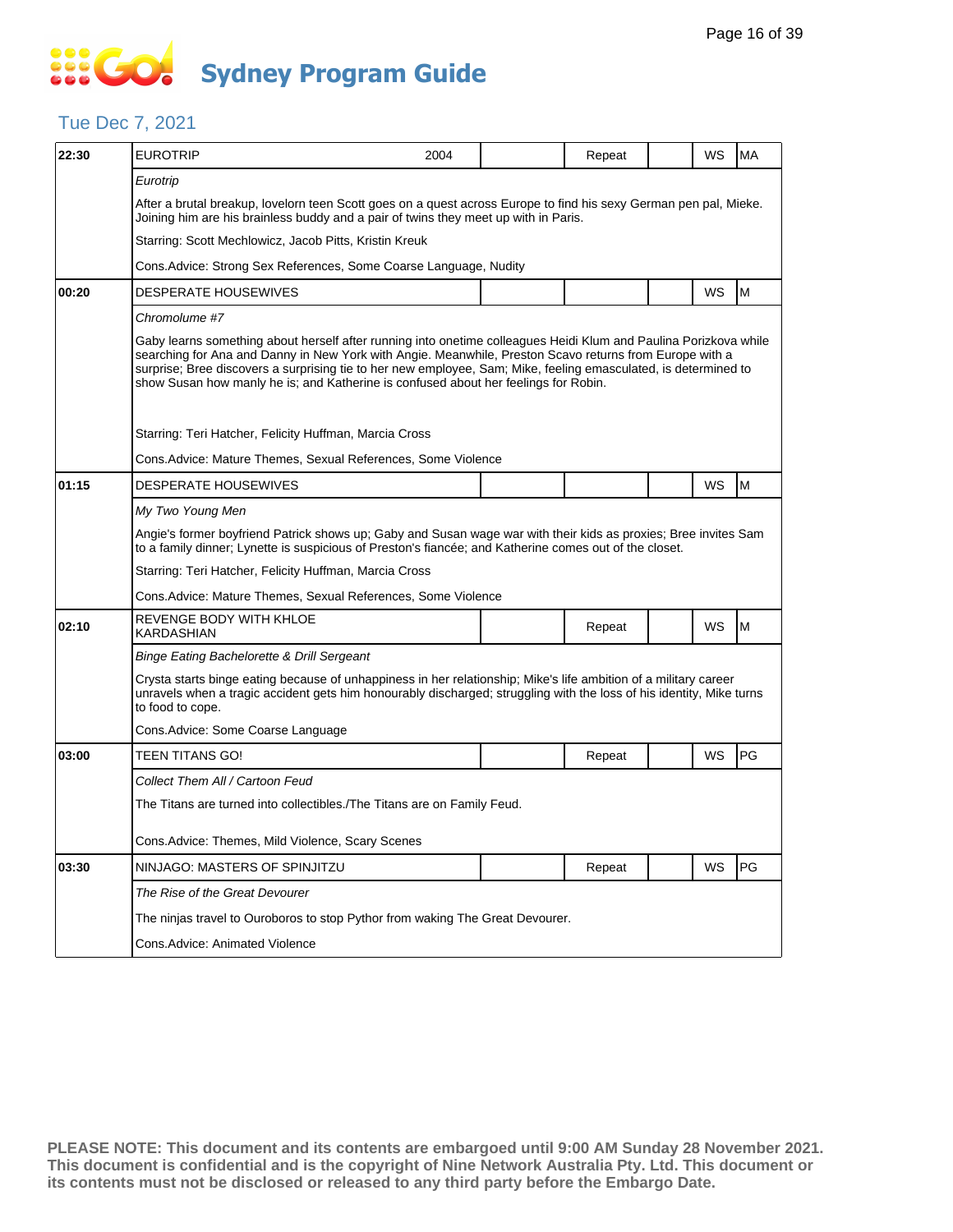### Tue Dec 7, 2021

| 04:00 | POKEMON THE SERIES SUN & MOON -<br>ULTRA LEGENDS                                                                                                                                                                                                                                                                                                                                                                              |  | Repeat |  | WS | PG |  |  |  |
|-------|-------------------------------------------------------------------------------------------------------------------------------------------------------------------------------------------------------------------------------------------------------------------------------------------------------------------------------------------------------------------------------------------------------------------------------|--|--------|--|----|----|--|--|--|
|       | The One That Didn't Get Away!                                                                                                                                                                                                                                                                                                                                                                                                 |  |        |  |    |    |  |  |  |
|       | Ash has completed three of his four grand trials in the Alola region, and more adventures await as he and his<br>classmates acquire new Z-Crystals, make new Pokémon friends, and learn how to Mantine Surf!                                                                                                                                                                                                                  |  |        |  |    |    |  |  |  |
|       | Cons.Advice: Animated Violence                                                                                                                                                                                                                                                                                                                                                                                                |  |        |  |    |    |  |  |  |
| 04:30 | TRANSFORMERS: CYBERVERSE                                                                                                                                                                                                                                                                                                                                                                                                      |  | Repeat |  | WS | PG |  |  |  |
|       | The Immobilizers Part 1                                                                                                                                                                                                                                                                                                                                                                                                       |  |        |  |    |    |  |  |  |
|       | When the entire planet of Cybertron becomes frozen in time, it's up to Grimlock and his new Dinobot friends to save<br>everyone.                                                                                                                                                                                                                                                                                              |  |        |  |    |    |  |  |  |
|       | Cons.Advice: Animated Violence, Themes                                                                                                                                                                                                                                                                                                                                                                                        |  |        |  |    |    |  |  |  |
| 04:50 | <b>BAKUGAN: ARMORED ALLIANCE</b>                                                                                                                                                                                                                                                                                                                                                                                              |  | Repeat |  | WS | PG |  |  |  |
|       | Everett's Trap/Kazami vs Mc Q                                                                                                                                                                                                                                                                                                                                                                                                 |  |        |  |    |    |  |  |  |
|       | Lightning reunites with an old frenemy – Ebony. This time the kitty queen of the streets has a new home and is living<br>a life of luxury with her new master.                                                                                                                                                                                                                                                                |  |        |  |    |    |  |  |  |
|       | Cons.Advice: Animated Violence, Themes                                                                                                                                                                                                                                                                                                                                                                                        |  |        |  |    |    |  |  |  |
| 05:10 | YU-GI-OH! ARC-V                                                                                                                                                                                                                                                                                                                                                                                                               |  | Repeat |  | WS | PG |  |  |  |
|       | A Towering Achievement                                                                                                                                                                                                                                                                                                                                                                                                        |  |        |  |    |    |  |  |  |
|       | Kite and Yugo storm Duel Academy to free Rin and Lulu, but when they run into two guardians, their rescues go<br>awry!                                                                                                                                                                                                                                                                                                        |  |        |  |    |    |  |  |  |
|       | Cons.Advice: Animated Violence, Supernatural Themes                                                                                                                                                                                                                                                                                                                                                                           |  |        |  |    |    |  |  |  |
| 05:30 | YU-GI-OH! CLASSIC                                                                                                                                                                                                                                                                                                                                                                                                             |  | Repeat |  |    | PG |  |  |  |
|       | Isolated in Cyberspace - Part 2                                                                                                                                                                                                                                                                                                                                                                                               |  |        |  |    |    |  |  |  |
|       | As Yugi struggles to make heads or tails of the Deck Master System, Big 1 continuously uses his Deck Master ability<br>to send all of Yugi's attacks right back at him! How can Yugi defeat an opponent when all his attacks take away his<br>very own life points? Meanwhile, Kaiba and Mokuba confront painful visions of their miserable childhood, but within<br>the heartache may lurk the key to Noah's true intentions |  |        |  |    |    |  |  |  |
|       | Cons.Advice: Mild Violence                                                                                                                                                                                                                                                                                                                                                                                                    |  |        |  |    |    |  |  |  |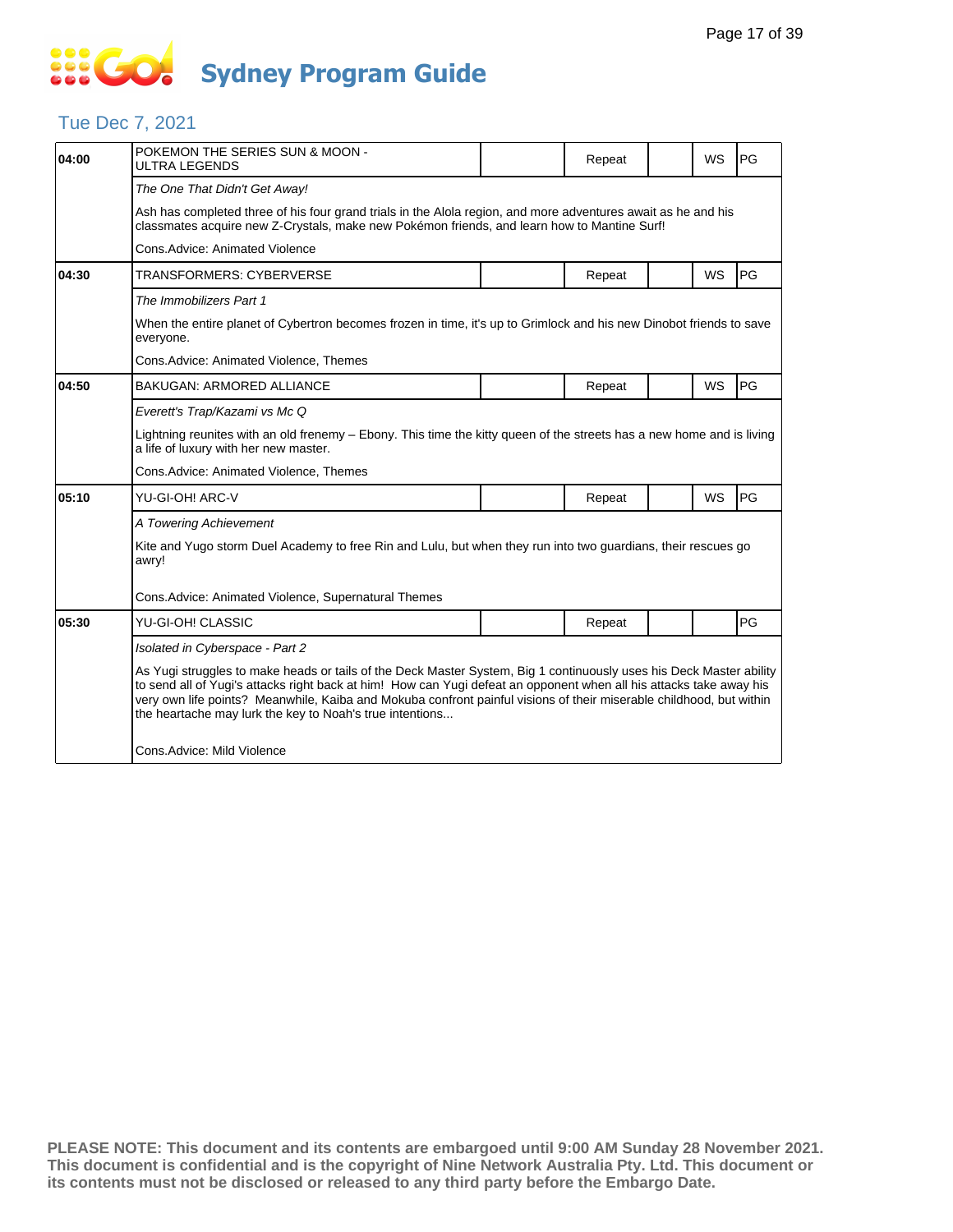#### Wed Dec 8, 2021

| 06:00 | GIGANTOSAURUS                                                                                                                                                                                                                                                                                                           |           | Repeat |  | WS        | G            |  |  |  |
|-------|-------------------------------------------------------------------------------------------------------------------------------------------------------------------------------------------------------------------------------------------------------------------------------------------------------------------------|-----------|--------|--|-----------|--------------|--|--|--|
|       | The Shortest Day/Mazu's Comet                                                                                                                                                                                                                                                                                           |           |        |  |           |              |  |  |  |
|       | Four curious young dinosaur friends explore the mystery of Gigantosaurus, the largest, fiercest dinosaur of all, as                                                                                                                                                                                                     |           |        |  |           |              |  |  |  |
|       | they face their individual fears and work together to solve problems during their many adventures.                                                                                                                                                                                                                      |           |        |  |           |              |  |  |  |
| 06:30 | MY LITTLE PONY: PONY LIFE                                                                                                                                                                                                                                                                                               |           | Repeat |  | WS        | G            |  |  |  |
|       | What Goes Updo/Communication Shakedown/Lolly-Pop/Little Miss Fortune                                                                                                                                                                                                                                                    |           |        |  |           |              |  |  |  |
|       | A look at the funny side of friendship with Sugarcube Corner as the centre of the world, and Pinkie pie serves the<br>best cupcakes to her friends.                                                                                                                                                                     |           |        |  |           |              |  |  |  |
|       | Cons.Advice: Themes                                                                                                                                                                                                                                                                                                     |           |        |  |           |              |  |  |  |
| 07:00 | POLLY POCKET                                                                                                                                                                                                                                                                                                            |           | Repeat |  | <b>WS</b> | G            |  |  |  |
|       | Carnival Caper/Bear Necessities                                                                                                                                                                                                                                                                                         |           |        |  |           |              |  |  |  |
|       | With her shrinking-powered magic locket around her neck and her friends by her side, Polly Pocket proves there's<br>no adventure too big for "tiny power!" Our pint-sized heroes use their unique point-of-view to help the neighbourhood<br>animals, conquer school assignments, and discover a big world full of fun. |           |        |  |           |              |  |  |  |
| 07:30 | TRANSFORMERS: CYBERVERSE                                                                                                                                                                                                                                                                                                |           |        |  | <b>WS</b> | <b>PG</b>    |  |  |  |
|       | The Immobilizers Part 2                                                                                                                                                                                                                                                                                                 |           |        |  |           |              |  |  |  |
|       | When the entire planet of Cybertron becomes frozen in time, it's up to Grimlock and his new Dinobot friends to save<br>everyone.                                                                                                                                                                                        |           |        |  |           |              |  |  |  |
|       | Cons.Advice: Animated Violence, Themes                                                                                                                                                                                                                                                                                  |           |        |  |           |              |  |  |  |
| 08:00 | SMASHHDOWN! - SEARCH FOR THE<br>G.O.A.T                                                                                                                                                                                                                                                                                 | Captioned |        |  | WS        | $\mathsf{C}$ |  |  |  |
|       | Jackie Joyner-Kersee vs. Leonidas of Rhodes                                                                                                                                                                                                                                                                             |           |        |  |           |              |  |  |  |
|       | Two titans of track and field take their places on the blocks today for a showdown of Olympic proportions. Who will<br>have the speed, skill and stamina to take gold in this one?                                                                                                                                      |           |        |  |           |              |  |  |  |
| 08:30 | RICKY ZOOM                                                                                                                                                                                                                                                                                                              |           | Repeat |  | <b>WS</b> | G            |  |  |  |
|       | Flat Out Awesome/Ricky's Rescue Coaching Badge                                                                                                                                                                                                                                                                          |           |        |  |           |              |  |  |  |
|       | Little red rescue motorbike Ricky Zoom, along with his loyal and enthusiastic bike buddies Loop, Scootio and DJ,<br>race around the sports track, try new stunts at the park, and zoom into adventures.                                                                                                                 |           |        |  |           |              |  |  |  |
| 09:00 | SPIDEY AND HIS AMAZING FRIENDS                                                                                                                                                                                                                                                                                          |           | Repeat |  | WS        | G            |  |  |  |
|       | Bug in the System/Test Your Super Strength                                                                                                                                                                                                                                                                              |           |        |  |           |              |  |  |  |
|       | Dock Ock sends her favorite octo-bot, CAL, to infiltrates the WEB-Quarters with a new invention / Spidey reminds<br>Hulk to use self-control after Rhino challenges him to a strength contest.                                                                                                                          |           |        |  |           |              |  |  |  |
| 09:30 | TRUE AND THE RAINBOW KINGDOM                                                                                                                                                                                                                                                                                            |           | Repeat |  | WS        | G            |  |  |  |
|       | Queens of the Day and Night                                                                                                                                                                                                                                                                                             |           |        |  |           |              |  |  |  |
|       | The Day Queen and Night Queen never get to see each other. True tries to find a solution. Can the Rainbow<br>Citizens be happy if it's always both Daytime AND Nightime?                                                                                                                                                |           |        |  |           |              |  |  |  |
| 10:00 | NINJAGO: MASTERS OF SPINJITZU                                                                                                                                                                                                                                                                                           |           | Repeat |  | WS        | <b>PG</b>    |  |  |  |
|       | Day of the Great Devourer                                                                                                                                                                                                                                                                                               |           |        |  |           |              |  |  |  |
|       | The ninjas must fight to defeat The Great Devourer.                                                                                                                                                                                                                                                                     |           |        |  |           |              |  |  |  |
|       | Cons. Advice: Animated Violence                                                                                                                                                                                                                                                                                         |           |        |  |           |              |  |  |  |
|       |                                                                                                                                                                                                                                                                                                                         |           |        |  |           |              |  |  |  |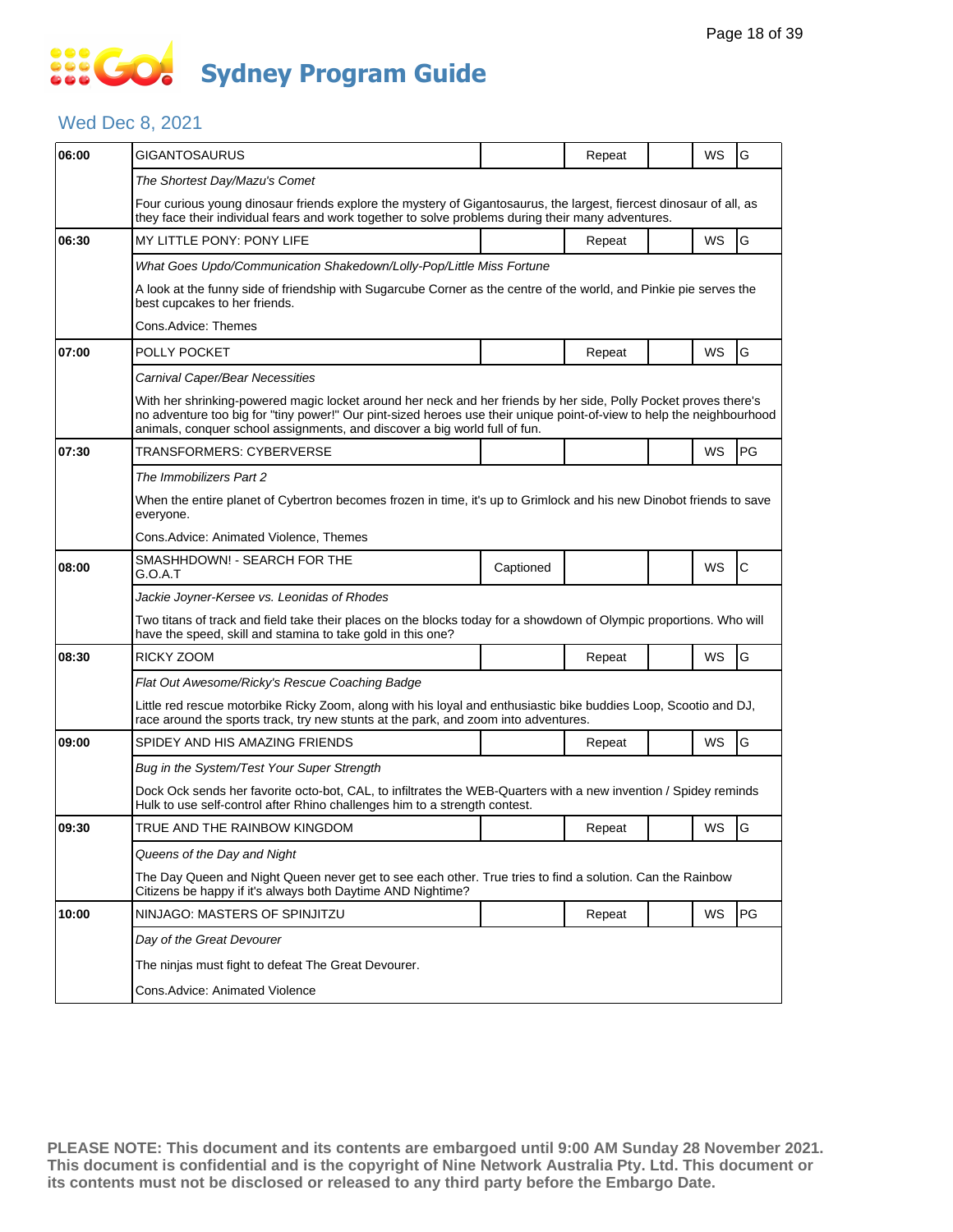### **SIS GO Sydney Program Guide**

### Wed Dec 8, 2021

| 10:30 | POKEMON THE SERIES SUN & MOON -<br>ULTRA LEGENDS                                                                                                                                                                          |           | Repeat |  | WS | PG |  |  |  |  |
|-------|---------------------------------------------------------------------------------------------------------------------------------------------------------------------------------------------------------------------------|-----------|--------|--|----|----|--|--|--|--|
|       | A Recipe For Success!                                                                                                                                                                                                     |           |        |  |    |    |  |  |  |  |
|       | Ash has completed three of his four grand trials in the Alola region, and more adventures await as he and his<br>classmates acquire new Z-Crystals, make new Pokémon friends, and learn how to Mantine Surf!              |           |        |  |    |    |  |  |  |  |
|       | Cons.Advice: Animated Violence                                                                                                                                                                                            |           |        |  |    |    |  |  |  |  |
| 11:00 | THE TOM & JERRY SHOW                                                                                                                                                                                                      |           | Repeat |  | WS | G  |  |  |  |  |
|       | Someone's in the Kitchen with Mynah/Don't Cut the Cheese/When You Leash Expect It                                                                                                                                         |           |        |  |    |    |  |  |  |  |
|       | The iconic cat and mouse rivals are back in THE TOM AND JERRY SHOW, a fresh take on the classic series.                                                                                                                   |           |        |  |    |    |  |  |  |  |
|       | Cons.Advice: Animated Violence                                                                                                                                                                                            |           |        |  |    |    |  |  |  |  |
| 11:30 | TEEN TITANS GO!                                                                                                                                                                                                           |           |        |  | WS | PG |  |  |  |  |
|       | Don't Be An Icarus / Booty Eggs                                                                                                                                                                                           |           |        |  |    |    |  |  |  |  |
|       | The Titans' versions of Greek myths./The Titans take Easter matters into their own hands.                                                                                                                                 |           |        |  |    |    |  |  |  |  |
|       |                                                                                                                                                                                                                           |           |        |  |    |    |  |  |  |  |
|       | Cons.Advice: Themes, Mild Violence, Scary Scenes<br>HOLLYWOOD MEDIUM WITH TYLER                                                                                                                                           |           |        |  |    |    |  |  |  |  |
| 12:00 | HENRY                                                                                                                                                                                                                     |           | Repeat |  | WS | PG |  |  |  |  |
|       | Rebel Wilson, Chris Harrison, Sofia Vergara                                                                                                                                                                               |           |        |  |    |    |  |  |  |  |
|       | Star-struck Tyler provides messages for movie star Rebel Wilson's family and channels actor Sofia Vergara's<br>brother. The Bachelor host Chris Harrison is in disbelief when Tyler connects to his long-departed mentor. |           |        |  |    |    |  |  |  |  |
|       | Cons.Advice: Themes, Some Coarse Language                                                                                                                                                                                 |           |        |  |    |    |  |  |  |  |
| 13:00 | REVENGE BODY WITH KHLOE<br>KARDASHIAN                                                                                                                                                                                     |           | Repeat |  | WS | M  |  |  |  |  |
|       | Eye of the Tiger & The Other Woman                                                                                                                                                                                        |           |        |  |    |    |  |  |  |  |
|       | Rocco is a lover, not a fighter, but for the first time in his life he is ready to get into the ring and duke it out for his<br>father's sake.                                                                            |           |        |  |    |    |  |  |  |  |
|       | Cons. Advice: Some Coarse Language                                                                                                                                                                                        |           |        |  |    |    |  |  |  |  |
| 14:00 | AMERICA'S TOP DOG                                                                                                                                                                                                         | Captioned | Repeat |  | WS | PG |  |  |  |  |
|       | The Battle of the Garden State                                                                                                                                                                                            |           |        |  |    |    |  |  |  |  |
|       | With some of the most decorated doggies ever to set paw on the K9 Combine, it could be a record-breaking night.                                                                                                           |           |        |  |    |    |  |  |  |  |
| 15:00 | THE NANNY                                                                                                                                                                                                                 | Captioned | Repeat |  | WS | PG |  |  |  |  |
|       | The Boca Story                                                                                                                                                                                                            |           |        |  |    |    |  |  |  |  |
|       | Sylvia decides to invest in a condo in Boca. This much anticipated fact that should come as a blessing for Fran<br>upsets her deeply.                                                                                     |           |        |  |    |    |  |  |  |  |
|       | Starring: Fran Drescher, Charles Shaughnessy, Lauren Lane, Daniel Davis                                                                                                                                                   |           |        |  |    |    |  |  |  |  |
| 15:30 | 3RD ROCK FROM THE SUN                                                                                                                                                                                                     |           | Repeat |  | WS | PG |  |  |  |  |
|       | <b>Rutherford Beauty</b>                                                                                                                                                                                                  |           |        |  |    |    |  |  |  |  |
|       | Dick gets into trouble when he foolishly confesses to Mary that he is having erotic fantasies about Nina, so he finds<br>an unusual way to reassure her that she is still the most exciting woman in his life.            |           |        |  |    |    |  |  |  |  |
|       | Starring: John Lithgow, Jane Curtin, Kristen Johnston                                                                                                                                                                     |           |        |  |    |    |  |  |  |  |
|       | Cons. Advice: Mild Coarse Language, Sexual References                                                                                                                                                                     |           |        |  |    |    |  |  |  |  |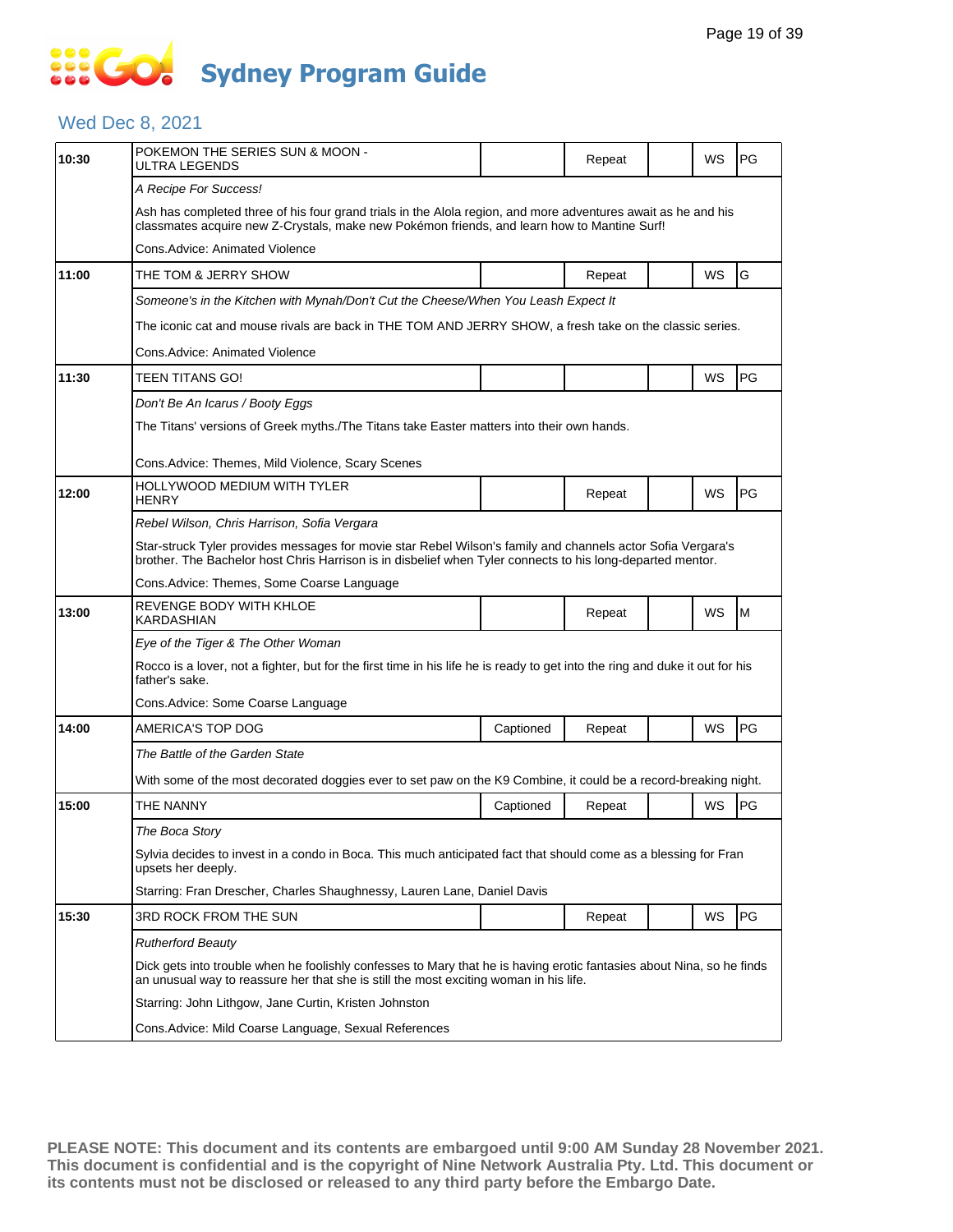### Wed Dec 8, 2021

| 16:00 | THAT 70'S SHOW                                                                                                                                                                            |           | Repeat |  | WS | PG |  |  |  |
|-------|-------------------------------------------------------------------------------------------------------------------------------------------------------------------------------------------|-----------|--------|--|----|----|--|--|--|
|       | Hot Dog                                                                                                                                                                                   |           |        |  |    |    |  |  |  |
|       | Eric buys an engagement ring for Donna and Red gets menopausal Kitty a dog to lift her spirits.                                                                                           |           |        |  |    |    |  |  |  |
|       | Starring: Topher Grace, Laura Prepon, Mila Kunis, Ashton Kutcher                                                                                                                          |           |        |  |    |    |  |  |  |
|       | Cons. Advice: Some Coarse Language, Sexual References, Drug References                                                                                                                    |           |        |  |    |    |  |  |  |
| 16:30 | MALCOLM IN THE MIDDLE                                                                                                                                                                     | Captioned | Repeat |  | WS | PG |  |  |  |
|       | Malcolm Films Reese                                                                                                                                                                       |           |        |  |    |    |  |  |  |
|       | Malcolm chooses Reese as his subject for an abnormal psychology midterm project; Dewey earns some extra cash<br>as a street performer.                                                    |           |        |  |    |    |  |  |  |
|       | Starring: Jane Kaczmarek, Bryan Cranston, Christopher Masterson, Frankie Muniz                                                                                                            |           |        |  |    |    |  |  |  |
| 17:00 | MALCOLM IN THE MIDDLE                                                                                                                                                                     | Captioned | Repeat |  | WS | PG |  |  |  |
|       | Malcolm's Job                                                                                                                                                                             |           |        |  |    |    |  |  |  |
|       | Lois gets Malcolm a job at the Lucky Aid; Hal and Jamie join a father/son class, spawning competition among the<br>other members.                                                         |           |        |  |    |    |  |  |  |
|       | Starring: Jane Kaczmarek, Bryan Cranston, Christopher Masterson, Frankie Muniz                                                                                                            |           |        |  |    |    |  |  |  |
| 17:30 | THE NANNY                                                                                                                                                                                 | Captioned | Repeat |  | WS | PG |  |  |  |
|       | Fran's Gotta Have It (Part 1)                                                                                                                                                             |           |        |  |    |    |  |  |  |
|       | Mr. Sheffield is going to London to convince Celine Dion into doing Broadway. Fran decides to go after him and take<br>advantage of the scenario to solve her situation once and for all. |           |        |  |    |    |  |  |  |
|       | Starring: Fran Drescher, Charles Shaughnessy, Lauren Lane, Daniel Davis                                                                                                                   |           |        |  |    |    |  |  |  |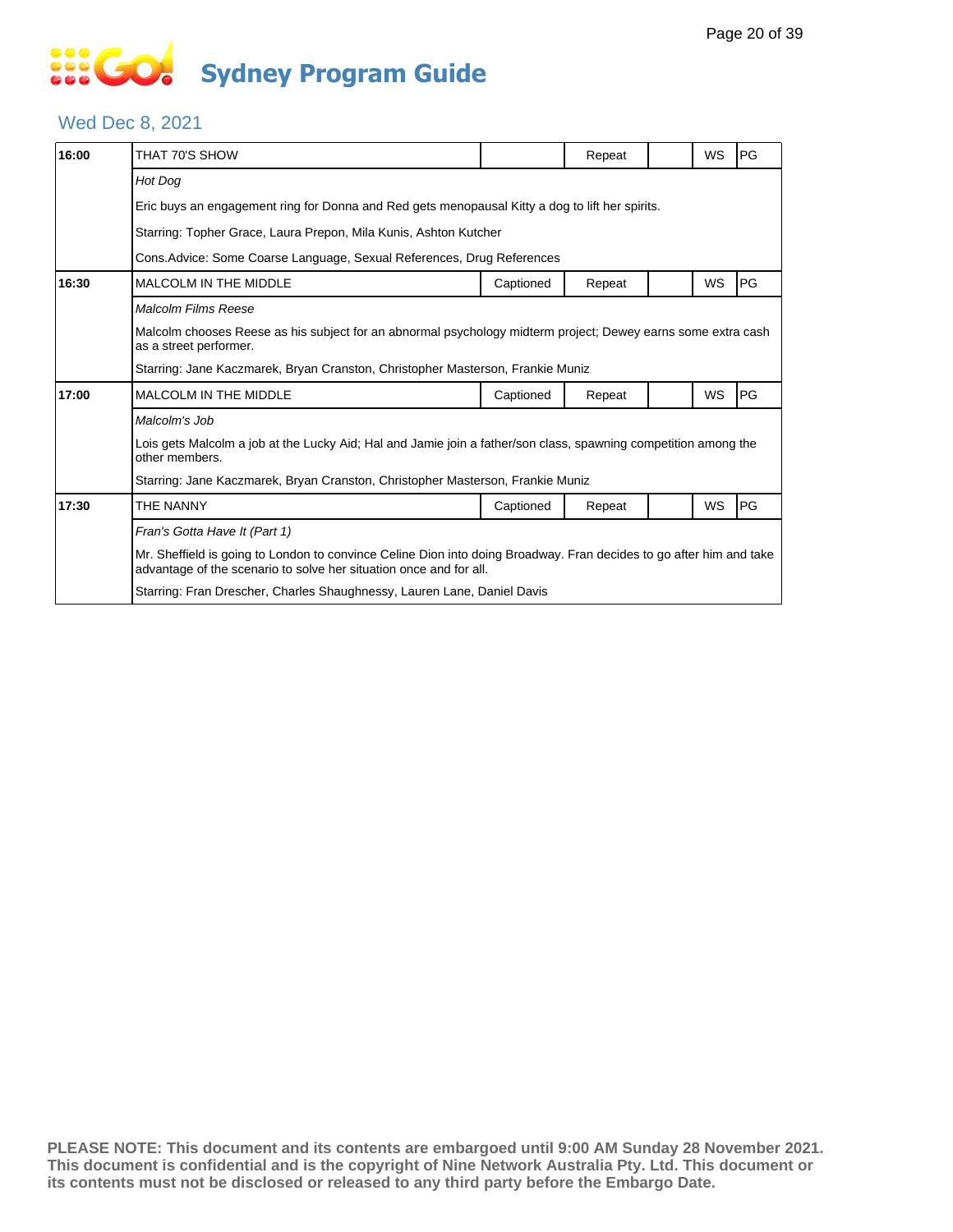### Wed Dec 8, 2021

| 18:00 | 3RD ROCK FROM THE SUN                                                                                                                                                              |           |        |  | WS | PG |  |  |  |
|-------|------------------------------------------------------------------------------------------------------------------------------------------------------------------------------------|-----------|--------|--|----|----|--|--|--|
|       | This Little Dick Goes To Market                                                                                                                                                    |           |        |  |    |    |  |  |  |
|       | Dick decides to play the stock market and introduces greed into the fold, and Harry falls for a female cop.                                                                        |           |        |  |    |    |  |  |  |
|       | Starring: John Lithgow, Jane Curtin, Kristen Johnston                                                                                                                              |           |        |  |    |    |  |  |  |
|       | Cons. Advice: Mild Coarse Language, Sexual References                                                                                                                              |           |        |  |    |    |  |  |  |
| 18:30 | THAT 70'S SHOW                                                                                                                                                                     |           |        |  | WS | PG |  |  |  |
|       | <b>Thank You</b>                                                                                                                                                                   |           |        |  |    |    |  |  |  |
|       | Eric turns into a turkey when his math teacher dines with the Formans on Thanksgiving Day.                                                                                         |           |        |  |    |    |  |  |  |
|       | Starring: Topher Grace, Laura Prepon, Mila Kunis, Ashton Kutcher                                                                                                                   |           |        |  |    |    |  |  |  |
|       | Cons.Advice: Some Coarse Language, Sexual References, Drug References                                                                                                              |           |        |  |    |    |  |  |  |
| 19:00 | YOUNG SHELDON                                                                                                                                                                      | Captioned |        |  | WS | PG |  |  |  |
|       | A Philosophy Class and Worms That Can Chase You                                                                                                                                    |           |        |  |    |    |  |  |  |
|       | Sheldon's first day of college is derailed by his new philosophy teacher, Professor Ericson. Also, Mary and Brenda<br>live vicariously through Missy's first day of middle school. |           |        |  |    |    |  |  |  |
|       | Starring: Iain Armitage, Zoe Perry, Lance Barber, Jim Parsons                                                                                                                      |           |        |  |    |    |  |  |  |
| 19:30 | EVERYBODY LOVES RAYMOND                                                                                                                                                            |           |        |  | WS | PG |  |  |  |
|       | Captain Nemo                                                                                                                                                                       |           |        |  |    |    |  |  |  |
|       | Ray is reminded by Debra that their kids are growing up fast.                                                                                                                      |           |        |  |    |    |  |  |  |
|       | Starring: Ray Romano, Patricia Heaton, Brad Garrett                                                                                                                                |           |        |  |    |    |  |  |  |
| 20:00 | EVERYBODY LOVES RAYMOND                                                                                                                                                            |           |        |  | WS | PG |  |  |  |
|       | The Ball                                                                                                                                                                           |           |        |  |    |    |  |  |  |
|       | Ray begins to doubt if anyone actually tells the truth.                                                                                                                            |           |        |  |    |    |  |  |  |
|       | Starring: Ray Romano, Patricia Heaton, Brad Garrett                                                                                                                                |           |        |  |    |    |  |  |  |
| 20:30 | <b>BILLY MADISON</b><br>1995                                                                                                                                                       | Captioned | Repeat |  | WS | M  |  |  |  |
|       | <b>Billy Madison</b>                                                                                                                                                               |           |        |  |    |    |  |  |  |
|       | In this 90s classic comedy, an immature and lazy man-child is forced to repeat grades K-12 all over again in order to<br>inherit his fed up father's hotel empire.                 |           |        |  |    |    |  |  |  |
|       | Starring: Adam Sandler, Bridgette Wilson, Bradley Whitford                                                                                                                         |           |        |  |    |    |  |  |  |
|       | Cons. Advice: Sexual References, Mild Coarse Language                                                                                                                              |           |        |  |    |    |  |  |  |
| 22:15 | <b>MR DEEDS</b><br>2002                                                                                                                                                            | Captioned | Repeat |  | WS | M  |  |  |  |
|       | Mr Deeds                                                                                                                                                                           |           |        |  |    |    |  |  |  |
|       | A sweet-natured, small-town guy inherits a controlling stake in a media conglomerate and begins to do business his<br>way.                                                         |           |        |  |    |    |  |  |  |
|       | Starring: Adam Sandler, Winona Ryder, John Turturro                                                                                                                                |           |        |  |    |    |  |  |  |
|       | Cons. Advice: Some Violence, Some Coarse Language                                                                                                                                  |           |        |  |    |    |  |  |  |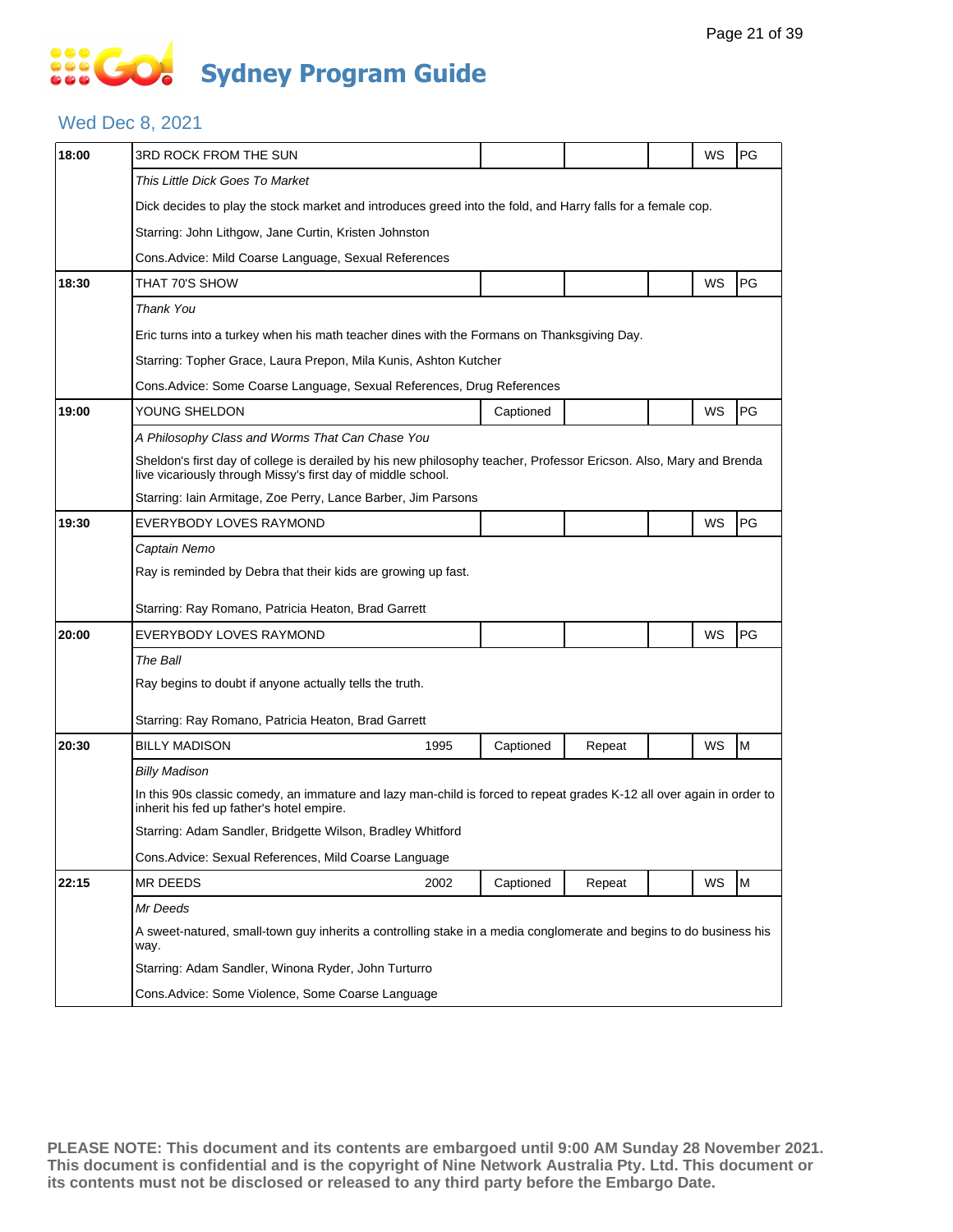#### Wed Dec 8, 2021

| 00:15 | <b>DESPERATE HOUSEWIVES</b>                                                                                                                                                                                                                                         |  |        |  | WS        | M  |  |  |  |
|-------|---------------------------------------------------------------------------------------------------------------------------------------------------------------------------------------------------------------------------------------------------------------------|--|--------|--|-----------|----|--|--|--|
|       | We All Deserve To Die                                                                                                                                                                                                                                               |  |        |  |           |    |  |  |  |
|       | Lynette discovers something about Irina; Gaby offers to help Bob and Lee without considering potential<br>consequences; Bree begins to question Sam's motives; Susan helps Mike with his finances; and Danny meets<br>Patrick without Angie's knowledge.            |  |        |  |           |    |  |  |  |
|       | Starring: Teri Hatcher, Felicity Huffman, Marcia Cross                                                                                                                                                                                                              |  |        |  |           |    |  |  |  |
|       | Cons. Advice: Mature Themes, Sexual References, Some Violence                                                                                                                                                                                                       |  |        |  |           |    |  |  |  |
| 01:10 | <b>DESPERATE HOUSEWIVES</b>                                                                                                                                                                                                                                         |  |        |  | <b>WS</b> | M  |  |  |  |
|       | Epiphany                                                                                                                                                                                                                                                            |  |        |  |           |    |  |  |  |
|       | Flashbacks focusing on the Fairview Strangler show him intruding on Gaby and Carlos during an intimate moment,<br>and being offered a job and dating advice by Bree. In addition, Susan is seen encouraging his interest in art, and<br>Lynette shows him kindness. |  |        |  |           |    |  |  |  |
|       | Starring: Teri Hatcher, Felicity Huffman, Marcia Cross                                                                                                                                                                                                              |  |        |  |           |    |  |  |  |
|       | Cons. Advice: Mature Themes, Sexual References, Some Violence                                                                                                                                                                                                       |  |        |  |           |    |  |  |  |
| 02:05 | REVENGE BODY WITH KHLOE<br><b>KARDASHIAN</b>                                                                                                                                                                                                                        |  | Repeat |  | WS        | M  |  |  |  |
|       | Eye of the Tiger & The Other Woman                                                                                                                                                                                                                                  |  |        |  |           |    |  |  |  |
|       | Rocco is a lover, not a fighter, but for the first time in his life he is ready to get into the ring and duke it out for his<br>father's sake.                                                                                                                      |  |        |  |           |    |  |  |  |
|       | Cons.Advice: Some Coarse Language                                                                                                                                                                                                                                   |  |        |  |           |    |  |  |  |
| 03:00 | <b>TEEN TITANS GO!</b>                                                                                                                                                                                                                                              |  | Repeat |  | WS        | PG |  |  |  |
|       | Don't Be An Icarus / Booty Eggs                                                                                                                                                                                                                                     |  |        |  |           |    |  |  |  |
|       | The Titans' versions of Greek myths./The Titans take Easter matters into their own hands.                                                                                                                                                                           |  |        |  |           |    |  |  |  |
|       | Cons. Advice: Themes, Mild Violence, Scary Scenes                                                                                                                                                                                                                   |  |        |  |           |    |  |  |  |
| 03:30 | NINJAGO: MASTERS OF SPINJITZU                                                                                                                                                                                                                                       |  | Repeat |  | WS        | PG |  |  |  |
|       | Day of the Great Devourer                                                                                                                                                                                                                                           |  |        |  |           |    |  |  |  |
|       | The ninjas must fight to defeat The Great Devourer.                                                                                                                                                                                                                 |  |        |  |           |    |  |  |  |
|       | Cons. Advice: Animated Violence                                                                                                                                                                                                                                     |  |        |  |           |    |  |  |  |
| 04:00 | POKEMON THE SERIES SUN & MOON -<br>ULTRA LEGENDS                                                                                                                                                                                                                    |  | Repeat |  | WS        | PG |  |  |  |
|       | A Recipe For Success!                                                                                                                                                                                                                                               |  |        |  |           |    |  |  |  |
|       | Ash has completed three of his four grand trials in the Alola region, and more adventures await as he and his<br>classmates acquire new Z-Crystals, make new Pokémon friends, and learn how to Mantine Surf!                                                        |  |        |  |           |    |  |  |  |
|       | Cons. Advice: Animated Violence                                                                                                                                                                                                                                     |  |        |  |           |    |  |  |  |
| 04:30 | TRANSFORMERS: CYBERVERSE                                                                                                                                                                                                                                            |  | Repeat |  | WS        | PG |  |  |  |
|       | The Immobilizers Part 2                                                                                                                                                                                                                                             |  |        |  |           |    |  |  |  |
|       | When the entire planet of Cybertron becomes frozen in time, it's up to Grimlock and his new Dinobot friends to save<br>everyone.                                                                                                                                    |  |        |  |           |    |  |  |  |
|       | Cons.Advice: Animated Violence, Themes                                                                                                                                                                                                                              |  |        |  |           |    |  |  |  |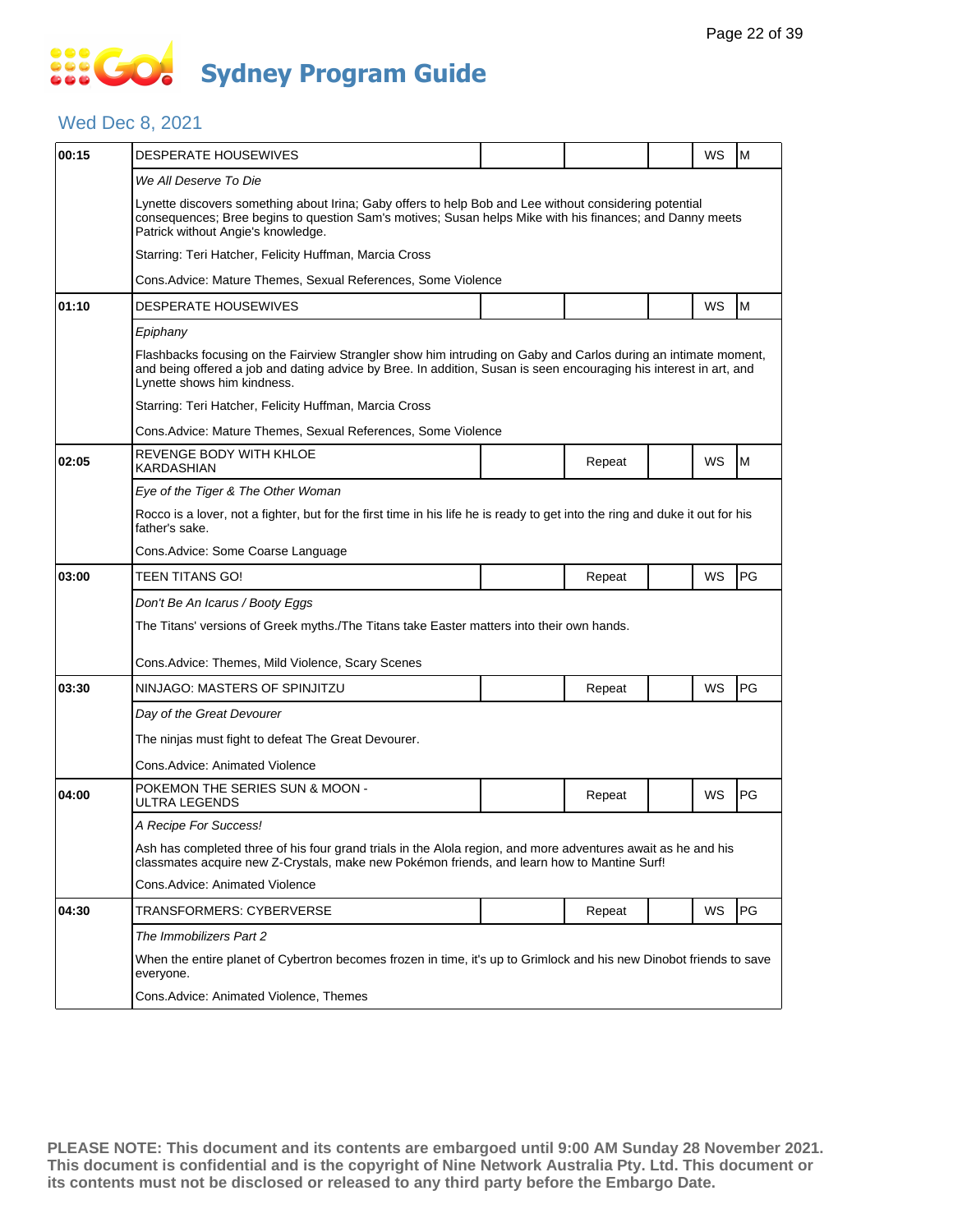# **SOCIETY Sydney Program Guide**

#### Wed Dec 8, 2021

| 04:50 | BAKUGAN: ARMORED ALLIANCE                                                                                                                                                                                                                                  |  | Repeat |  | WS | PG |  |  |  |
|-------|------------------------------------------------------------------------------------------------------------------------------------------------------------------------------------------------------------------------------------------------------------|--|--------|--|----|----|--|--|--|
|       | The Awesome Burger Brawl/Master and Apprentice                                                                                                                                                                                                             |  |        |  |    |    |  |  |  |
|       | Shun and Masato head to Tokyo's Battle Island to discuss plans for hosting public Bakugan battles. Upon landing,<br>they quickly learn it's a set up! The two are now stranded and face with heaps of brawlers, who are all looking to<br>bring them down! |  |        |  |    |    |  |  |  |
|       | Cons.Advice: Animated Violence, Themes                                                                                                                                                                                                                     |  |        |  |    |    |  |  |  |
| 05:10 | YU-GI-OH! ARC-V                                                                                                                                                                                                                                            |  | Repeat |  | WS | PG |  |  |  |
|       | Grip of the Parasite                                                                                                                                                                                                                                       |  |        |  |    |    |  |  |  |
|       | Yugo's hopes of a warm reunion with Rin are put on ice when she's not the same girl he remembers.                                                                                                                                                          |  |        |  |    |    |  |  |  |
|       | Cons.Advice: Animated Violence, Supernatural Themes                                                                                                                                                                                                        |  |        |  |    |    |  |  |  |
| 05:30 | YU-GI-OH! CLASSIC                                                                                                                                                                                                                                          |  | Repeat |  |    | PG |  |  |  |
|       | Isolated in Cyberspace - Part 3                                                                                                                                                                                                                            |  |        |  |    |    |  |  |  |
|       | "Yugi's running out of life points, but can his cute little Deck Master Kuriboh unleash his furry fury to turn the tide of<br>battle? In a different realm of cyberspace, Téa's kidnapped by a group of ferocious – and hungry – Hitotsu-Me<br>Giants!     |  |        |  |    |    |  |  |  |
|       | Cons.Advice: Mild Violence                                                                                                                                                                                                                                 |  |        |  |    |    |  |  |  |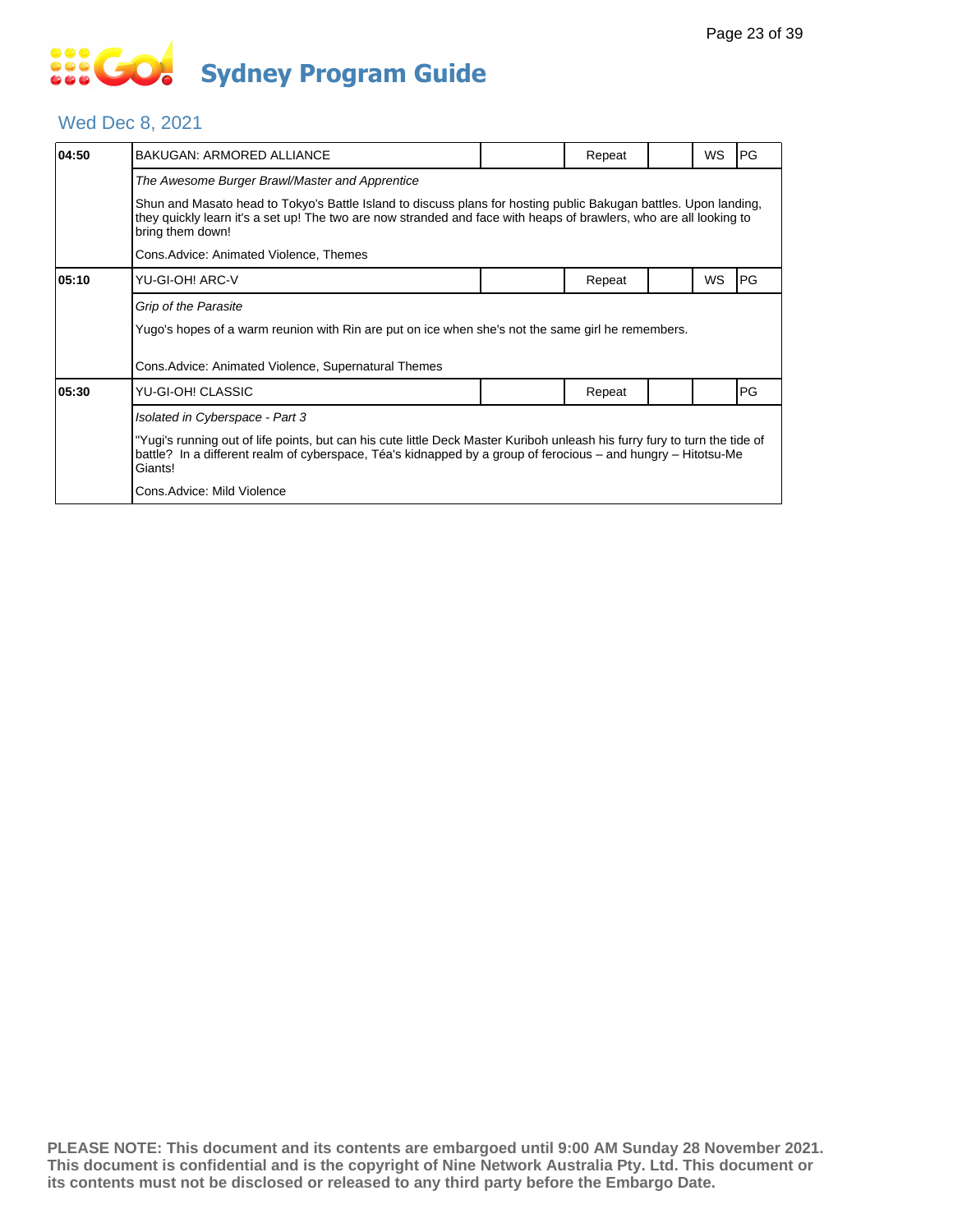### **SECT Sydney Program Guide**

#### Thu Dec 9, 2021

| 06:00 | <b>GIGANTOSAURUS</b>                                                                                                                                                                                                                                                                                                                                                                       |           | Repeat |  | WS        | G            |  |  |  |  |
|-------|--------------------------------------------------------------------------------------------------------------------------------------------------------------------------------------------------------------------------------------------------------------------------------------------------------------------------------------------------------------------------------------------|-----------|--------|--|-----------|--------------|--|--|--|--|
|       | Goodbye Giganto!                                                                                                                                                                                                                                                                                                                                                                           |           |        |  |           |              |  |  |  |  |
|       | Four curious young dinosaur friends explore the mystery of Gigantosaurus, the largest, fiercest dinosaur of all, as<br>they face their individual fears and work together to solve problems during their many adventures.                                                                                                                                                                  |           |        |  |           |              |  |  |  |  |
| 06:30 | MY LITTLE PONY: PONY LIFE                                                                                                                                                                                                                                                                                                                                                                  |           | Repeat |  | WS        | G            |  |  |  |  |
|       | Playwright or Wrong/The Shows Must Go On/The De-Stress Ball/Mad Props                                                                                                                                                                                                                                                                                                                      |           |        |  |           |              |  |  |  |  |
|       | A look at the funny side of friendship with Sugarcube Corner as the centre of the world, and Pinkie pie serves the<br>best cupcakes to her friends.                                                                                                                                                                                                                                        |           |        |  |           |              |  |  |  |  |
|       | Cons.Advice: Themes                                                                                                                                                                                                                                                                                                                                                                        |           |        |  |           |              |  |  |  |  |
| 07:00 | POLLY POCKET                                                                                                                                                                                                                                                                                                                                                                               |           | Repeat |  | WS        | G            |  |  |  |  |
|       | Sweet Birthday Shani/Vet On It                                                                                                                                                                                                                                                                                                                                                             |           |        |  |           |              |  |  |  |  |
|       | With her shrinking-powered magic locket around her neck and her friends by her side, Polly Pocket proves there's<br>no adventure too big for "tiny power!" Our pint-sized heroes use their unique point-of-view to help the neighbourhood<br>animals, conquer school assignments, and discover a big world full of fun.                                                                    |           |        |  |           |              |  |  |  |  |
| 07:30 | TRANSFORMERS: CYBERVERSE                                                                                                                                                                                                                                                                                                                                                                   |           |        |  | WS        | PG           |  |  |  |  |
|       | The Perfect Deception Part 1                                                                                                                                                                                                                                                                                                                                                               |           |        |  |           |              |  |  |  |  |
|       | The peace treaty between the Autobots and Decepticons is put to the test when a new threat arrives, bringing a war<br>from another reality.                                                                                                                                                                                                                                                |           |        |  |           |              |  |  |  |  |
|       | Cons.Advice: Animated Violence, Themes                                                                                                                                                                                                                                                                                                                                                     |           |        |  |           |              |  |  |  |  |
| 08:00 | SMASHHDOWN! - SEARCH FOR THE<br>G.O.A.T                                                                                                                                                                                                                                                                                                                                                    | Captioned |        |  | WS        | $\mathsf{C}$ |  |  |  |  |
|       | Michael Phelps vs. Hélène De Pourtalès                                                                                                                                                                                                                                                                                                                                                     |           |        |  |           |              |  |  |  |  |
|       | Two wizards of the water line up at the starting line for a momentous match-up inside the stadium today. Who can<br>find form, hit top gear and claim top-spot on the podium in this one?                                                                                                                                                                                                  |           |        |  |           |              |  |  |  |  |
| 08:30 | RICKY ZOOM                                                                                                                                                                                                                                                                                                                                                                                 |           | Repeat |  | <b>WS</b> | G            |  |  |  |  |
|       | The Most Amazing Thing Put in a Box Ever/The New Rescue Tool                                                                                                                                                                                                                                                                                                                               |           |        |  |           |              |  |  |  |  |
|       | Little red rescue motorbike Ricky Zoom, along with his loyal and enthusiastic bike buddies Loop, Scootio and DJ,<br>race around the sports track, try new stunts at the park, and zoom into adventures.                                                                                                                                                                                    |           |        |  |           |              |  |  |  |  |
| 09:00 | SPIDEY AND HIS AMAZING FRIENDS                                                                                                                                                                                                                                                                                                                                                             |           | Repeat |  | WS        | G            |  |  |  |  |
|       | Pecking Prankster Pigeons/Green Thumb                                                                                                                                                                                                                                                                                                                                                      |           |        |  |           |              |  |  |  |  |
|       | Green goblin uses a remote to control the city's pigeons and wreak havoc / Green Goblin creates a machine to<br>control the weather.                                                                                                                                                                                                                                                       |           |        |  |           |              |  |  |  |  |
| 09:30 | TRUE AND THE RAINBOW KINGDOM                                                                                                                                                                                                                                                                                                                                                               |           | Repeat |  | WS        | G            |  |  |  |  |
|       | True Switcheroo                                                                                                                                                                                                                                                                                                                                                                            |           |        |  |           |              |  |  |  |  |
|       | True and Bartleby dig up a strange crystal called the Switcheroo. When it starts zapping everyone, no one knows<br>who's who. True and Bartleby need the magical wishes to set things right.                                                                                                                                                                                               |           |        |  |           |              |  |  |  |  |
| 10:00 | LEGO FRIENDS HOLIDAY SPECIAL                                                                                                                                                                                                                                                                                                                                                               |           | Repeat |  | WS        | G            |  |  |  |  |
|       | LEGO Friends Holiday Special                                                                                                                                                                                                                                                                                                                                                               |           |        |  |           |              |  |  |  |  |
|       | After getting into a disagreement at the ice rink, our five friends split up and trek through a very snowy Heartlake City<br>to tackle some last-minute Holiday activities. When the storm worsens, and things don't go as planned, they find<br>themselves reunited and trapped in Andrea's old, spooky house, where they remember the importance of friendship<br>and the holiday spirit |           |        |  |           |              |  |  |  |  |
|       |                                                                                                                                                                                                                                                                                                                                                                                            |           |        |  |           |              |  |  |  |  |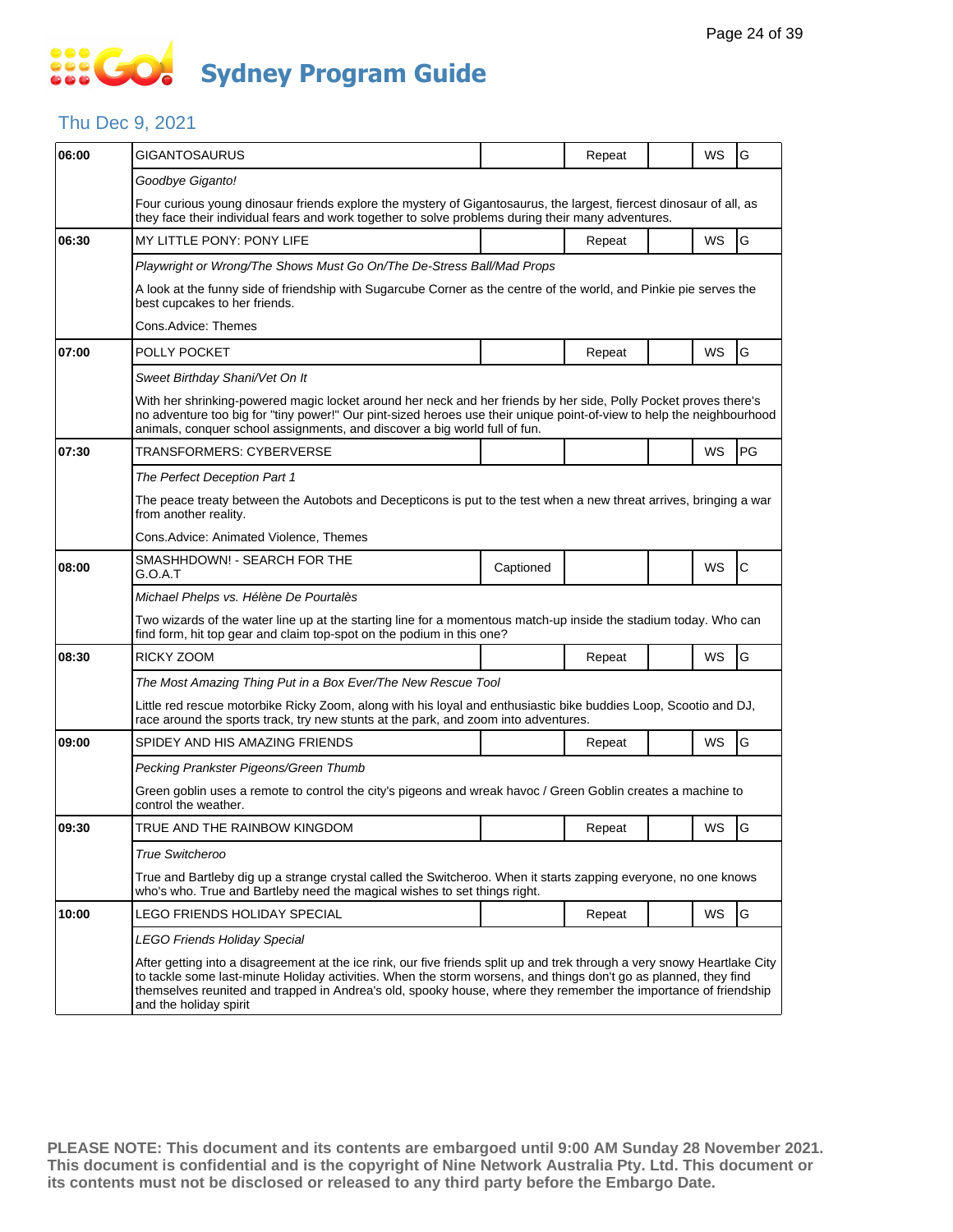### Thu Dec 9, 2021

| POKEMON THE SERIES SUN & MOON -<br>ULTRA LEGENDS                                                                                                                                                                                    |                                                                                                                   | Repeat |                                                                                    | WS | PG |  |  |  |  |
|-------------------------------------------------------------------------------------------------------------------------------------------------------------------------------------------------------------------------------------|-------------------------------------------------------------------------------------------------------------------|--------|------------------------------------------------------------------------------------|----|----|--|--|--|--|
| Spying For The Big Guy!                                                                                                                                                                                                             |                                                                                                                   |        |                                                                                    |    |    |  |  |  |  |
| Ash has completed three of his four grand trials in the Alola region, and more adventures await as he and his<br>classmates acquire new Z-Crystals, make new Pokémon friends, and learn how to Mantine Surf!                        |                                                                                                                   |        |                                                                                    |    |    |  |  |  |  |
| Cons.Advice: Animated Violence                                                                                                                                                                                                      |                                                                                                                   |        |                                                                                    |    |    |  |  |  |  |
| THE TOM & JERRY SHOW                                                                                                                                                                                                                |                                                                                                                   | Repeat |                                                                                    | WS | G  |  |  |  |  |
| Calamari Jerry/Drone Sweet Drone/Cattyshack                                                                                                                                                                                         |                                                                                                                   |        |                                                                                    |    |    |  |  |  |  |
| The iconic cat and mouse rivals are back in THE TOM AND JERRY SHOW, a fresh take on the classic series.                                                                                                                             |                                                                                                                   |        |                                                                                    |    |    |  |  |  |  |
| Cons.Advice: Animated Violence                                                                                                                                                                                                      |                                                                                                                   |        |                                                                                    |    |    |  |  |  |  |
| TEEN TITANS GO!                                                                                                                                                                                                                     |                                                                                                                   |        |                                                                                    | WS | PG |  |  |  |  |
| TV Knight 4 / Teen Titans Roar                                                                                                                                                                                                      |                                                                                                                   |        |                                                                                    |    |    |  |  |  |  |
| Batman & Commissioner Gordon camp. / The Titans' outrage at the latest reboot.                                                                                                                                                      |                                                                                                                   |        |                                                                                    |    |    |  |  |  |  |
| Cons.Advice: Themes, Mild Violence, Scary Scenes                                                                                                                                                                                    |                                                                                                                   |        |                                                                                    |    |    |  |  |  |  |
| <b>HOLLYWOOD MEDIUM WITH TYLER</b><br><b>HENRY</b>                                                                                                                                                                                  |                                                                                                                   | Repeat |                                                                                    | WS | PG |  |  |  |  |
| Terra Jole, Lizzo, Howie Mandel                                                                                                                                                                                                     |                                                                                                                   |        |                                                                                    |    |    |  |  |  |  |
| Mandel.                                                                                                                                                                                                                             | Hollywood's go-to medium shares his supernatural gift with well-known faces including Terra Jole, Lizzo and Howie |        |                                                                                    |    |    |  |  |  |  |
| Cons.Advice: Themes, Some Coarse Language                                                                                                                                                                                           |                                                                                                                   |        |                                                                                    |    |    |  |  |  |  |
| REVENGE BODY WITH KHLOE<br>KARDASHIAN                                                                                                                                                                                               |                                                                                                                   | Repeat |                                                                                    | WS | M  |  |  |  |  |
| The Excuse Queen & The Pop Star                                                                                                                                                                                                     |                                                                                                                   |        |                                                                                    |    |    |  |  |  |  |
| Hoping to change her family's dangerous path toward diabetes and heart disease, 23-year-old Nicole embarks on a<br>life-saving journey; unloved and unaccepted by his mother, Alexis spends his entire childhood feeling worthless. |                                                                                                                   |        |                                                                                    |    |    |  |  |  |  |
| Cons. Advice: Some Coarse Language                                                                                                                                                                                                  |                                                                                                                   |        |                                                                                    |    |    |  |  |  |  |
| AMERICA'S TOP DOG                                                                                                                                                                                                                   | Captioned                                                                                                         | Repeat |                                                                                    | WS | PG |  |  |  |  |
| Small Dog                                                                                                                                                                                                                           |                                                                                                                   |        |                                                                                    |    |    |  |  |  |  |
|                                                                                                                                                                                                                                     |                                                                                                                   |        |                                                                                    |    |    |  |  |  |  |
| THE NANNY                                                                                                                                                                                                                           | Captioned                                                                                                         | Repeat |                                                                                    | WS | PG |  |  |  |  |
| Fran's Gotta Have It (Part 1)                                                                                                                                                                                                       |                                                                                                                   |        |                                                                                    |    |    |  |  |  |  |
| Mr. Sheffield is going to London to convince Celine Dion into doing Broadway. Fran decides to go after him and take<br>advantage of the scenario to solve her situation once and for all.                                           |                                                                                                                   |        |                                                                                    |    |    |  |  |  |  |
|                                                                                                                                                                                                                                     |                                                                                                                   |        |                                                                                    |    |    |  |  |  |  |
| Starring: Fran Drescher, Charles Shaughnessy, Lauren Lane, Daniel Davis                                                                                                                                                             |                                                                                                                   |        |                                                                                    |    |    |  |  |  |  |
| 3RD ROCK FROM THE SUN                                                                                                                                                                                                               |                                                                                                                   | Repeat |                                                                                    | WS | PG |  |  |  |  |
| This Little Dick Goes To Market                                                                                                                                                                                                     |                                                                                                                   |        |                                                                                    |    |    |  |  |  |  |
| Dick decides to play the stock market and introduces greed into the fold, and Harry falls for a female cop.                                                                                                                         |                                                                                                                   |        |                                                                                    |    |    |  |  |  |  |
| Starring: John Lithgow, Jane Curtin, Kristen Johnston                                                                                                                                                                               |                                                                                                                   |        |                                                                                    |    |    |  |  |  |  |
|                                                                                                                                                                                                                                     |                                                                                                                   |        | A "fur missile," a veteran K-9 named Murphy and a small civilian underdog compete. |    |    |  |  |  |  |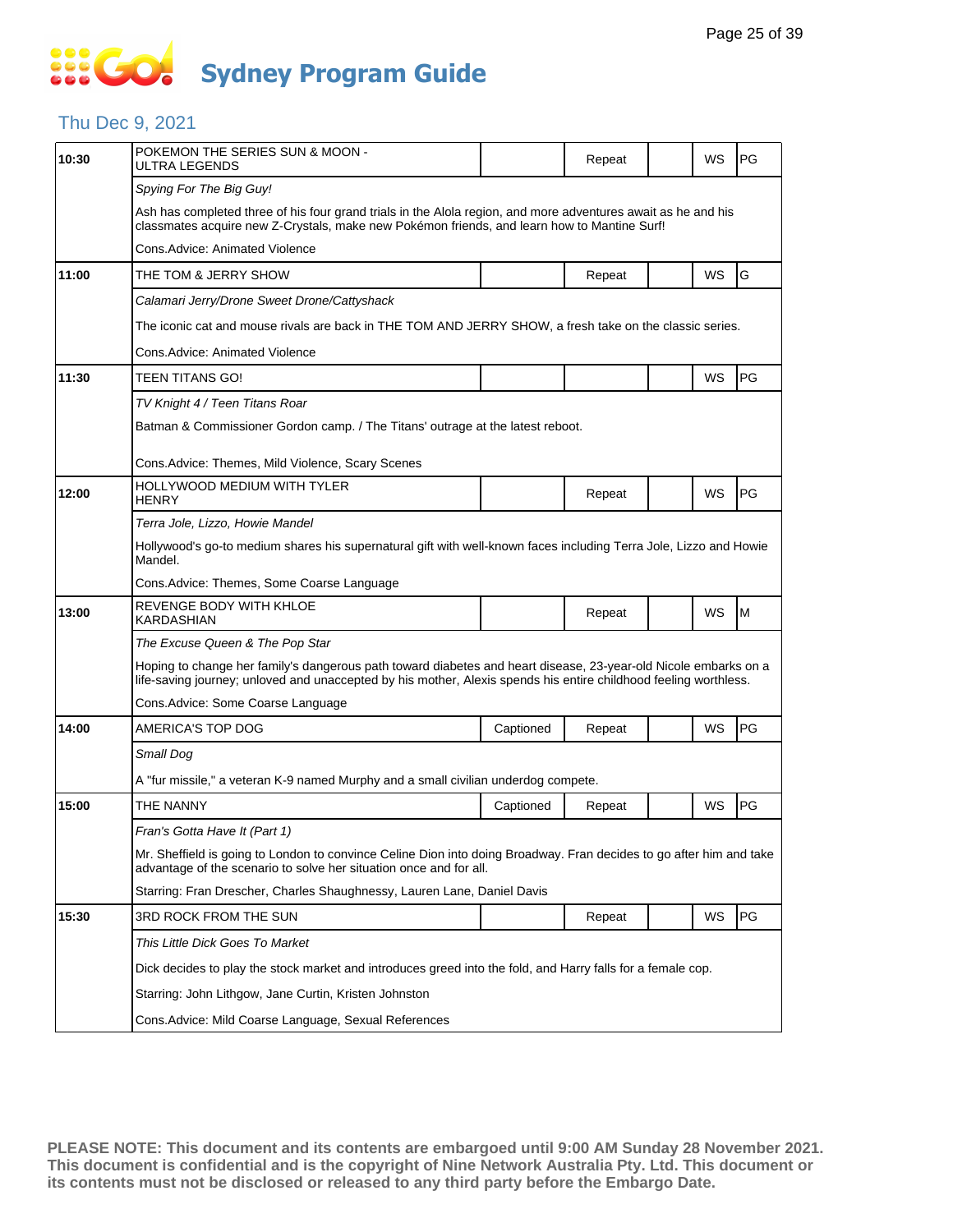#### Thu Dec 9, 2021

| 16:00 | THAT 70'S SHOW                                                                                                                                                                |           | Repeat |  | WS        | PG        |  |  |  |
|-------|-------------------------------------------------------------------------------------------------------------------------------------------------------------------------------|-----------|--------|--|-----------|-----------|--|--|--|
|       | <b>Thank You</b>                                                                                                                                                              |           |        |  |           |           |  |  |  |
|       | Eric turns into a turkey when his math teacher dines with the Formans on Thanksgiving Day.                                                                                    |           |        |  |           |           |  |  |  |
|       | Starring: Topher Grace, Laura Prepon, Mila Kunis, Ashton Kutcher                                                                                                              |           |        |  |           |           |  |  |  |
|       | Cons. Advice: Some Coarse Language, Sexual References, Drug References                                                                                                        |           |        |  |           |           |  |  |  |
| 16:30 | <b>MALCOLM IN THE MIDDLE</b>                                                                                                                                                  | Captioned | Repeat |  | WS        | PG        |  |  |  |
|       | <b>Christmas Trees</b>                                                                                                                                                        |           |        |  |           |           |  |  |  |
|       | Hal and the boys slash the prices of their Christmas trees to outsell a nearby church; when business booms, the<br>guys are threatened by two priests from the competing lot. |           |        |  |           |           |  |  |  |
|       | Starring: Jane Kaczmarek, Bryan Cranston, Christopher Masterson, Frankie Muniz                                                                                                |           |        |  |           |           |  |  |  |
| 17:00 | MALCOLM IN THE MIDDLE                                                                                                                                                         | Captioned | Repeat |  | <b>WS</b> | PG        |  |  |  |
|       | <b>Block Party</b>                                                                                                                                                            |           |        |  |           |           |  |  |  |
|       | The family try to win the neighbours over after learning that there's a party every summer while they're away.                                                                |           |        |  |           |           |  |  |  |
|       | Starring: Jane Kaczmarek, Bryan Cranston, Christopher Masterson, Frankie Muniz                                                                                                |           |        |  |           |           |  |  |  |
| 17:30 | THE NANNY                                                                                                                                                                     |           | Repeat |  | WS        | <b>PG</b> |  |  |  |
|       | The Morning After (Part 2)                                                                                                                                                    |           |        |  |           |           |  |  |  |
|       | Mr. Sheffield wants to buy himself some time before his relationship with Fran grows, so he asks Fran to redecorate<br>his kitchen.                                           |           |        |  |           |           |  |  |  |
|       | Starring: Fran Drescher, Charles Shaughnessy, Lauren Lane, Daniel Davis                                                                                                       |           |        |  |           |           |  |  |  |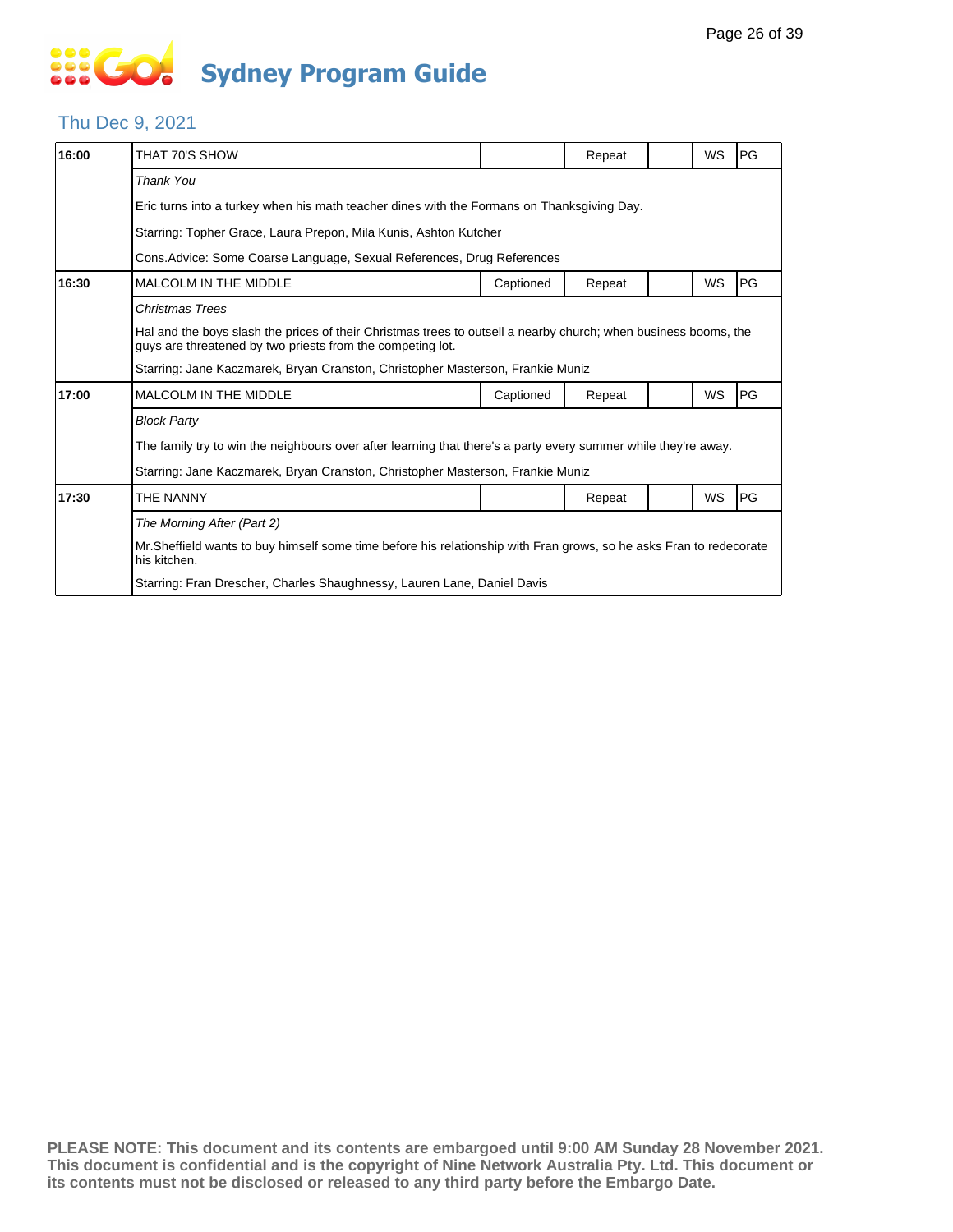#### Thu Dec 9, 2021

| 18:00 | 3RD ROCK FROM THE SUN                                                                                                                                                                       |                                                                                                                                                                                                                                          |           |        |  | WS | PG        |  |  |
|-------|---------------------------------------------------------------------------------------------------------------------------------------------------------------------------------------------|------------------------------------------------------------------------------------------------------------------------------------------------------------------------------------------------------------------------------------------|-----------|--------|--|----|-----------|--|--|
|       | Youth Is Wasted On The Dick                                                                                                                                                                 |                                                                                                                                                                                                                                          |           |        |  |    |           |  |  |
|       | Officer Don uses the Solomons' flat for a stake-out when the police suspect that the man who lives across the street<br>is a video pirate.                                                  |                                                                                                                                                                                                                                          |           |        |  |    |           |  |  |
|       | Starring: John Lithgow, Jane Curtin, Kristen Johnston                                                                                                                                       |                                                                                                                                                                                                                                          |           |        |  |    |           |  |  |
|       | Cons.Advice: Mild Coarse Language, Sexual References                                                                                                                                        |                                                                                                                                                                                                                                          |           |        |  |    |           |  |  |
| 18:30 | THAT 70'S SHOW                                                                                                                                                                              |                                                                                                                                                                                                                                          |           |        |  | WS | PG        |  |  |
|       | <b>Black Dog</b>                                                                                                                                                                            |                                                                                                                                                                                                                                          |           |        |  |    |           |  |  |
|       | While fighting over Jackie, Kelso accidentally shoots Hyde with an air gun; Fez develops a crush on his boss at the<br>DMV.                                                                 |                                                                                                                                                                                                                                          |           |        |  |    |           |  |  |
|       | Starring: Topher Grace, Laura Prepon, Mila Kunis, Ashton Kutcher                                                                                                                            |                                                                                                                                                                                                                                          |           |        |  |    |           |  |  |
|       | Cons.Advice: Some Coarse Language, Sexual References, Drug References                                                                                                                       |                                                                                                                                                                                                                                          |           |        |  |    |           |  |  |
| 19:00 | YOUNG SHELDON                                                                                                                                                                               |                                                                                                                                                                                                                                          | Captioned |        |  | WS | PG        |  |  |
|       | An Existential Crisis and a Bear That Makes Bubbles                                                                                                                                         |                                                                                                                                                                                                                                          |           |        |  |    |           |  |  |
|       | Meemaw takes matters into her own hands when Sheldon's philosophy teacher, Professor Ericson, sends him into a<br>tailspin. Also, George Sr. learns Georgie has been cutting class.         |                                                                                                                                                                                                                                          |           |        |  |    |           |  |  |
|       | Starring: Iain Armitage, Zoe Perry, Lance Barber, Jim Parsons                                                                                                                               |                                                                                                                                                                                                                                          |           |        |  |    |           |  |  |
|       | Cons. Advice: Mild Coarse Language                                                                                                                                                          |                                                                                                                                                                                                                                          |           |        |  |    |           |  |  |
| 19:30 | SURVIVOR 41                                                                                                                                                                                 |                                                                                                                                                                                                                                          |           |        |  | WS | PG        |  |  |
|       |                                                                                                                                                                                             | Survivor 41 will see 18 all-new players and be fast-paced with new advantages and controversial twists. Castaways<br>will have to outwit, outplay and outlast each other to become the sole Survivor and take out the \$1 million prize. |           |        |  |    |           |  |  |
| 20:30 | <b>METRO SEXUAL</b>                                                                                                                                                                         |                                                                                                                                                                                                                                          | Captioned |        |  | WS | MA        |  |  |
|       | Foreign Correspondence/The Fappies/The Tribunal                                                                                                                                             |                                                                                                                                                                                                                                          |           |        |  |    |           |  |  |
|       | continue seeing the translator.                                                                                                                                                             | Metro Sexual brings in a translator to assist a patient who cannot speak English, but when Langdon falls head over<br>heels for the handsome translator, he starts coming up with dubious reasons the patient needs to return so he can  |           |        |  |    |           |  |  |
|       | Starring: Geraldine Hickey, Riley Nottingham                                                                                                                                                |                                                                                                                                                                                                                                          |           |        |  |    |           |  |  |
|       | Cons. Advice: Adult Themes, Sexual References, Some Coarse Language                                                                                                                         |                                                                                                                                                                                                                                          |           |        |  |    |           |  |  |
| 22:00 | TED <sub>2</sub>                                                                                                                                                                            | 2015                                                                                                                                                                                                                                     | Captioned | Repeat |  | WS | <b>MA</b> |  |  |
|       | Ted 2                                                                                                                                                                                       |                                                                                                                                                                                                                                          |           |        |  |    |           |  |  |
|       | Life has changed drastically for thunder buddies John, now a bachelor, and best pal Ted, now married to the woman<br>of his dreams. Problems arise when the couple decide to adopt a child. |                                                                                                                                                                                                                                          |           |        |  |    |           |  |  |
|       |                                                                                                                                                                                             | Starring: Mark Wahlberg, Seth MacFarlane, Amanda Seyfried                                                                                                                                                                                |           |        |  |    |           |  |  |
|       | Cons. Advice: Drug Use, Adult Humour, Strong Sex References, Frequent Coarse Language                                                                                                       |                                                                                                                                                                                                                                          |           |        |  |    |           |  |  |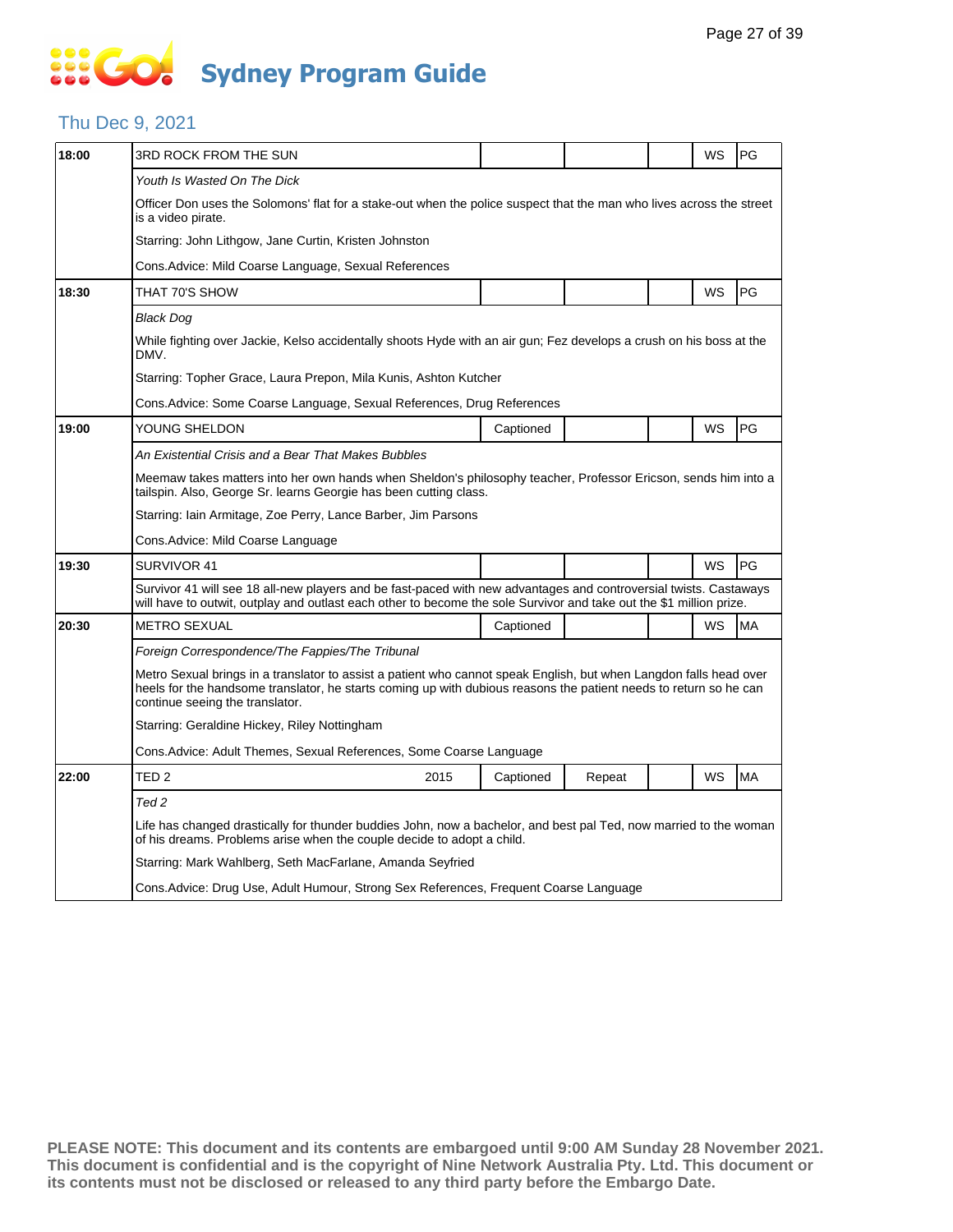#### Thu Dec 9, 2021

| 00:20 | <b>DESPERATE HOUSEWIVES</b>                                                                                                                                                                                                                                                                                                                                                                |                                                                                                                                                                                                              |        |  | WS | M  |  |  |  |  |
|-------|--------------------------------------------------------------------------------------------------------------------------------------------------------------------------------------------------------------------------------------------------------------------------------------------------------------------------------------------------------------------------------------------|--------------------------------------------------------------------------------------------------------------------------------------------------------------------------------------------------------------|--------|--|----|----|--|--|--|--|
|       | A Little Night Music                                                                                                                                                                                                                                                                                                                                                                       |                                                                                                                                                                                                              |        |  |    |    |  |  |  |  |
|       | Angie comes face to face with Patrick after spending 18 years running away from him; Gaby and Susan plan a<br>scheme against their husbands; Lynette sees a dark side of Eddie; Bree meets Sam's mother.                                                                                                                                                                                   |                                                                                                                                                                                                              |        |  |    |    |  |  |  |  |
|       | Starring: Teri Hatcher, Felicity Huffman, Marcia Cross                                                                                                                                                                                                                                                                                                                                     |                                                                                                                                                                                                              |        |  |    |    |  |  |  |  |
|       | Cons. Advice: Mature Themes, Sexual References, Some Violence                                                                                                                                                                                                                                                                                                                              |                                                                                                                                                                                                              |        |  |    |    |  |  |  |  |
| 01:15 | DESPERATE HOUSEWIVES                                                                                                                                                                                                                                                                                                                                                                       |                                                                                                                                                                                                              |        |  | WS | M  |  |  |  |  |
|       | The Ballad Of Booth                                                                                                                                                                                                                                                                                                                                                                        |                                                                                                                                                                                                              |        |  |    |    |  |  |  |  |
|       | Lynette learns the truth about Eddie; Angie goes to Gaby for help when Patrick threatens Danny's life; Bree offers to<br>pay Sam to walk away; and Susan and Mike's financial problem leads to a big sacrifice.                                                                                                                                                                            |                                                                                                                                                                                                              |        |  |    |    |  |  |  |  |
|       | Starring: Teri Hatcher, Felicity Huffman, Marcia Cross                                                                                                                                                                                                                                                                                                                                     |                                                                                                                                                                                                              |        |  |    |    |  |  |  |  |
|       | Cons. Advice: Mature Themes, Sexual References, Some Violence                                                                                                                                                                                                                                                                                                                              |                                                                                                                                                                                                              |        |  |    |    |  |  |  |  |
| 02:10 | REVENGE BODY WITH KHLOE<br>KARDASHIAN                                                                                                                                                                                                                                                                                                                                                      |                                                                                                                                                                                                              | Repeat |  | WS | M  |  |  |  |  |
|       | The Excuse Queen & The Pop Star                                                                                                                                                                                                                                                                                                                                                            |                                                                                                                                                                                                              |        |  |    |    |  |  |  |  |
|       | Hoping to change her family's dangerous path toward diabetes and heart disease, 23-year-old Nicole embarks on a<br>life-saving journey; unloved and unaccepted by his mother, Alexis spends his entire childhood feeling worthless.                                                                                                                                                        |                                                                                                                                                                                                              |        |  |    |    |  |  |  |  |
|       | Cons.Advice: Some Coarse Language                                                                                                                                                                                                                                                                                                                                                          |                                                                                                                                                                                                              |        |  |    |    |  |  |  |  |
| 03:00 | TEEN TITANS GO!                                                                                                                                                                                                                                                                                                                                                                            |                                                                                                                                                                                                              | Repeat |  | WS | PG |  |  |  |  |
|       | TV Knight 4 / Teen Titans Roar                                                                                                                                                                                                                                                                                                                                                             |                                                                                                                                                                                                              |        |  |    |    |  |  |  |  |
|       | Batman & Commissioner Gordon camp. / The Titans' outrage at the latest reboot.                                                                                                                                                                                                                                                                                                             |                                                                                                                                                                                                              |        |  |    |    |  |  |  |  |
|       | Cons. Advice: Themes, Mild Violence, Scary Scenes                                                                                                                                                                                                                                                                                                                                          |                                                                                                                                                                                                              |        |  |    |    |  |  |  |  |
| 03:30 | LEGO FRIENDS HOLIDAY SPECIAL                                                                                                                                                                                                                                                                                                                                                               |                                                                                                                                                                                                              | Repeat |  | WS | G  |  |  |  |  |
|       | LEGO Friends Holiday Special                                                                                                                                                                                                                                                                                                                                                               |                                                                                                                                                                                                              |        |  |    |    |  |  |  |  |
|       | After getting into a disagreement at the ice rink, our five friends split up and trek through a very snowy Heartlake City<br>to tackle some last-minute Holiday activities. When the storm worsens, and things don't go as planned, they find<br>themselves reunited and trapped in Andrea's old, spooky house, where they remember the importance of friendship<br>and the holiday spirit |                                                                                                                                                                                                              |        |  |    |    |  |  |  |  |
| 04:00 | POKEMON THE SERIES SUN & MOON -<br>ULTRA LEGENDS                                                                                                                                                                                                                                                                                                                                           |                                                                                                                                                                                                              | Repeat |  | WS | PG |  |  |  |  |
|       | Spying For The Big Guy!                                                                                                                                                                                                                                                                                                                                                                    |                                                                                                                                                                                                              |        |  |    |    |  |  |  |  |
|       |                                                                                                                                                                                                                                                                                                                                                                                            | Ash has completed three of his four grand trials in the Alola region, and more adventures await as he and his<br>classmates acquire new Z-Crystals, make new Pokémon friends, and learn how to Mantine Surf! |        |  |    |    |  |  |  |  |
|       | Cons.Advice: Animated Violence                                                                                                                                                                                                                                                                                                                                                             |                                                                                                                                                                                                              |        |  |    |    |  |  |  |  |
| 04:30 | TRANSFORMERS: CYBERVERSE                                                                                                                                                                                                                                                                                                                                                                   |                                                                                                                                                                                                              | Repeat |  | WS | PG |  |  |  |  |
|       | The Perfect Deception Part 1                                                                                                                                                                                                                                                                                                                                                               |                                                                                                                                                                                                              |        |  |    |    |  |  |  |  |
|       | The peace treaty between the Autobots and Decepticons is put to the test when a new threat arrives, bringing a war<br>from another reality.                                                                                                                                                                                                                                                |                                                                                                                                                                                                              |        |  |    |    |  |  |  |  |
|       | Cons.Advice: Animated Violence, Themes                                                                                                                                                                                                                                                                                                                                                     |                                                                                                                                                                                                              |        |  |    |    |  |  |  |  |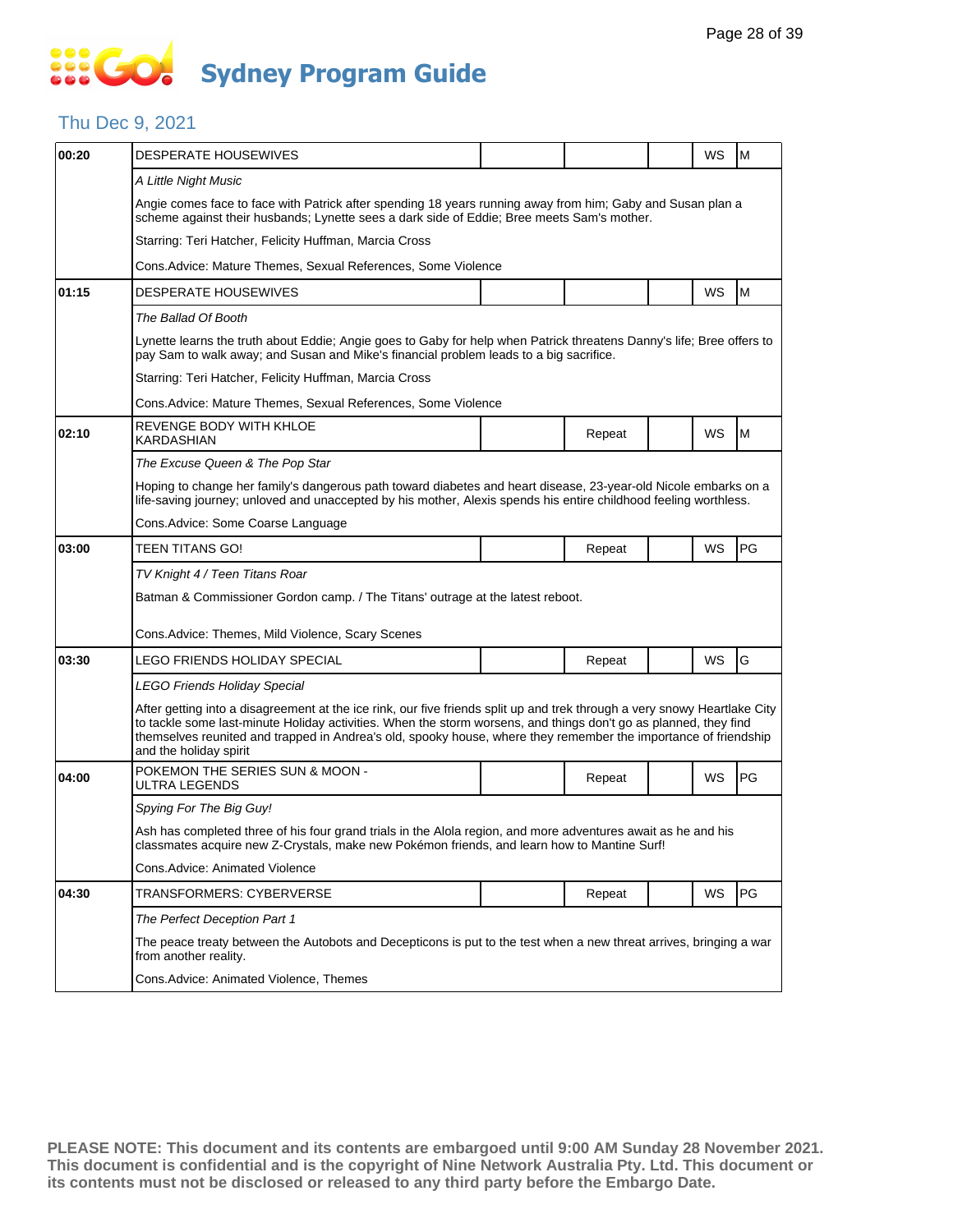#### Thu Dec 9, 2021

| 04:50 | <b>BAKUGAN: ARMORED ALLIANCE</b>                                                                                                                                                                                                                                                                                                                                                                                 |  | Repeat |  | WS        | IPG.       |  |  |
|-------|------------------------------------------------------------------------------------------------------------------------------------------------------------------------------------------------------------------------------------------------------------------------------------------------------------------------------------------------------------------------------------------------------------------|--|--------|--|-----------|------------|--|--|
|       | Bakugan Uproar/The Fusion Bakugan Sabrus                                                                                                                                                                                                                                                                                                                                                                         |  |        |  |           |            |  |  |
|       | A wealthy man, Mr Gold, has duped Storm and Ajit, and trapped them in his personal prison. but no prison can hold<br>the cunning phantom thief Storm and his former apprentice, Ajit for long.                                                                                                                                                                                                                   |  |        |  |           |            |  |  |
|       | Cons. Advice: Animated Violence, Themes                                                                                                                                                                                                                                                                                                                                                                          |  |        |  |           |            |  |  |
| 05:10 | YU-GI-OH! ARC-V                                                                                                                                                                                                                                                                                                                                                                                                  |  | Repeat |  | <b>WS</b> | <b>PG</b>  |  |  |
|       | Survival of the Fittest                                                                                                                                                                                                                                                                                                                                                                                          |  |        |  |           |            |  |  |
|       | Yuya and the gang are forced to battle against Duel Academy's most dangerous duelists in a Survival Duel!                                                                                                                                                                                                                                                                                                        |  |        |  |           |            |  |  |
|       | Cons. Advice: Animated Violence, Supernatural Themes                                                                                                                                                                                                                                                                                                                                                             |  |        |  |           |            |  |  |
| 05:30 | YU-GI-OH! CLASSIC                                                                                                                                                                                                                                                                                                                                                                                                |  | Repeat |  | <b>WS</b> | <b>IPG</b> |  |  |
|       | Freeze Play - Part 1                                                                                                                                                                                                                                                                                                                                                                                             |  |        |  |           |            |  |  |
|       | Prepare for a feathered fight when Téa squares off against Big 2 Crump's Nightmare Penguin where the loser will be<br>trapped forever in a block of ice! Téa has barely dueled in her life, but now she has to master the new Deck Master<br>System rules! Yugi wants to come to her aid, but Noah transports him into an endless labyrinth. Can either one<br>escape, or is there no exit from the cyber world? |  |        |  |           |            |  |  |
|       | Cons.Advice: Mild Violence                                                                                                                                                                                                                                                                                                                                                                                       |  |        |  |           |            |  |  |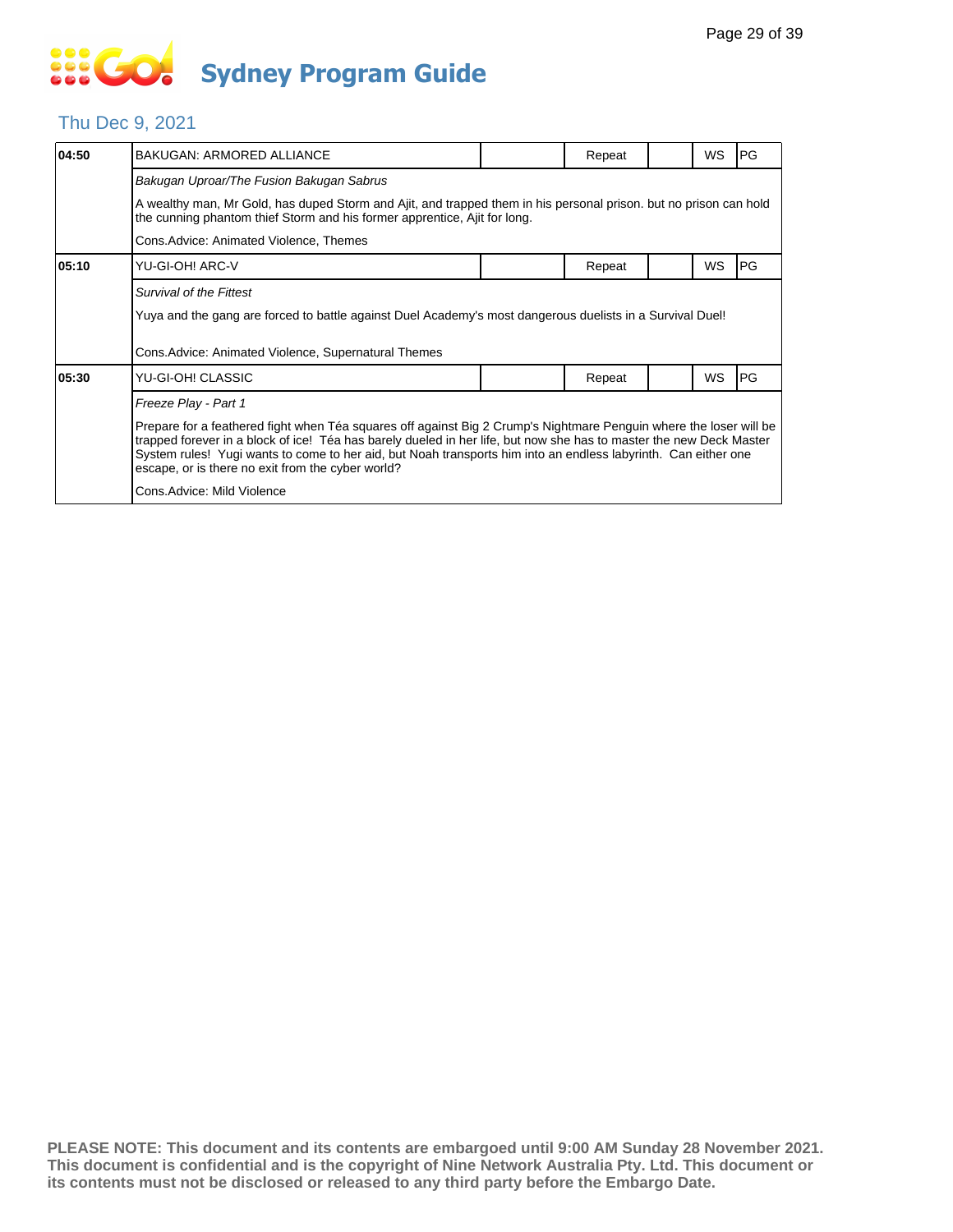### **SECT Sydney Program Guide**

#### Fri Dec 10, 2021

| 06:00 | <b>GIGANTOSAURUS</b>                                                                                                                                                                                                                                                                                                    |                                                                                                                    | Repeat |  | WS | G  |  |  |  |  |
|-------|-------------------------------------------------------------------------------------------------------------------------------------------------------------------------------------------------------------------------------------------------------------------------------------------------------------------------|--------------------------------------------------------------------------------------------------------------------|--------|--|----|----|--|--|--|--|
|       | Mazu Takes A Chance/The Lost Egg                                                                                                                                                                                                                                                                                        |                                                                                                                    |        |  |    |    |  |  |  |  |
|       | Four curious young dinosaur friends explore the mystery of Gigantosaurus, the largest, fiercest dinosaur of all, as<br>they face their individual fears and work together to solve problems during their many adventures.                                                                                               |                                                                                                                    |        |  |    |    |  |  |  |  |
| 06:30 | MY LITTLE PONY: PONY LIFE                                                                                                                                                                                                                                                                                               |                                                                                                                    | Repeat |  | WS | G  |  |  |  |  |
|       | Magic is Ahoof/Journey To The Center Of The 'Cord/One Last Wish/Wild Heart Beats                                                                                                                                                                                                                                        |                                                                                                                    |        |  |    |    |  |  |  |  |
|       | A look at the funny side of friendship with Sugarcube Corner as the centre of the world, and Pinkie pie serves the<br>best cupcakes to her friends.                                                                                                                                                                     |                                                                                                                    |        |  |    |    |  |  |  |  |
|       | Cons.Advice: Themes                                                                                                                                                                                                                                                                                                     |                                                                                                                    |        |  |    |    |  |  |  |  |
| 07:00 | POLLY POCKET                                                                                                                                                                                                                                                                                                            |                                                                                                                    | Repeat |  | WS | G  |  |  |  |  |
|       | Princess Predicament/Lost and Unfound                                                                                                                                                                                                                                                                                   |                                                                                                                    |        |  |    |    |  |  |  |  |
|       | With her shrinking-powered magic locket around her neck and her friends by her side, Polly Pocket proves there's<br>no adventure too big for "tiny power!" Our pint-sized heroes use their unique point-of-view to help the neighbourhood<br>animals, conquer school assignments, and discover a big world full of fun. |                                                                                                                    |        |  |    |    |  |  |  |  |
| 07:30 | TRANSFORMERS: CYBERVERSE                                                                                                                                                                                                                                                                                                |                                                                                                                    |        |  | WS | PG |  |  |  |  |
|       | The Perfect Deception Part 2                                                                                                                                                                                                                                                                                            |                                                                                                                    |        |  |    |    |  |  |  |  |
|       | from another reality.                                                                                                                                                                                                                                                                                                   | The peace treaty between the Autobots and Decepticons is put to the test when a new threat arrives, bringing a war |        |  |    |    |  |  |  |  |
|       | Cons.Advice: Animated Violence, Themes                                                                                                                                                                                                                                                                                  |                                                                                                                    |        |  |    |    |  |  |  |  |
| 08:00 | SMASHHDOWN! - SEARCH FOR THE<br>G.O.A.T                                                                                                                                                                                                                                                                                 | Captioned                                                                                                          |        |  | WS | С  |  |  |  |  |
|       | Leonidas of Rhodes vs. Hélène De Pourtalès                                                                                                                                                                                                                                                                              |                                                                                                                    |        |  |    |    |  |  |  |  |
|       | It's a battle of Olympic legends as the Ancient Greek champion faces off against the skilful Swiss sailor. Who will<br>raise their flag today and be the second person to qualify for Finals Week?                                                                                                                      |                                                                                                                    |        |  |    |    |  |  |  |  |
| 08:30 | RICKY ZOOM                                                                                                                                                                                                                                                                                                              |                                                                                                                    | Repeat |  | WS | G  |  |  |  |  |
|       | New Bike On the Block/Little Buster Bunker                                                                                                                                                                                                                                                                              |                                                                                                                    |        |  |    |    |  |  |  |  |
|       | Little red rescue motorbike Ricky Zoom, along with his loyal and enthusiastic bike buddies Loop, Scootio and DJ,<br>race around the sports track, try new stunts at the park, and zoom into adventures.                                                                                                                 |                                                                                                                    |        |  |    |    |  |  |  |  |
| 09:00 | SPIDEY AND HIS AMAZING FRIENDS                                                                                                                                                                                                                                                                                          |                                                                                                                    | Repeat |  | WS | G  |  |  |  |  |
|       | Mother's Day Mayhem/Not-So-Fun House                                                                                                                                                                                                                                                                                    |                                                                                                                    |        |  |    |    |  |  |  |  |
|       | Doc Ock escapes from jail to interrupt the Mother's Day picnic in the park / Miles must make a big decision to save<br>his mother from Green Goblin's not-so-fun-funhouse.                                                                                                                                              |                                                                                                                    |        |  |    |    |  |  |  |  |
| 09:30 | TRUE AND THE RAINBOW KINGDOM                                                                                                                                                                                                                                                                                            |                                                                                                                    | Repeat |  | WS | G  |  |  |  |  |
|       | Fee Fi Fo Frookie!                                                                                                                                                                                                                                                                                                      |                                                                                                                    |        |  |    |    |  |  |  |  |
|       | need to solve the puzzle and rescue their friends.                                                                                                                                                                                                                                                                      | Frookie and Bartleby are missing. They're lost in a tricky maze guarded by a mischievous troll. True and Grizelda  |        |  |    |    |  |  |  |  |
| 10:00 | NINJAGO: MASTERS OF SPINJITZU                                                                                                                                                                                                                                                                                           |                                                                                                                    | Repeat |  | WS | PG |  |  |  |  |
|       | <b>Darkness Shall Rise</b>                                                                                                                                                                                                                                                                                              |                                                                                                                    |        |  |    |    |  |  |  |  |
|       | The rebuilding effort in begins but the ninjas realize that evil has started to resurface.                                                                                                                                                                                                                              |                                                                                                                    |        |  |    |    |  |  |  |  |
|       | Cons.Advice: Animated Violence                                                                                                                                                                                                                                                                                          |                                                                                                                    |        |  |    |    |  |  |  |  |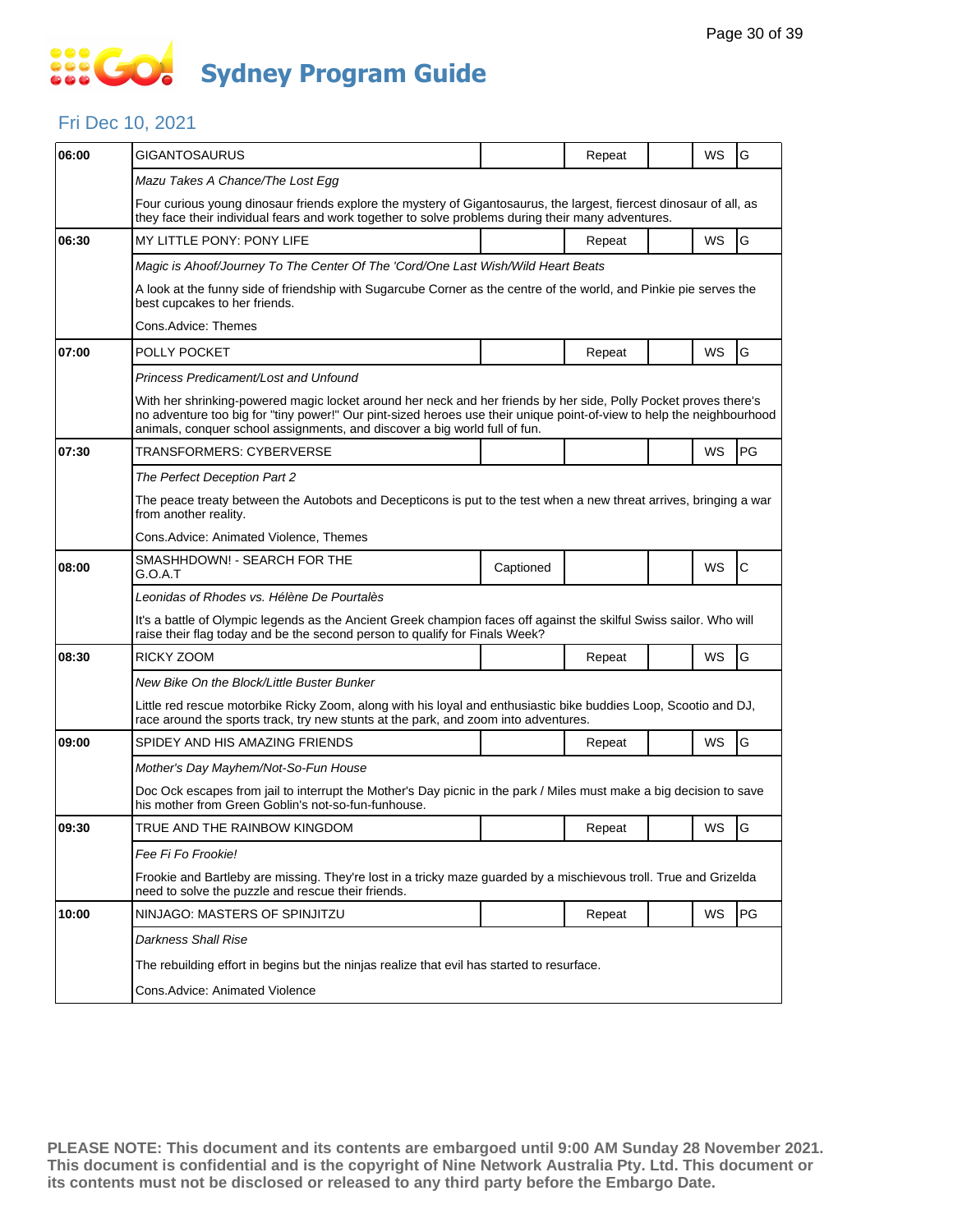### Fri Dec 10, 2021

| 10:30 | POKEMON THE SERIES SUN & MOON -<br>ULTRA LEGENDS                                                                                                                                                                                                        |                                                                                                                 | Repeat |  | WS        | PG |  |  |  |  |
|-------|---------------------------------------------------------------------------------------------------------------------------------------------------------------------------------------------------------------------------------------------------------|-----------------------------------------------------------------------------------------------------------------|--------|--|-----------|----|--|--|--|--|
|       | A Fiery Training Camp Trick!                                                                                                                                                                                                                            |                                                                                                                 |        |  |           |    |  |  |  |  |
|       | Ash has completed three of his four grand trials in the Alola region, and more adventures await as he and his<br>classmates acquire new Z-Crystals, make new Pokémon friends, and learn how to Mantine Surf!                                            |                                                                                                                 |        |  |           |    |  |  |  |  |
|       | Cons.Advice: Animated Violence                                                                                                                                                                                                                          |                                                                                                                 |        |  |           |    |  |  |  |  |
| 11:00 | THE TOM & JERRY SHOW                                                                                                                                                                                                                                    |                                                                                                                 | Repeat |  | WS        | G  |  |  |  |  |
|       | Live and Let Diet/Auntie Social/A Snootful                                                                                                                                                                                                              |                                                                                                                 |        |  |           |    |  |  |  |  |
|       | The iconic cat and mouse rivals are back in THE TOM AND JERRY SHOW, a fresh take on the classic series.                                                                                                                                                 |                                                                                                                 |        |  |           |    |  |  |  |  |
|       | Cons.Advice: Animated Violence                                                                                                                                                                                                                          |                                                                                                                 |        |  |           |    |  |  |  |  |
| 11:30 | TEEN TITANS GO!                                                                                                                                                                                                                                         |                                                                                                                 |        |  | WS        | PG |  |  |  |  |
|       | Teen Titans Vroom Pt. 1 / Teen Titans Vroom Pt. 2                                                                                                                                                                                                       |                                                                                                                 |        |  |           |    |  |  |  |  |
|       | The Titans transform into cars./The Titans must stop Dr. Military.                                                                                                                                                                                      |                                                                                                                 |        |  |           |    |  |  |  |  |
|       | Cons.Advice: Themes, Mild Violence, Scary Scenes                                                                                                                                                                                                        |                                                                                                                 |        |  |           |    |  |  |  |  |
|       | HOLLYWOOD MEDIUM WITH TYLER                                                                                                                                                                                                                             |                                                                                                                 |        |  |           |    |  |  |  |  |
| 12:00 | <b>HENRY</b>                                                                                                                                                                                                                                            |                                                                                                                 | Repeat |  | WS        | PG |  |  |  |  |
|       | Kenya Moore, Wendi McLendon-Covey, Macklemore                                                                                                                                                                                                           |                                                                                                                 |        |  |           |    |  |  |  |  |
|       | Kenya Moore shares memories when Tyler connects with her grandmother; details about the death of actress Wendi<br>McLendon-Covey's uncle are revealed; Tyler travels to Seattle where music artist Macklemore hears messages<br>from a dearly departed. |                                                                                                                 |        |  |           |    |  |  |  |  |
|       | Cons.Advice: Themes, Some Coarse Language                                                                                                                                                                                                               |                                                                                                                 |        |  |           |    |  |  |  |  |
| 13:00 | REVENGE BODY WITH KHLOE<br>KARDASHIAN                                                                                                                                                                                                                   |                                                                                                                 | Repeat |  | WS        | M  |  |  |  |  |
|       | The Odd Couple & The Ex Factor                                                                                                                                                                                                                          |                                                                                                                 |        |  |           |    |  |  |  |  |
|       | Newlyweds Chad and Allison attempt to get healthy, with trainer-to-the-stars Latreal Mitchell working to keep both<br>goals of the odd couple on track; Rebecca wants to prove to her unfaithful former boyfriend that he did not crush her<br>spirit.  |                                                                                                                 |        |  |           |    |  |  |  |  |
|       | Cons.Advice: Some Coarse Language                                                                                                                                                                                                                       |                                                                                                                 |        |  |           |    |  |  |  |  |
| 14:00 | AMERICA'S TOP DOG                                                                                                                                                                                                                                       | Captioned                                                                                                       | Repeat |  | WS        | PG |  |  |  |  |
|       | Young Pups and Silver Foxes                                                                                                                                                                                                                             |                                                                                                                 |        |  |           |    |  |  |  |  |
|       | The line-up raises burning questions such as if the old can defeat the young and if skill can beat experience.                                                                                                                                          |                                                                                                                 |        |  |           |    |  |  |  |  |
| 15:00 | MALCOLM IN THE MIDDLE                                                                                                                                                                                                                                   | Captioned                                                                                                       | Reneat |  | <b>WS</b> | PG |  |  |  |  |
|       | Christmas Trees                                                                                                                                                                                                                                         |                                                                                                                 |        |  |           |    |  |  |  |  |
|       | guys are threatened by two priests from the competing lot.                                                                                                                                                                                              | Hal and the boys slash the prices of their Christmas trees to outsell a nearby church; when business booms, the |        |  |           |    |  |  |  |  |
|       | Starring: Jane Kaczmarek, Bryan Cranston, Christopher Masterson, Frankie Muniz                                                                                                                                                                          |                                                                                                                 |        |  |           |    |  |  |  |  |
| 15:30 | THE NANNY                                                                                                                                                                                                                                               |                                                                                                                 | Repeat |  | WS        | PG |  |  |  |  |
|       | The Morning After (Part 2)                                                                                                                                                                                                                              |                                                                                                                 |        |  |           |    |  |  |  |  |
|       | Mr.Sheffield wants to buy himself some time before his relationship with Fran grows, so he asks Fran to redecorate<br>his kitchen.                                                                                                                      |                                                                                                                 |        |  |           |    |  |  |  |  |
|       | Starring: Fran Drescher, Charles Shaughnessy, Lauren Lane, Daniel Davis                                                                                                                                                                                 |                                                                                                                 |        |  |           |    |  |  |  |  |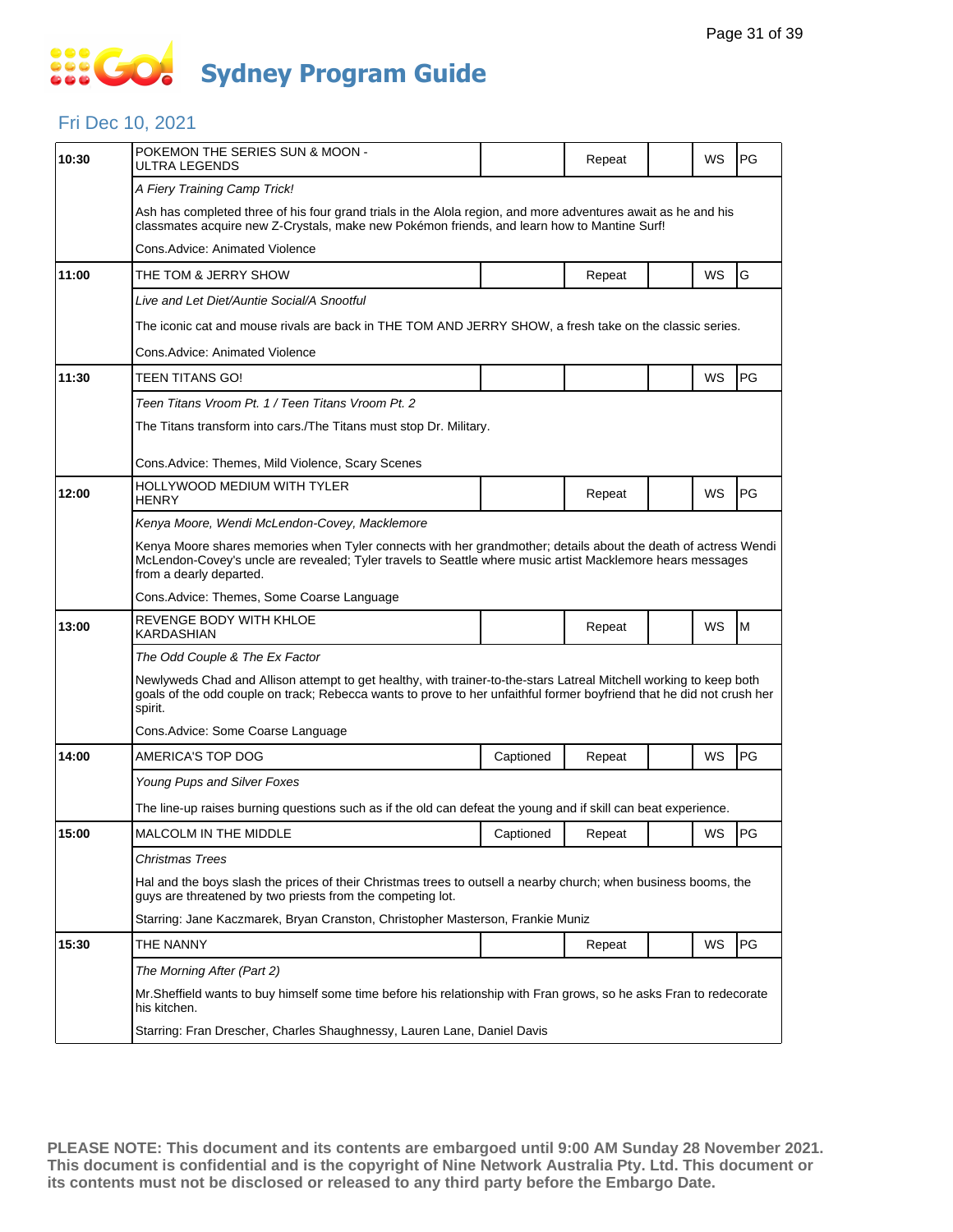#### Fri Dec 10, 2021

| 16:00 | 3RD ROCK FROM THE SUN                                                                                                                                                                     |           | Repeat |  | WS | <b>PG</b> |  |  |  |
|-------|-------------------------------------------------------------------------------------------------------------------------------------------------------------------------------------------|-----------|--------|--|----|-----------|--|--|--|
|       | Youth Is Wasted On The Dick                                                                                                                                                               |           |        |  |    |           |  |  |  |
|       | Officer Don uses the Solomons' flat for a stake-out when the police suspect that the man who lives across the street<br>is a video pirate.                                                |           |        |  |    |           |  |  |  |
|       | Starring: John Lithgow, Jane Curtin, Kristen Johnston                                                                                                                                     |           |        |  |    |           |  |  |  |
|       | Cons. Advice: Mild Coarse Language, Sexual References                                                                                                                                     |           |        |  |    |           |  |  |  |
| 16:30 | THAT 70'S SHOW                                                                                                                                                                            |           | Repeat |  | WS | PG        |  |  |  |
|       | <b>Black Dog</b>                                                                                                                                                                          |           |        |  |    |           |  |  |  |
|       | While fighting over Jackie, Kelso accidentally shoots Hyde with an air gun; Fez develops a crush on his boss at the<br>DMV.                                                               |           |        |  |    |           |  |  |  |
|       | Starring: Topher Grace, Laura Prepon, Mila Kunis, Ashton Kutcher                                                                                                                          |           |        |  |    |           |  |  |  |
|       | Cons. Advice: Some Coarse Language, Sexual References, Drug References                                                                                                                    |           |        |  |    |           |  |  |  |
| 17:00 | <b>MALCOLM IN THE MIDDLE</b>                                                                                                                                                              | Captioned | Repeat |  | WS | PG        |  |  |  |
|       | <b>Dirty Magazine</b>                                                                                                                                                                     |           |        |  |    |           |  |  |  |
|       | Malcolm alerts the ACLU when he encounters censorship working on the high school literary magazine, and Hal<br>tries to flirt with the woman in his office responsible for the cutbacks.  |           |        |  |    |           |  |  |  |
|       | Starring: Jane Kaczmarek, Bryan Cranston, Christopher Masterson, Frankie Muniz                                                                                                            |           |        |  |    |           |  |  |  |
| 17:30 | <b>MALCOLM IN THE MIDDLE</b>                                                                                                                                                              | Captioned | Repeat |  | WS | PG        |  |  |  |
|       | Hot Tub                                                                                                                                                                                   |           |        |  |    |           |  |  |  |
|       | Lois and Hal clash when Hal purchases a hot tub without her consultation, and Malcolm gets his driver's license,<br>only to get mixed up in a dispute between Polly and her ex-boyfriend. |           |        |  |    |           |  |  |  |
|       | Starring: Jane Kaczmarek, Bryan Cranston, Christopher Masterson, Frankie Muniz                                                                                                            |           |        |  |    |           |  |  |  |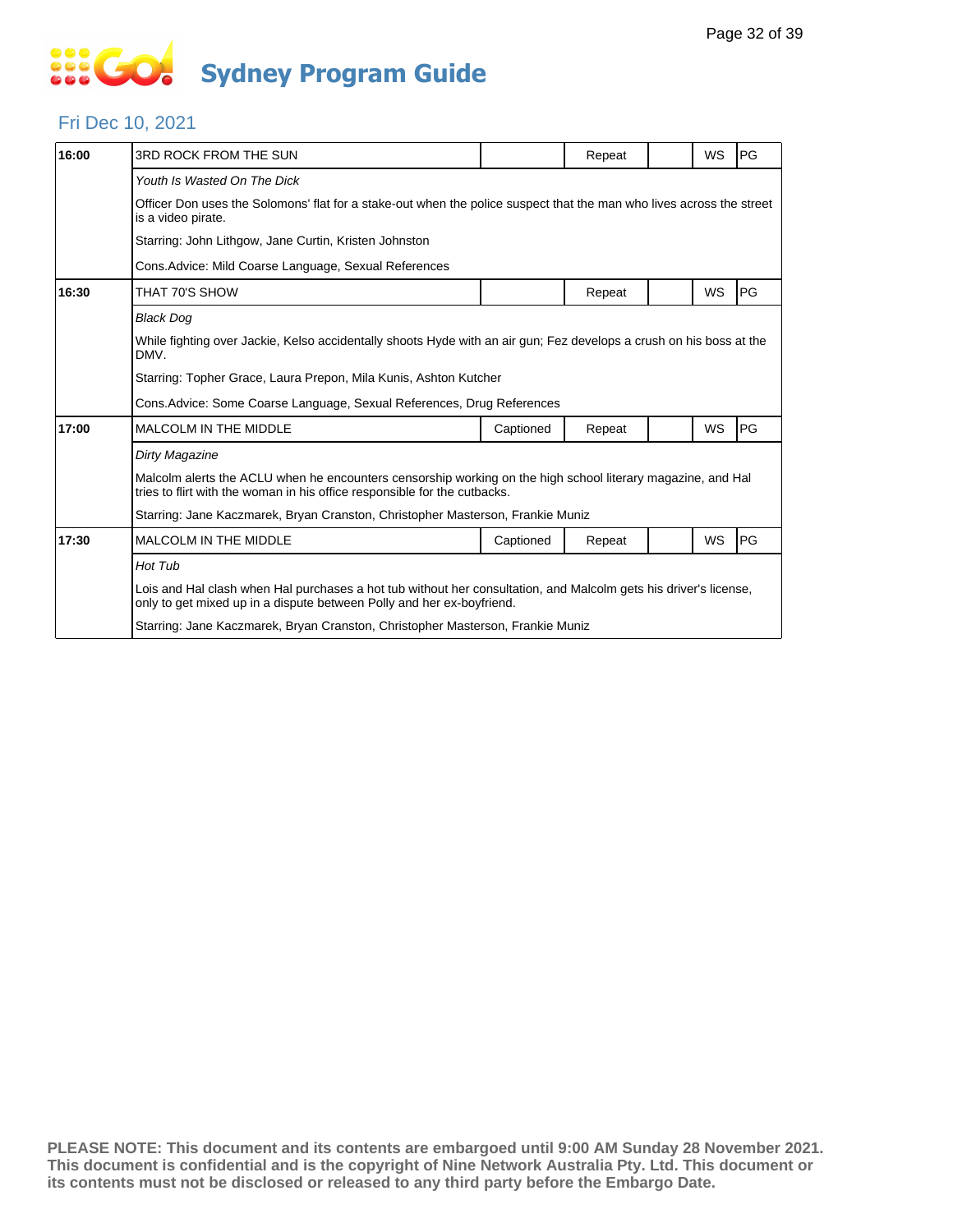### **SECT Sydney Program Guide**

### Fri Dec 10, 2021

| 18:00 | HOW TO TRAIN YOUR DRAGON -<br>HOMECOMING                                                                                                                                                                                                                                                                                                                                                           |                                                                                                                                                                               | Captioned | Repeat |  | WS | PG |  |  |  |  |
|-------|----------------------------------------------------------------------------------------------------------------------------------------------------------------------------------------------------------------------------------------------------------------------------------------------------------------------------------------------------------------------------------------------------|-------------------------------------------------------------------------------------------------------------------------------------------------------------------------------|-----------|--------|--|----|----|--|--|--|--|
|       | How to Train our Dragon - Homecoming                                                                                                                                                                                                                                                                                                                                                               |                                                                                                                                                                               |           |        |  |    |    |  |  |  |  |
|       |                                                                                                                                                                                                                                                                                                                                                                                                    | Hiccup, Astrid, Toothless, Light Fury and all your friends on the Isle of New Berk are back sharing stories of their<br>families as they prepare for the Snoggletog Festival. |           |        |  |    |    |  |  |  |  |
|       | Cons.Advice: Themes, Mild Violence                                                                                                                                                                                                                                                                                                                                                                 |                                                                                                                                                                               |           |        |  |    |    |  |  |  |  |
| 18:30 | <b>SING</b>                                                                                                                                                                                                                                                                                                                                                                                        | 2016                                                                                                                                                                          | Captioned | Repeat |  | WS | G  |  |  |  |  |
|       | Sing                                                                                                                                                                                                                                                                                                                                                                                               |                                                                                                                                                                               |           |        |  |    |    |  |  |  |  |
|       | In a city of humanoid animals, a hustling theatre impresario's attempt to save his theatre with a singing competition<br>becomes grander than he anticipates even as its finalists find that their lives will never be the same.                                                                                                                                                                   |                                                                                                                                                                               |           |        |  |    |    |  |  |  |  |
|       | Starring: Matthew McConaughey, Reese Witherspoon, Seth MacFarlane                                                                                                                                                                                                                                                                                                                                  |                                                                                                                                                                               |           |        |  |    |    |  |  |  |  |
| 20:40 | THE HOBBIT: THE BATTLE OF THE FIVE<br>ARMIES                                                                                                                                                                                                                                                                                                                                                       | 2014                                                                                                                                                                          | Captioned | Repeat |  | WS | M  |  |  |  |  |
|       | The Hobbit: The Battle Of The Five Armies                                                                                                                                                                                                                                                                                                                                                          |                                                                                                                                                                               |           |        |  |    |    |  |  |  |  |
|       | In the final chapter of J.R.R. Tolkien's legendary story, the fate of Middle Earth hangs in the balance and the races<br>of Men, Elves and Dwarves must decide whether to unite and prevail against evil, or all die.                                                                                                                                                                              |                                                                                                                                                                               |           |        |  |    |    |  |  |  |  |
|       | Starring: Ian McKellen, Martin Freeman, Richard Armitage, Benedict Cumberbatch                                                                                                                                                                                                                                                                                                                     |                                                                                                                                                                               |           |        |  |    |    |  |  |  |  |
|       | Cons.Advice: Action Violence                                                                                                                                                                                                                                                                                                                                                                       |                                                                                                                                                                               |           |        |  |    |    |  |  |  |  |
| 23:30 | YOUNG, DUMB AND BANGED UP IN THE<br><b>SUN</b>                                                                                                                                                                                                                                                                                                                                                     |                                                                                                                                                                               | Captioned | Repeat |  | WS | M  |  |  |  |  |
|       | Some did not understand the laws. Some are imprisoned for crimes they did not commit. Others are just guilty.<br>Revealing the harrowing real-life accounts of young Brits falling foul of the law in foreign lands.                                                                                                                                                                               |                                                                                                                                                                               |           |        |  |    |    |  |  |  |  |
|       | Cons.Advice: Themes, Some Violence, Sexual References                                                                                                                                                                                                                                                                                                                                              |                                                                                                                                                                               |           |        |  |    |    |  |  |  |  |
| 00:25 | DESPERATE HOUSEWIVES                                                                                                                                                                                                                                                                                                                                                                               |                                                                                                                                                                               |           |        |  | WS | M  |  |  |  |  |
|       | I Guess This Is Goodbye                                                                                                                                                                                                                                                                                                                                                                            |                                                                                                                                                                               |           |        |  |    |    |  |  |  |  |
|       | Gaby endangers herself to help Angie, who must meet Patrick's demands to protect Danny; the fates of Lynette and<br>her unborn child lie in Eddie's hands; Susan faces her financial woes; and Bree considers confessing a long-held<br>secret.                                                                                                                                                    |                                                                                                                                                                               |           |        |  |    |    |  |  |  |  |
|       | Starring: Teri Hatcher, Felicity Huffman, Marcia Cross                                                                                                                                                                                                                                                                                                                                             |                                                                                                                                                                               |           |        |  |    |    |  |  |  |  |
|       | Cons. Advice: Mature Themes, Sexual References, Some Violence                                                                                                                                                                                                                                                                                                                                      |                                                                                                                                                                               |           |        |  |    |    |  |  |  |  |
| 01:20 | <b>DESPERATE HOUSEWIVES</b>                                                                                                                                                                                                                                                                                                                                                                        |                                                                                                                                                                               |           |        |  | WS | M  |  |  |  |  |
|       | Remember Paul?                                                                                                                                                                                                                                                                                                                                                                                     |                                                                                                                                                                               |           |        |  |    |    |  |  |  |  |
|       | Lynette's rich friend Renee Perry makes an unexpected visit. Paul Young returns with his new wife after his release<br>from prison, and they move into Susan's old house. Meanwhile, Susan is offered a job by the manager of the<br>apartment building where she and Mike now live; the newly single Bree is tempted by her handyman; and Carlos<br>and Gaby are keeping secrets from each other. |                                                                                                                                                                               |           |        |  |    |    |  |  |  |  |
|       | Starring: Teri Hatcher, Felicity Huffman, Marcia Cross                                                                                                                                                                                                                                                                                                                                             |                                                                                                                                                                               |           |        |  |    |    |  |  |  |  |
|       | Cons. Advice: Mature Themes, Sexual References, Some Violence                                                                                                                                                                                                                                                                                                                                      |                                                                                                                                                                               |           |        |  |    |    |  |  |  |  |
| 02:10 | REVENGE BODY WITH KHLOE<br>KARDASHIAN                                                                                                                                                                                                                                                                                                                                                              |                                                                                                                                                                               |           | Repeat |  | WS | M  |  |  |  |  |
|       | The Odd Couple & The Ex Factor                                                                                                                                                                                                                                                                                                                                                                     |                                                                                                                                                                               |           |        |  |    |    |  |  |  |  |
|       | Newlyweds Chad and Allison attempt to get healthy, with trainer-to-the-stars Latreal Mitchell working to keep both<br>goals of the odd couple on track; Rebecca wants to prove to her unfaithful former boyfriend that he did not crush her<br>spirit.                                                                                                                                             |                                                                                                                                                                               |           |        |  |    |    |  |  |  |  |
|       | Cons.Advice: Some Coarse Language                                                                                                                                                                                                                                                                                                                                                                  |                                                                                                                                                                               |           |        |  |    |    |  |  |  |  |
|       |                                                                                                                                                                                                                                                                                                                                                                                                    |                                                                                                                                                                               |           |        |  |    |    |  |  |  |  |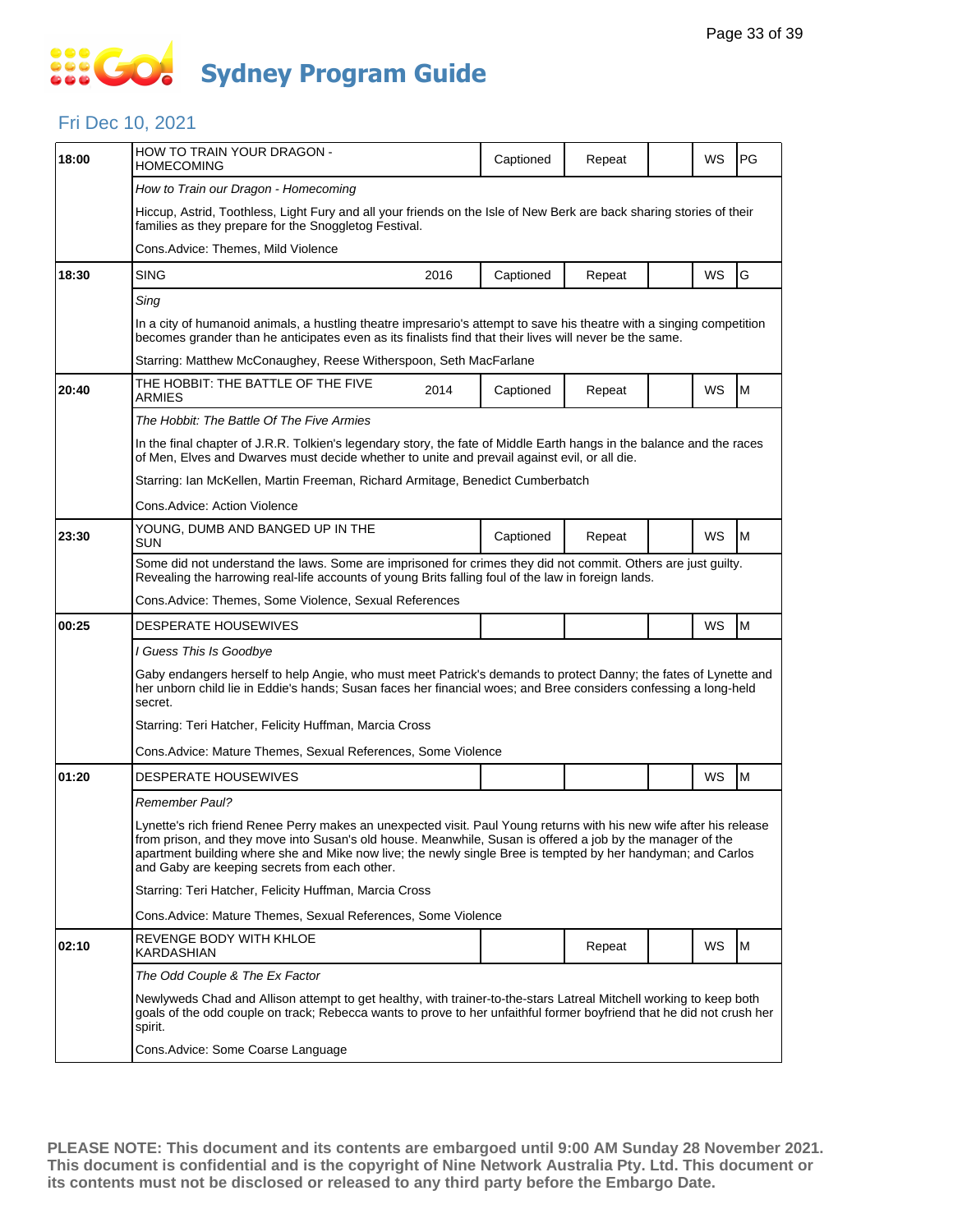### **SIS GO Sydney Program Guide**

#### Fri Dec 10, 2021

| 03:00 | TEEN TITANS GO!                                                                                                                                                                                                                                                                    |  | Repeat |  | WS        | PG |  |  |  |
|-------|------------------------------------------------------------------------------------------------------------------------------------------------------------------------------------------------------------------------------------------------------------------------------------|--|--------|--|-----------|----|--|--|--|
|       | Teen Titans Vroom Pt. 1 / Teen Titans Vroom Pt. 2                                                                                                                                                                                                                                  |  |        |  |           |    |  |  |  |
|       | The Titans transform into cars./The Titans must stop Dr. Military.                                                                                                                                                                                                                 |  |        |  |           |    |  |  |  |
|       | Cons. Advice: Themes, Mild Violence, Scary Scenes                                                                                                                                                                                                                                  |  |        |  |           |    |  |  |  |
| 03:30 | NINJAGO: MASTERS OF SPINJITZU                                                                                                                                                                                                                                                      |  | Repeat |  | WS        | PG |  |  |  |
|       | Darkness Shall Rise                                                                                                                                                                                                                                                                |  |        |  |           |    |  |  |  |
|       | The rebuilding effort in begins but the ninjas realize that evil has started to resurface.                                                                                                                                                                                         |  |        |  |           |    |  |  |  |
|       | Cons. Advice: Animated Violence                                                                                                                                                                                                                                                    |  |        |  |           |    |  |  |  |
| 04:00 | POKEMON THE SERIES SUN & MOON -<br>ULTRA LEGENDS                                                                                                                                                                                                                                   |  | Repeat |  | WS        | PG |  |  |  |
|       | A Fiery Training Camp Trick!                                                                                                                                                                                                                                                       |  |        |  |           |    |  |  |  |
|       | Ash has completed three of his four grand trials in the Alola region, and more adventures await as he and his<br>classmates acquire new Z-Crystals, make new Pokémon friends, and learn how to Mantine Surf!                                                                       |  |        |  |           |    |  |  |  |
|       | Cons. Advice: Animated Violence                                                                                                                                                                                                                                                    |  |        |  |           |    |  |  |  |
| 04:30 | TRANSFORMERS: CYBERVERSE                                                                                                                                                                                                                                                           |  | Repeat |  | <b>WS</b> | PG |  |  |  |
|       | The Perfect Deception Part 2                                                                                                                                                                                                                                                       |  |        |  |           |    |  |  |  |
|       | The peace treaty between the Autobots and Decepticons is put to the test when a new threat arrives, bringing a war<br>from another reality.                                                                                                                                        |  |        |  |           |    |  |  |  |
|       | Cons.Advice: Animated Violence, Themes                                                                                                                                                                                                                                             |  |        |  |           |    |  |  |  |
| 04:50 | <b>BAKUGAN: ARMORED ALLIANCE</b>                                                                                                                                                                                                                                                   |  | Repeat |  | WS        | PG |  |  |  |
|       | Ancient Golden Bakugan Garillion/The Name of Infinity                                                                                                                                                                                                                              |  |        |  |           |    |  |  |  |
|       | While the Awesome Brawler's Bakugan squabble about what to watch on TV at Studio D, Haavik unleashes his<br>newly created five-faction fusion Bakugan: Sabrus on the city of Los Volmos.                                                                                           |  |        |  |           |    |  |  |  |
|       | Cons. Advice: Animated Violence, Themes                                                                                                                                                                                                                                            |  |        |  |           |    |  |  |  |
| 05:10 | YU-GI-OH! ARC-V                                                                                                                                                                                                                                                                    |  | Repeat |  | WS        | PG |  |  |  |
|       | Family Face Off                                                                                                                                                                                                                                                                    |  |        |  |           |    |  |  |  |
|       | It's a battle between brother and sister when Lulu launches a surprise attack on Shay! Can these siblings work<br>things out, or will this family feud tear them apart forever?                                                                                                    |  |        |  |           |    |  |  |  |
|       | Cons. Advice: Animated Violence, Supernatural Themes                                                                                                                                                                                                                               |  |        |  |           |    |  |  |  |
| 05:30 | YU-GI-OH! CLASSIC                                                                                                                                                                                                                                                                  |  | Repeat |  |           | PG |  |  |  |
|       | Freeze Play - Part 2                                                                                                                                                                                                                                                               |  |        |  |           |    |  |  |  |
|       | As Téa's body turns more and more into a giant popsicle, can she keep her brain from freezing to find a way to melt<br>Big 2's strategy? Or will Big 2's penguin horde waddle all over her? Yugi better find the exit to the maze before Téa<br>becomes a permanent ice sculpture! |  |        |  |           |    |  |  |  |
|       | Cons.Advice: Mild Violence                                                                                                                                                                                                                                                         |  |        |  |           |    |  |  |  |
|       |                                                                                                                                                                                                                                                                                    |  |        |  |           |    |  |  |  |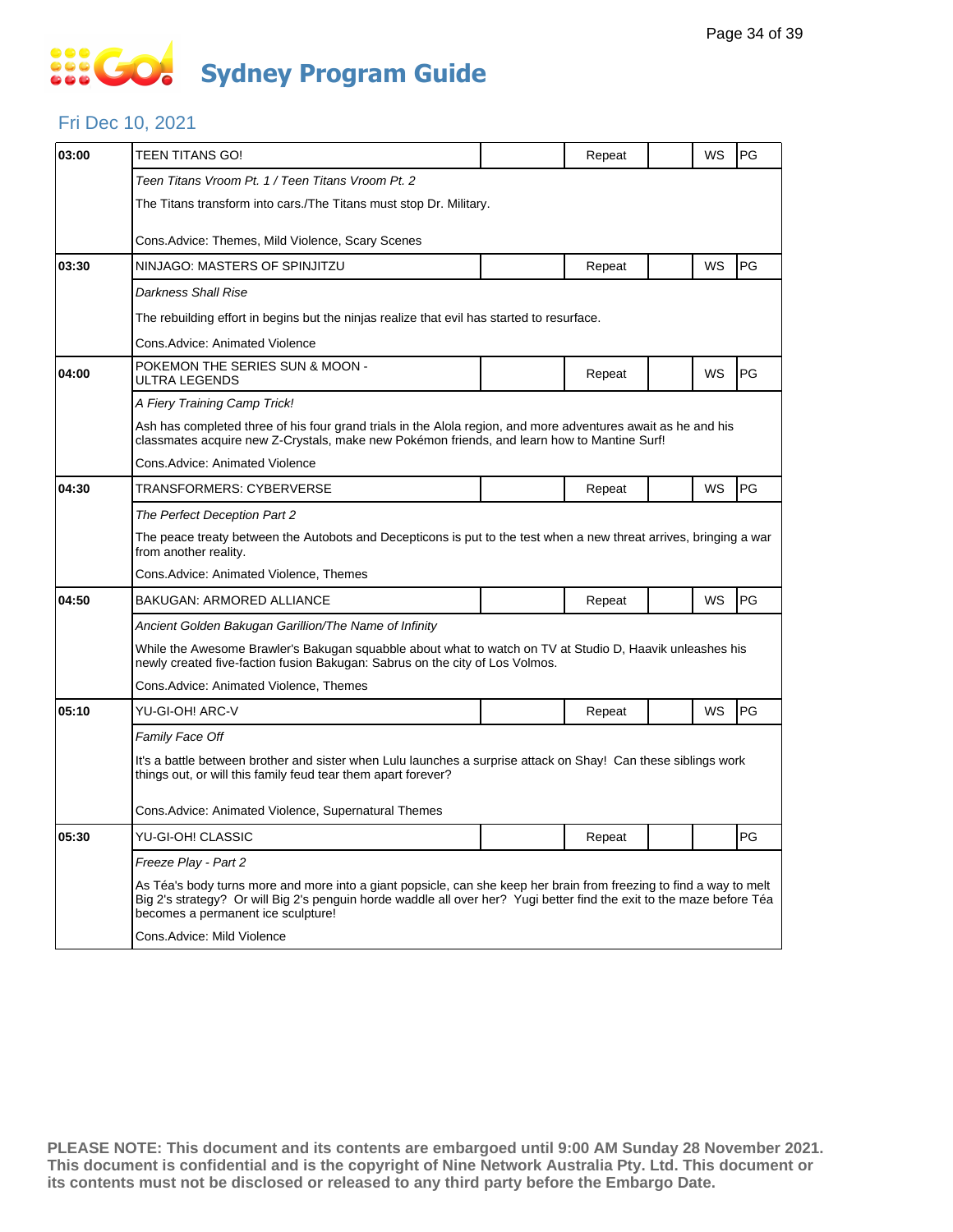### Sat Dec 11, 2021

| 06:00 | POLLY POCKET                                                                                                                                                                                                                                                                                                            |                                                                                       | Repeat |  | WS        | G              |  |  |  |
|-------|-------------------------------------------------------------------------------------------------------------------------------------------------------------------------------------------------------------------------------------------------------------------------------------------------------------------------|---------------------------------------------------------------------------------------|--------|--|-----------|----------------|--|--|--|
|       | The Legend of Panda Beach/Escape The Escape                                                                                                                                                                                                                                                                             |                                                                                       |        |  |           |                |  |  |  |
|       | With her shrinking-powered magic locket around her neck and her friends by her side, Polly Pocket proves there's<br>no adventure too big for "tiny power!" Our pint-sized heroes use their unique point-of-view to help the neighbourhood<br>animals, conquer school assignments, and discover a big world full of fun. |                                                                                       |        |  |           |                |  |  |  |
| 06:30 | CARE BEARS: UNLOCK THE MAGIC                                                                                                                                                                                                                                                                                            |                                                                                       | Repeat |  | WS        | G              |  |  |  |
|       | Once Upon a Rainbow/After the Klatternack!                                                                                                                                                                                                                                                                              |                                                                                       |        |  |           |                |  |  |  |
|       | When Grumpy mysteriously loses his blue color in a far-off area of the Silver Lining, the Bears track down the cause:<br>A creature called the Painter has lost the key to the magical paintbox that creates all the color in the area.                                                                                 |                                                                                       |        |  |           |                |  |  |  |
| 07:00 | <b>GIGANTOSAURUS</b>                                                                                                                                                                                                                                                                                                    |                                                                                       | Repeat |  | <b>WS</b> | G              |  |  |  |
|       | The Island/Don't Cave In                                                                                                                                                                                                                                                                                                |                                                                                       |        |  |           |                |  |  |  |
|       | Four curious young dinosaur friends explore the mystery of Gigantosaurus, the largest, fiercest dinosaur of all, as<br>they face their individual fears and work together to solve problems during their many adventures.                                                                                               |                                                                                       |        |  |           |                |  |  |  |
| 07:30 | <b>SPACE NOVA</b>                                                                                                                                                                                                                                                                                                       | Captioned                                                                             | Repeat |  | WS        | $\overline{C}$ |  |  |  |
|       | Seaweed Samba                                                                                                                                                                                                                                                                                                           |                                                                                       |        |  |           |                |  |  |  |
|       | It's 2162 and life is a blast for space adventurer siblings, Jet and Adelaide Nova. After all, what tween wouldn't want<br>to divide their days between living on an international space station and accompanying their parents on awesome<br>interstellar missions!                                                    |                                                                                       |        |  |           |                |  |  |  |
| 08:00 | TRUE AND THE RAINBOW KINGDOM                                                                                                                                                                                                                                                                                            |                                                                                       | Repeat |  | WS        | G              |  |  |  |
|       | Wishing Heart Hollow                                                                                                                                                                                                                                                                                                    |                                                                                       |        |  |           |                |  |  |  |
|       | The Rainbow King needs True's help with a situation involving water and giant plants but his Face Bubble message<br>keeps breaking up.                                                                                                                                                                                  |                                                                                       |        |  |           |                |  |  |  |
| 08:30 | THE TOM & JERRY SHOW                                                                                                                                                                                                                                                                                                    |                                                                                       | Repeat |  | WS        | G              |  |  |  |
|       | Saddle Soreheads/ Magic Hat Cat/ Tom's Tangled Web                                                                                                                                                                                                                                                                      |                                                                                       |        |  |           |                |  |  |  |
|       | The iconic cat and mouse rivals are back in THE TOM AND JERRY SHOW, a fresh take on the classic series.                                                                                                                                                                                                                 |                                                                                       |        |  |           |                |  |  |  |
|       | Cons.Advice: Animated Violence                                                                                                                                                                                                                                                                                          |                                                                                       |        |  |           |                |  |  |  |
| 09:00 | TEEN TITANS GO!                                                                                                                                                                                                                                                                                                         |                                                                                       | Repeat |  | WS        | PG             |  |  |  |
|       | Labor Day / Ones and Zeroes                                                                                                                                                                                                                                                                                             |                                                                                       |        |  |           |                |  |  |  |
|       |                                                                                                                                                                                                                                                                                                                         | Robin teaches the Titans about Labor Day. / The Titans build a pizza making AI robot. |        |  |           |                |  |  |  |
|       | Cons.Advice: Themes, Mild Violence, Scary Scenes                                                                                                                                                                                                                                                                        |                                                                                       |        |  |           |                |  |  |  |
| 09:30 | THE AMAZING WORLD OF GUMBALL                                                                                                                                                                                                                                                                                            |                                                                                       | Repeat |  | WS        | PG             |  |  |  |
|       | The One/The Father                                                                                                                                                                                                                                                                                                      |                                                                                       |        |  |           |                |  |  |  |
|       | Tobias tries to be Gumball's best friend / The kids convince Richard to try and reconnect with his father, Frankie,<br>through bonding, but Richard starts to lose his patience when Frankie cannot break his criminal habits.                                                                                          |                                                                                       |        |  |           |                |  |  |  |
|       | Cons.Advice: Mild Violence, Themes                                                                                                                                                                                                                                                                                      |                                                                                       |        |  |           |                |  |  |  |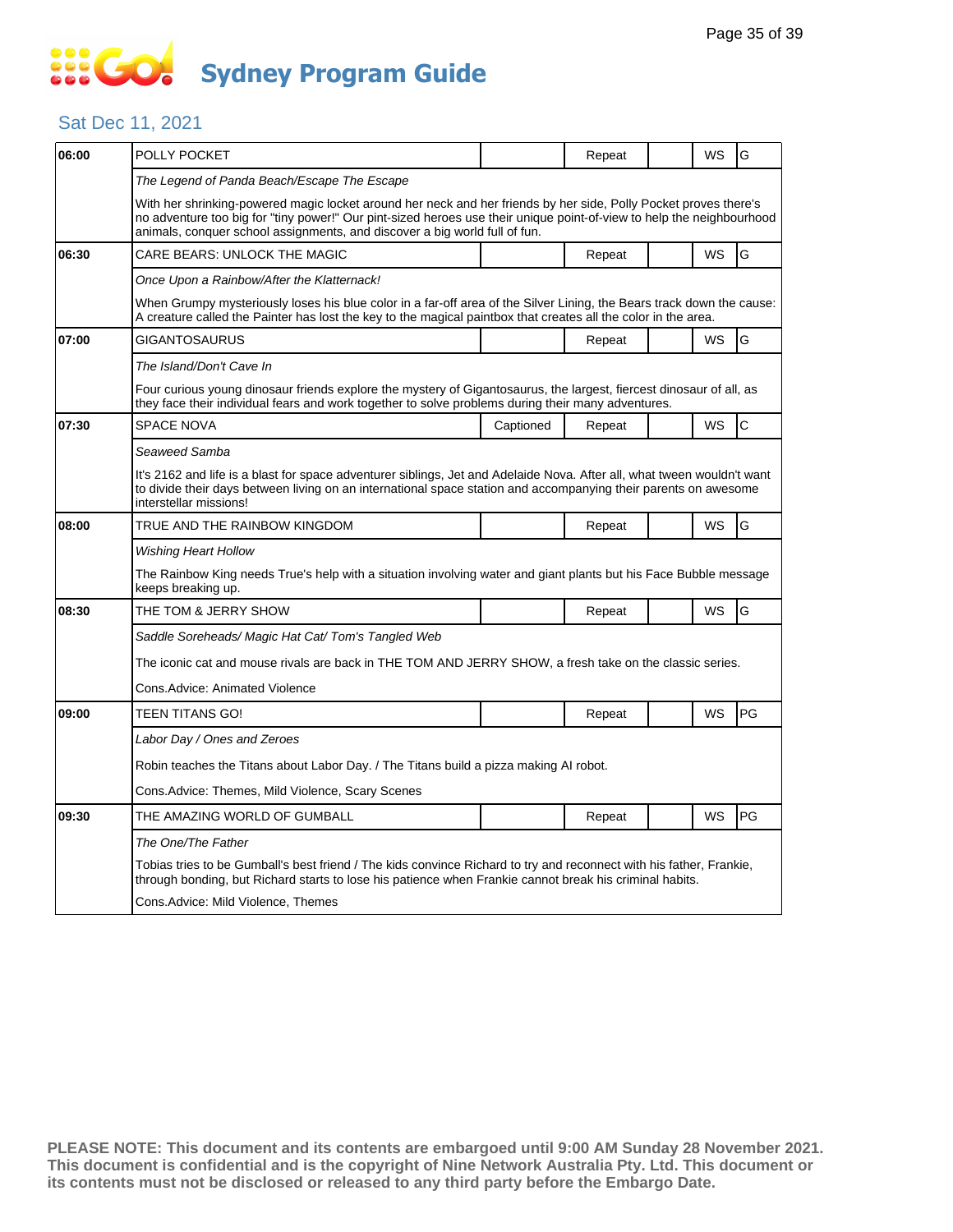#### Sat Dec 11, 2021

| 10:00 | NINJAGO: MASTERS OF SPINJITZU                                                                                                                                                                                  |                                                                                | Repeat |  | WS        | PG          |  |  |  |
|-------|----------------------------------------------------------------------------------------------------------------------------------------------------------------------------------------------------------------|--------------------------------------------------------------------------------|--------|--|-----------|-------------|--|--|--|
|       | Into The Breach                                                                                                                                                                                                |                                                                                |        |  |           |             |  |  |  |
|       | Having freed Lord Garmadon from Kryptarium Prison, the ninja are beset by doubts, particularly Lloyd. Lord<br>Garmadon and Lloyd journey into the cloud of darkness in an effort to stop the Oni's invasion.   |                                                                                |        |  |           |             |  |  |  |
|       | Cons. Advice: Themes, Animated Violence                                                                                                                                                                        |                                                                                |        |  |           |             |  |  |  |
| 10:30 | <b>NINJAGO</b>                                                                                                                                                                                                 |                                                                                | Repeat |  | WS        | PG          |  |  |  |
|       | A Cold Goodbye/The Never-Realm                                                                                                                                                                                 |                                                                                |        |  |           |             |  |  |  |
|       | Having learned Zane is not dead, Master Wu prepares to go after him, but Lloyd and the other ninja take matters<br>into their own hands and defy their Master.                                                 |                                                                                |        |  |           |             |  |  |  |
|       | Cons.Advice: Themes, Animated Violence                                                                                                                                                                         |                                                                                |        |  |           |             |  |  |  |
| 11:00 | <b>BERRY BEES</b>                                                                                                                                                                                              | Captioned                                                                      | Repeat |  | <b>WS</b> | $\mathbf C$ |  |  |  |
|       | Micro Mayhem/The Winner Loses it All                                                                                                                                                                           |                                                                                |        |  |           |             |  |  |  |
|       | When Paillard win the coveted Regional Cup in basketball, the Berry Bees are sent undercover at the presentation<br>to prevent a suspected attempt to steal the valuable and historic trophy.                  |                                                                                |        |  |           |             |  |  |  |
| 11:30 | <b>TRANSFORMERS: RESCUE BOTS</b><br>ACADEMY                                                                                                                                                                    |                                                                                | Repeat |  | WS        | G           |  |  |  |
|       | Robo-Cody/Acting Out                                                                                                                                                                                           |                                                                                |        |  |           |             |  |  |  |
|       | When the Bots mistakenly think Cody wants to be physically like them, they build him a robo-suit that causes<br>serious metal mayhem.                                                                          |                                                                                |        |  |           |             |  |  |  |
| 12:00 | <b>BAKUGAN: GEOGAN RISING</b>                                                                                                                                                                                  |                                                                                | Repeat |  | <b>WS</b> | PG          |  |  |  |
|       | Lia and Fenneca/Lightning and Ferascal                                                                                                                                                                         |                                                                                |        |  |           |             |  |  |  |
|       | Lia and her new Bakugan Fenneca find themselves in a bit of trouble after a run in with an old enemy. The new<br>partners will need to learn battle and fight together if they are to get out of this jam.     |                                                                                |        |  |           |             |  |  |  |
|       | Cons.Advice: Animated Violence, Themes                                                                                                                                                                         |                                                                                |        |  |           |             |  |  |  |
| 12:30 | <b>BEYBLADE BURST SURGE</b>                                                                                                                                                                                    |                                                                                | Repeat |  | WS        | PG          |  |  |  |
|       | Friendly Fire? Final Limit Breaker!                                                                                                                                                                            |                                                                                |        |  |           |             |  |  |  |
|       | Tension starts to brew between Lain and Shu. Just how far will Lain's thirst for battle take him? Meanwhile, Wakiya<br>invites the Hizashi brothers over for anunconventional meet-up with some other Bladers. |                                                                                |        |  |           |             |  |  |  |
|       | Cons.Advice: Mild Violence                                                                                                                                                                                     |                                                                                |        |  |           |             |  |  |  |
| 13:00 | POWER RANGERS BEAST MORPHERS                                                                                                                                                                                   |                                                                                | Repeat |  | WS        | PG          |  |  |  |
|       | Making Bad                                                                                                                                                                                                     |                                                                                |        |  |           |             |  |  |  |
|       | Set in the future, a secret agency combines a newly discovered substance called "Morph-X" with animal DNA to<br>create the Power Rangers Beast Morphers team.                                                  |                                                                                |        |  |           |             |  |  |  |
|       | Cons. Advice: Themes, Mild Violence, Scary Scenes                                                                                                                                                              |                                                                                |        |  |           |             |  |  |  |
| 13:30 | MALCOLM IN THE MIDDLE                                                                                                                                                                                          | Captioned                                                                      | Repeat |  | WS        | PG          |  |  |  |
|       | Vegas                                                                                                                                                                                                          |                                                                                |        |  |           |             |  |  |  |
|       | Family takes a road trip to Las Vegas to support Dewey in a contest for junior farmers; a lounge singer invites Lois<br>backstage.                                                                             |                                                                                |        |  |           |             |  |  |  |
|       |                                                                                                                                                                                                                | Starring: Jane Kaczmarek, Bryan Cranston, Christopher Masterson, Frankie Muniz |        |  |           |             |  |  |  |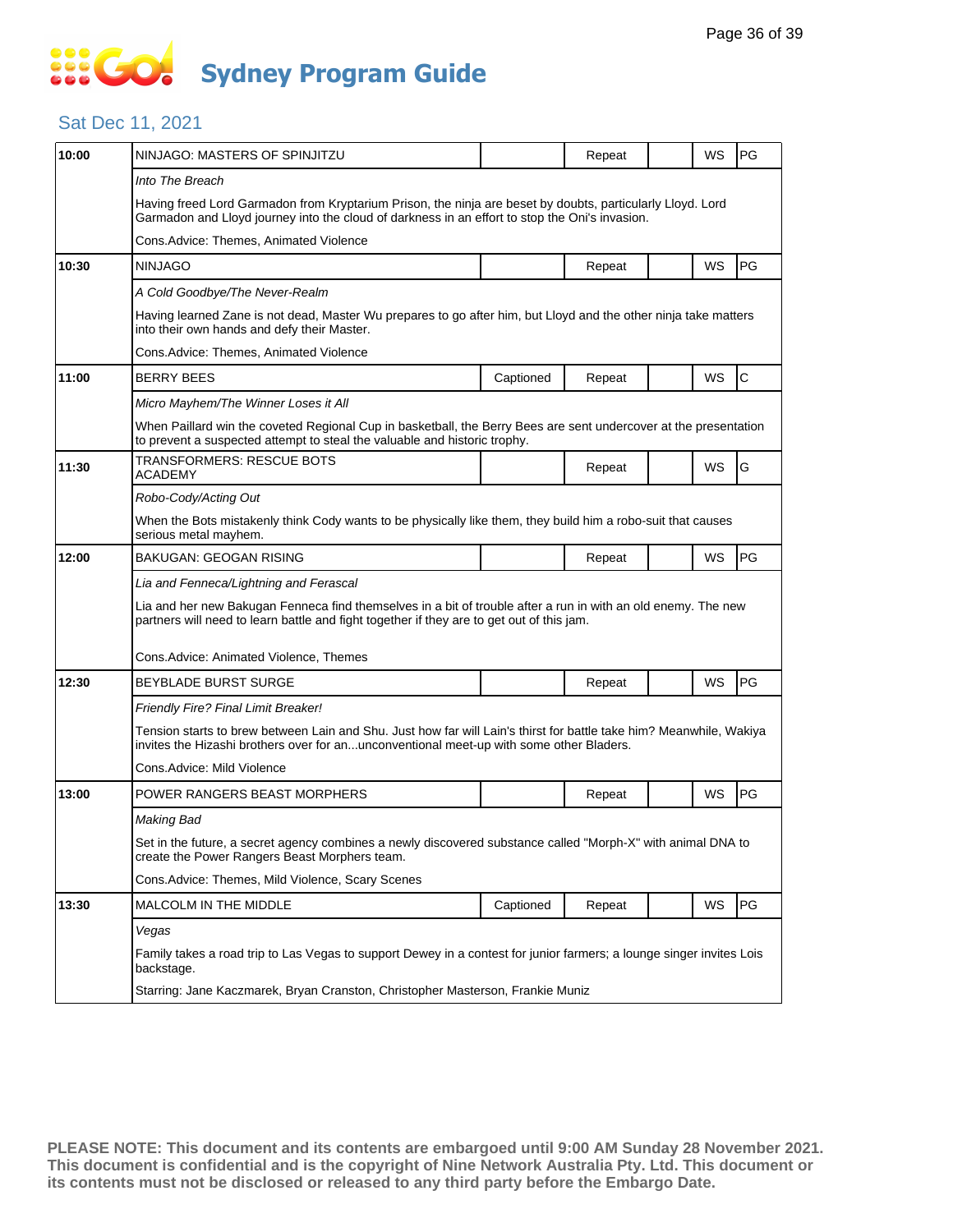#### Sat Dec 11, 2021

| 14:00 | THE CUTTING EDGE                                                                                                                                                                                                                                  | 1992 | Captioned | Repeat |  | <b>WS</b> | PG        |  |
|-------|---------------------------------------------------------------------------------------------------------------------------------------------------------------------------------------------------------------------------------------------------|------|-----------|--------|--|-----------|-----------|--|
|       | The Cutting Edge                                                                                                                                                                                                                                  |      |           |        |  |           |           |  |
|       | Stuck-up figure skating whiz Kate Moseley is denied a gold medal at the 1988 Olympics after a fall. As Kate drives<br>off partner after partner, her coach, Anton, must quickly find her a new one in order to be ready for the next<br>Olympics. |      |           |        |  |           |           |  |
|       | Starring: Moira Kelly, D B Sweeney, Roy Dotrice                                                                                                                                                                                                   |      |           |        |  |           |           |  |
|       | Cons.Advice: Mild Coarse Language                                                                                                                                                                                                                 |      |           |        |  |           |           |  |
| 15:55 | COURAGE MOUNTAIN                                                                                                                                                                                                                                  | 1990 | Captioned | Repeat |  | WS        | <b>PG</b> |  |
|       | Courage Mountain                                                                                                                                                                                                                                  |      |           |        |  |           |           |  |
|       | Heidi is a teenager when she's sent off to an Italian boarding school at the outbreak of WWI. When the school falls<br>to the Germans, she escapes her captors and flees through the war-torn countryside.                                        |      |           |        |  |           |           |  |
|       | Starring: Leslie Caron, Charlie Sheen, Juliette Caton                                                                                                                                                                                             |      |           |        |  |           |           |  |
|       | Cons.Advice: Mild Violence                                                                                                                                                                                                                        |      |           |        |  |           |           |  |
| 17:50 | TROLLS                                                                                                                                                                                                                                            | 2016 | Captioned | Repeat |  | <b>WS</b> | G         |  |
|       | Trolls                                                                                                                                                                                                                                            |      |           |        |  |           |           |  |
|       | After the Bergens invade Troll Village, Poppy, the happiest Troll ever born, and the curmudgeonly Branch set off on<br>a journey to rescue her friends.                                                                                           |      |           |        |  |           |           |  |
|       | Starring: Anna Kendrick, Justin Timberlake, Zooey Deschanel                                                                                                                                                                                       |      |           |        |  |           |           |  |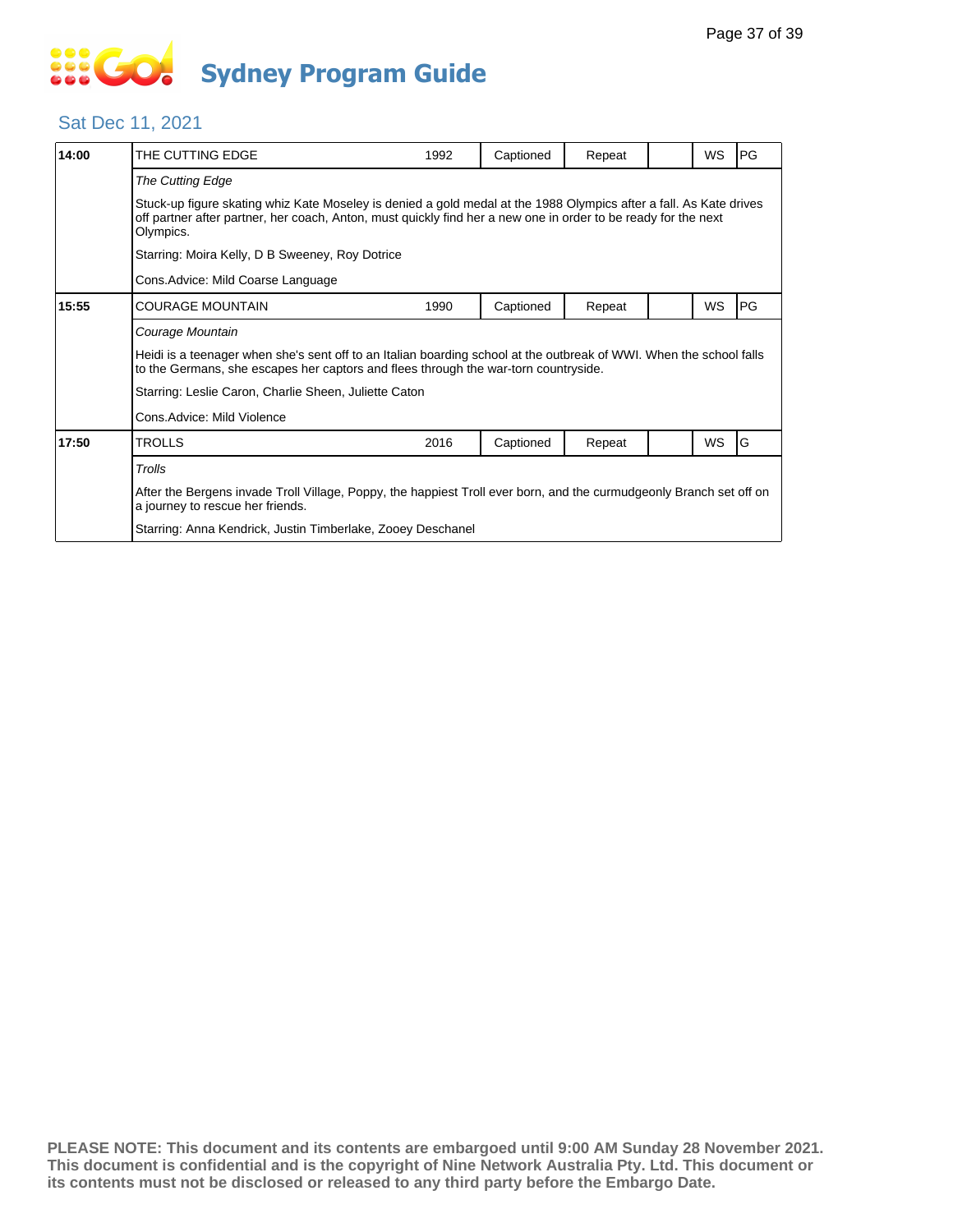#### Sat Dec 11, 2021

| 19:30 | <b>MEET THE FOCKERS</b>                                                                                                                                                                                                                                                                                                                                        | 2004                                                                                                                                                                         | Captioned | Repeat |  | WS | M  |  |  |
|-------|----------------------------------------------------------------------------------------------------------------------------------------------------------------------------------------------------------------------------------------------------------------------------------------------------------------------------------------------------------------|------------------------------------------------------------------------------------------------------------------------------------------------------------------------------|-----------|--------|--|----|----|--|--|
|       | <b>Meet The Fockers</b>                                                                                                                                                                                                                                                                                                                                        |                                                                                                                                                                              |           |        |  |    |    |  |  |
|       | Disaster looms for Greg Focker when his straight-laced, ex CIA father in-law asks to meet his widely unconventional<br>and sex-crazed mum and dad. It's family bonding gone hysterically haywire as Greg yet again finds himself in<br>trouble with father-in-law Jack Byrnes.                                                                                 |                                                                                                                                                                              |           |        |  |    |    |  |  |
|       |                                                                                                                                                                                                                                                                                                                                                                | Starring: Ben Stiller, Robert De Niro, Barbra Streisand                                                                                                                      |           |        |  |    |    |  |  |
|       | Cons.Advice: Sexual References                                                                                                                                                                                                                                                                                                                                 |                                                                                                                                                                              |           |        |  |    |    |  |  |
| 21:50 | <b>LITTLE FOCKERS</b>                                                                                                                                                                                                                                                                                                                                          | 2010                                                                                                                                                                         | Captioned | Repeat |  | WS | M  |  |  |
|       | <b>Little Fockers</b>                                                                                                                                                                                                                                                                                                                                          |                                                                                                                                                                              |           |        |  |    |    |  |  |
|       | Family-patriarch Jack Byrnes wants to appoint a successor. Does his son-in-law, the male nurse Greg Focker have<br>what it takes?                                                                                                                                                                                                                              |                                                                                                                                                                              |           |        |  |    |    |  |  |
|       |                                                                                                                                                                                                                                                                                                                                                                | Starring: Ben Stiller, Teri Polo, Robert De Niro                                                                                                                             |           |        |  |    |    |  |  |
|       |                                                                                                                                                                                                                                                                                                                                                                | Cons.Advice: Sexual References, Some Violence                                                                                                                                |           |        |  |    |    |  |  |
| 23:50 | <b>MALCOLM IN THE MIDDLE</b>                                                                                                                                                                                                                                                                                                                                   |                                                                                                                                                                              | Captioned | Repeat |  | WS | PG |  |  |
|       | <b>Watching The Baby</b>                                                                                                                                                                                                                                                                                                                                       |                                                                                                                                                                              |           |        |  |    |    |  |  |
|       |                                                                                                                                                                                                                                                                                                                                                                | When an exhausted Lois falls asleep, Hal goes out for diapers, only to be branded a shoplifter. Meanwhile, Dewey<br>tells the baby a fantastic tale to keep him from crying. |           |        |  |    |    |  |  |
|       |                                                                                                                                                                                                                                                                                                                                                                | Starring: Jane Kaczmarek, Bryan Cranston, Christopher Masterson, Frankie Muniz                                                                                               |           |        |  |    |    |  |  |
| 00:20 | DESPERATE HOUSEWIVES                                                                                                                                                                                                                                                                                                                                           |                                                                                                                                                                              |           |        |  | WS | M  |  |  |
|       | You Must Meet My Wife                                                                                                                                                                                                                                                                                                                                          |                                                                                                                                                                              |           |        |  |    |    |  |  |
|       | Lynette thinks that Renee is spending too much time with Tom; Bree fires her handyman, Keith, after falling for him;<br>Paul Young introduces his new wife around; Susan feels guilty about lying to Mike about her new job; and Gaby<br>learns that Bree accidentally hit Juanita with her car.                                                               |                                                                                                                                                                              |           |        |  |    |    |  |  |
|       | Starring: Teri Hatcher, Felicity Huffman, Marcia Cross                                                                                                                                                                                                                                                                                                         |                                                                                                                                                                              |           |        |  |    |    |  |  |
|       | Cons. Advice: Mature Themes, Sexual References, Some Violence                                                                                                                                                                                                                                                                                                  |                                                                                                                                                                              |           |        |  |    |    |  |  |
| 01:15 | <b>DESPERATE HOUSEWIVES</b>                                                                                                                                                                                                                                                                                                                                    |                                                                                                                                                                              |           |        |  | WS | M  |  |  |
|       | <b>Truly Content</b>                                                                                                                                                                                                                                                                                                                                           |                                                                                                                                                                              |           |        |  |    |    |  |  |
|       | Susan discovers that her Internet work is being imitated; Gaby goes behind Carlos' back to hire a private<br>investigator; Lynette isn't happy with Tom's depression treatment; and Renee invites Bree to go clubbing (and man-<br>hunting).                                                                                                                   |                                                                                                                                                                              |           |        |  |    |    |  |  |
|       | Starring: Teri Hatcher, Felicity Huffman, Marcia Cross                                                                                                                                                                                                                                                                                                         |                                                                                                                                                                              |           |        |  |    |    |  |  |
|       | Cons. Advice: Mature Themes, Sexual References, Some Violence                                                                                                                                                                                                                                                                                                  |                                                                                                                                                                              |           |        |  |    |    |  |  |
| 02:10 | DESPERATE HOUSEWIVES                                                                                                                                                                                                                                                                                                                                           |                                                                                                                                                                              |           |        |  | WS | M  |  |  |
|       | The Thing That Counts Is What's Inside                                                                                                                                                                                                                                                                                                                         |                                                                                                                                                                              |           |        |  |    |    |  |  |
|       | Susan goes public (against her will) for Va-Va Broom; Gaby tells her secret to the other housewives; Keith proves to<br>be a bone of contention for Bree and Renee; Paul Young buys back the house he lived in with Mary Alice, over the<br>objections of his new wife, Beth; and Lynette takes advantage of Penny's offer to take care of the youngest Scavo. |                                                                                                                                                                              |           |        |  |    |    |  |  |
|       | Starring: Teri Hatcher, Felicity Huffman, Marcia Cross                                                                                                                                                                                                                                                                                                         |                                                                                                                                                                              |           |        |  |    |    |  |  |
|       |                                                                                                                                                                                                                                                                                                                                                                | Cons. Advice: Mature Themes, Sexual References, Some Violence                                                                                                                |           |        |  |    |    |  |  |